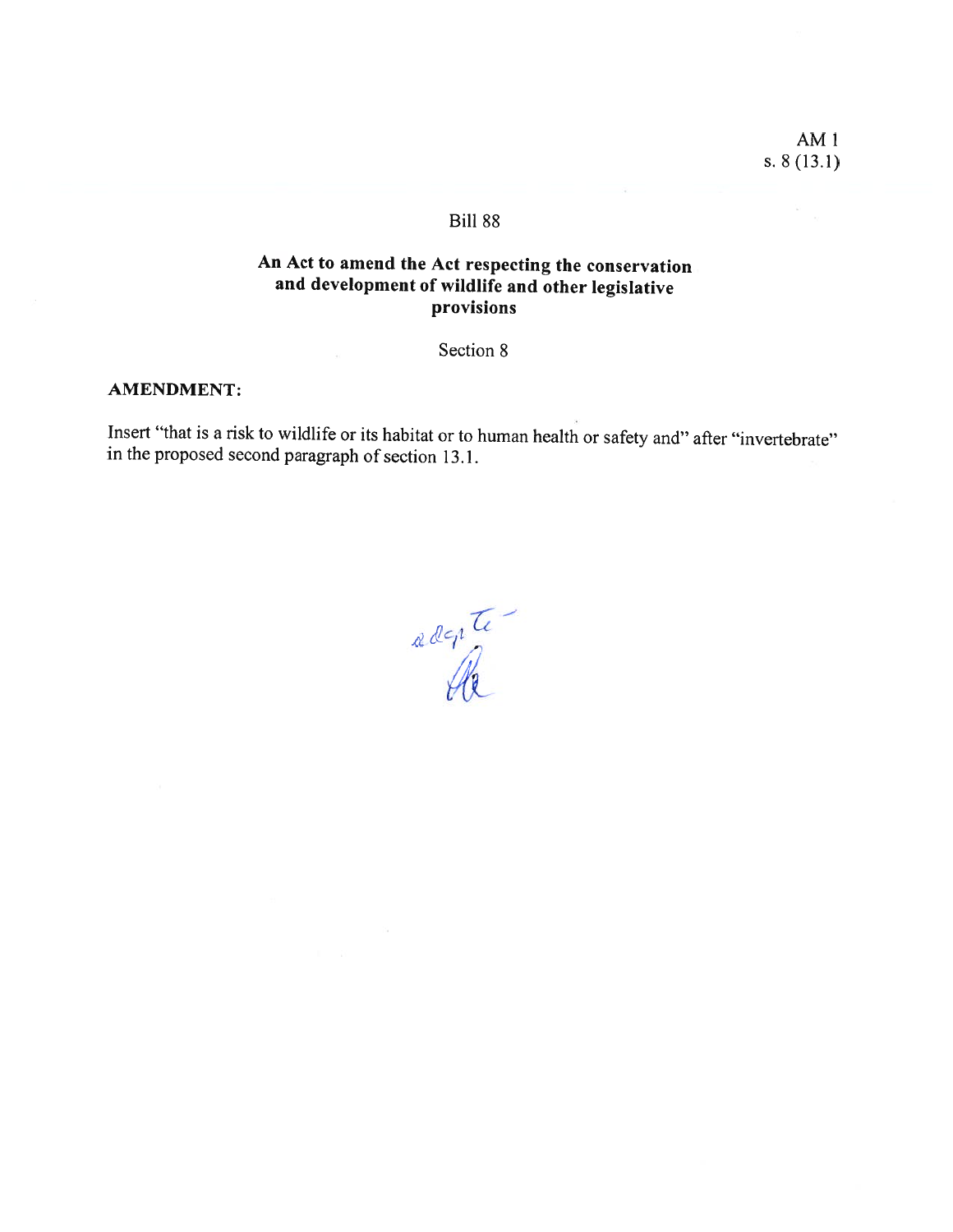AM2 s. 11(18)

## Bill 88

# An Act to amend the Act respecting the conservation and development of wildlife and other legislative provisions

## Section 11

## AMENDMENT:

In proposed section 18:

- 1. Replace "place it in the custody of" in the second paragraph by "entrust custody of it to".
- 2. Replace "giving him" in the third paragraph by "entrusting him with".
- 3. Replace "given custody" in the fourth paragraph by "entrusted with custody".

 $c_{n}$ /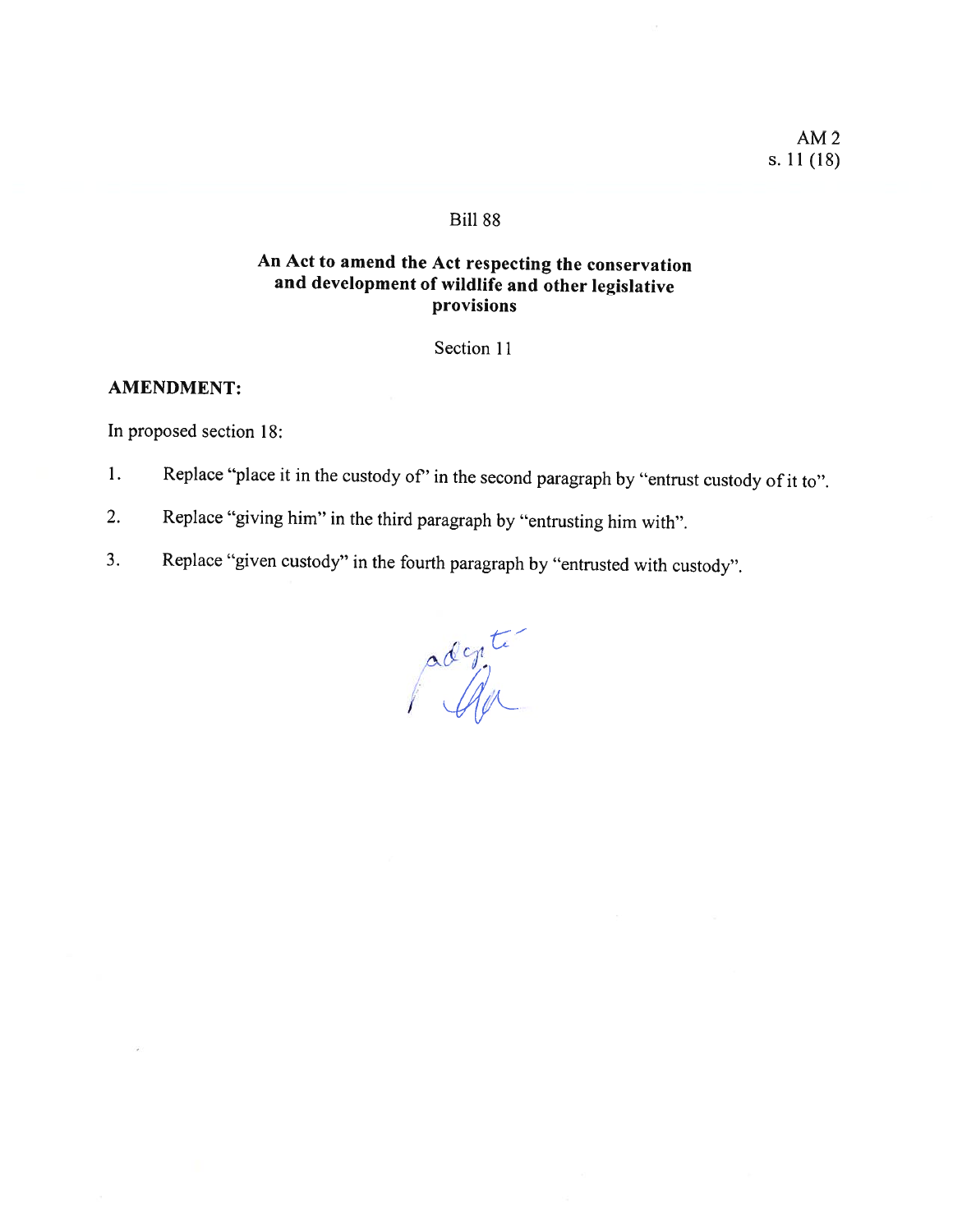AM3 s. 15(20.1)

### Bili 88

## An Act to amend the Act respecting the conservation and development of wildlife and other legislative provisions

Section 15

### AMENDMENT:

Replace "an animal, domestic animal, fish or invertebrate seized alive" in the first paragraph of proposed section 20.1 by "a live animal, domestic animal, fish or invertebrate that is stiil under seizure".

U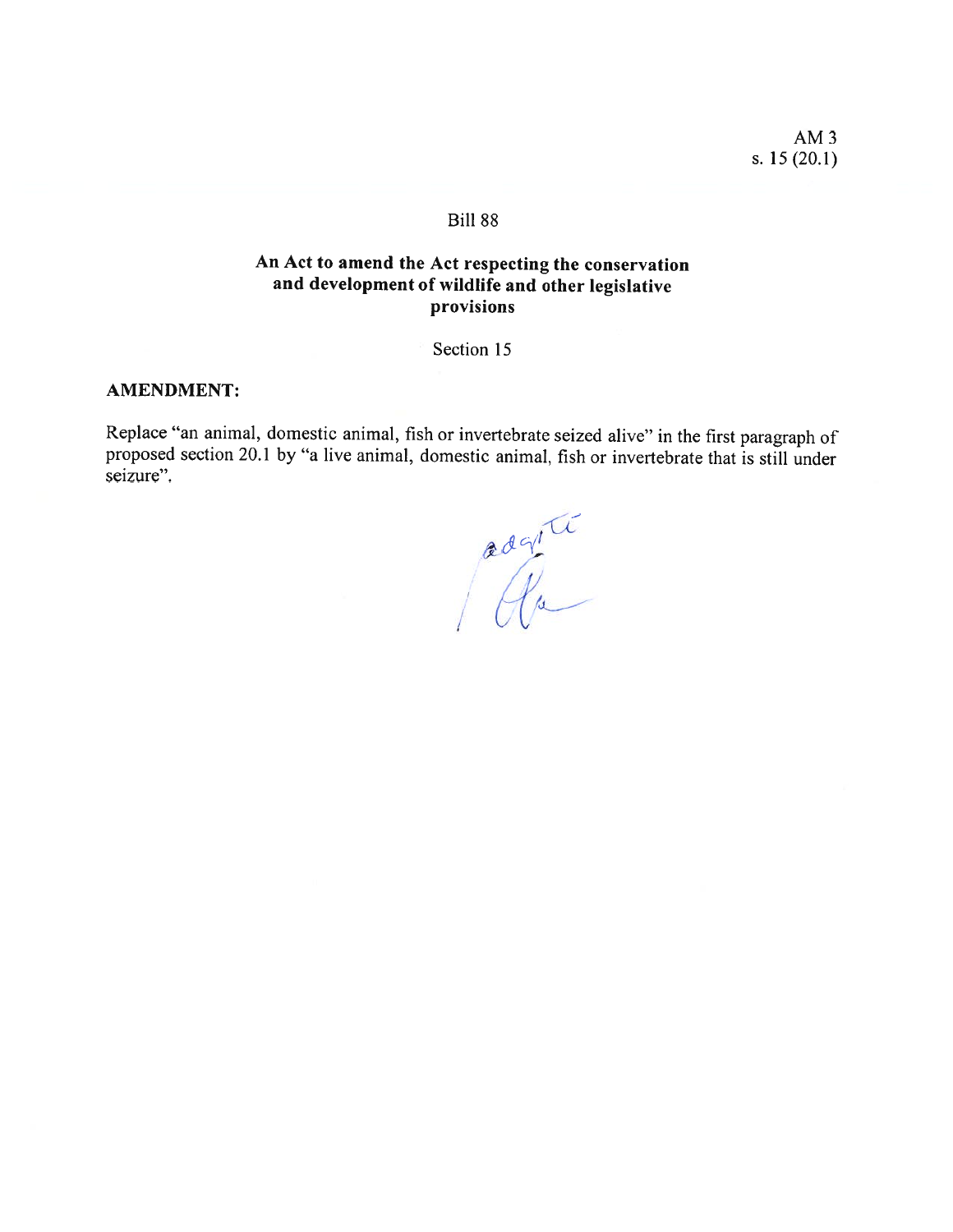AM4 s. 15 (20.2)

### BiIl 88

# An Act to amend the Act respecting the conservation and development of wildlife and other legislative provisions

Section 15

## AMENDMENT:

Replace "notifies a statement of the care expenses to" in the third paragraph of proposed section 20.2 by "serves a statement of the care expenses on".

adgite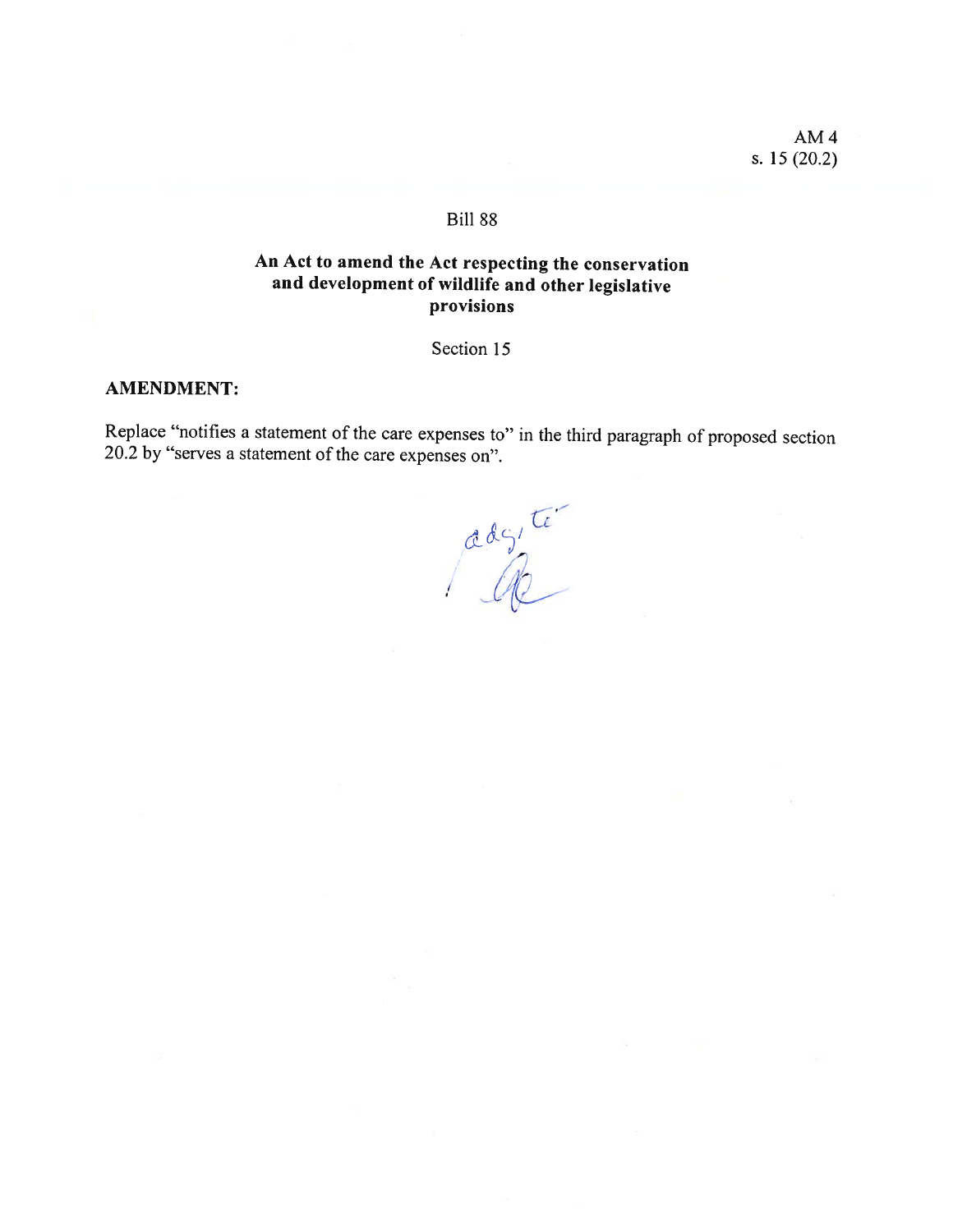AM5 s. 17(23.3)

## Biil 88

# An Act to amend the Act respecting the conservation and development of wildlife and other legislative provisions

Section 17

### AMENDMENT:

In proposed section 23.3,

- 1. Insert "or <sup>a</sup> person referred to in section 8" after "Faune";
- 2. Insert "or management" afier "conservation".

r  $\frac{1}{1}$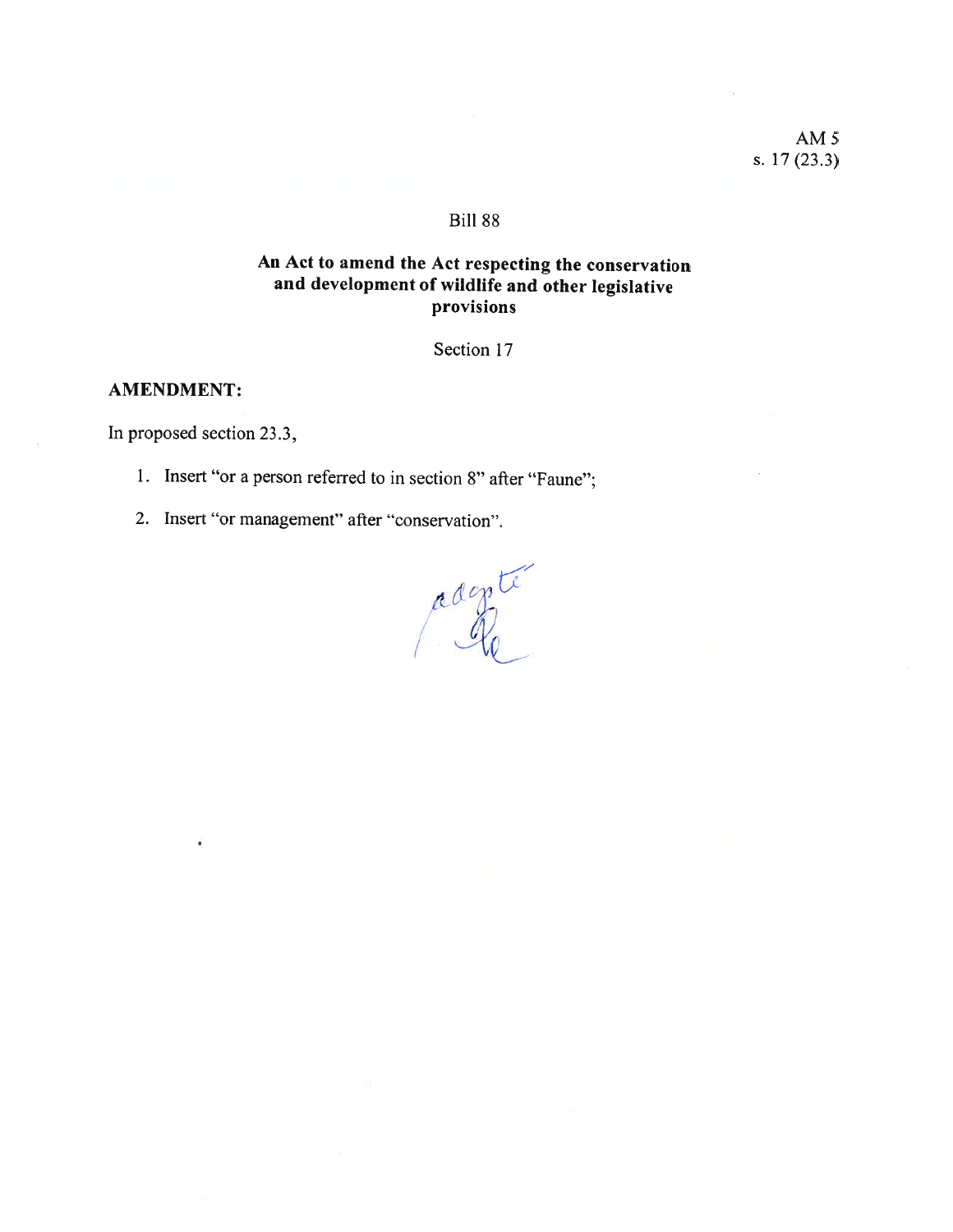AM6 s. 22 (30.2)

## Bili 88

# An Act to amend the Act respecting the conservation and development of wildlife and other legislative provisions

Section 22

### AMENDMENT:

Replace by:

22. Section 30.2 of the Act is replaced by the following section:

"30.2. No person may use a reflector or a lighting, night vision or thermal imaging device at night to detect the presence of big game in a place frequented by it."

 $\sim$ 7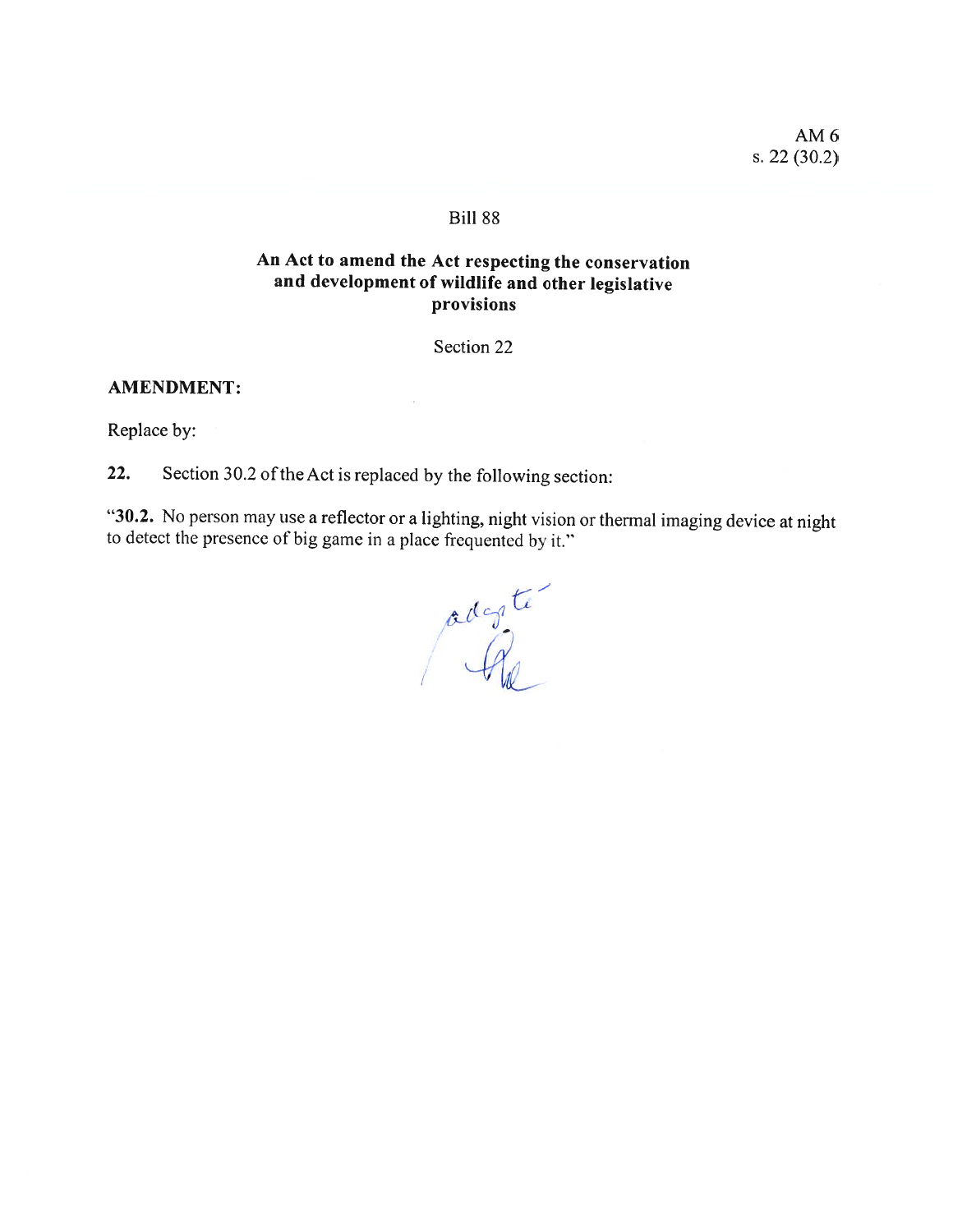AM<sub>7</sub> s.  $24(33.1)$ 

# **Bill 88**

# An Act to amend the Act respecting the conservation and development of wildlife and other legislative provisions

Section 24

**AMENDMENT:** 

Withdraw.

ä,

ragite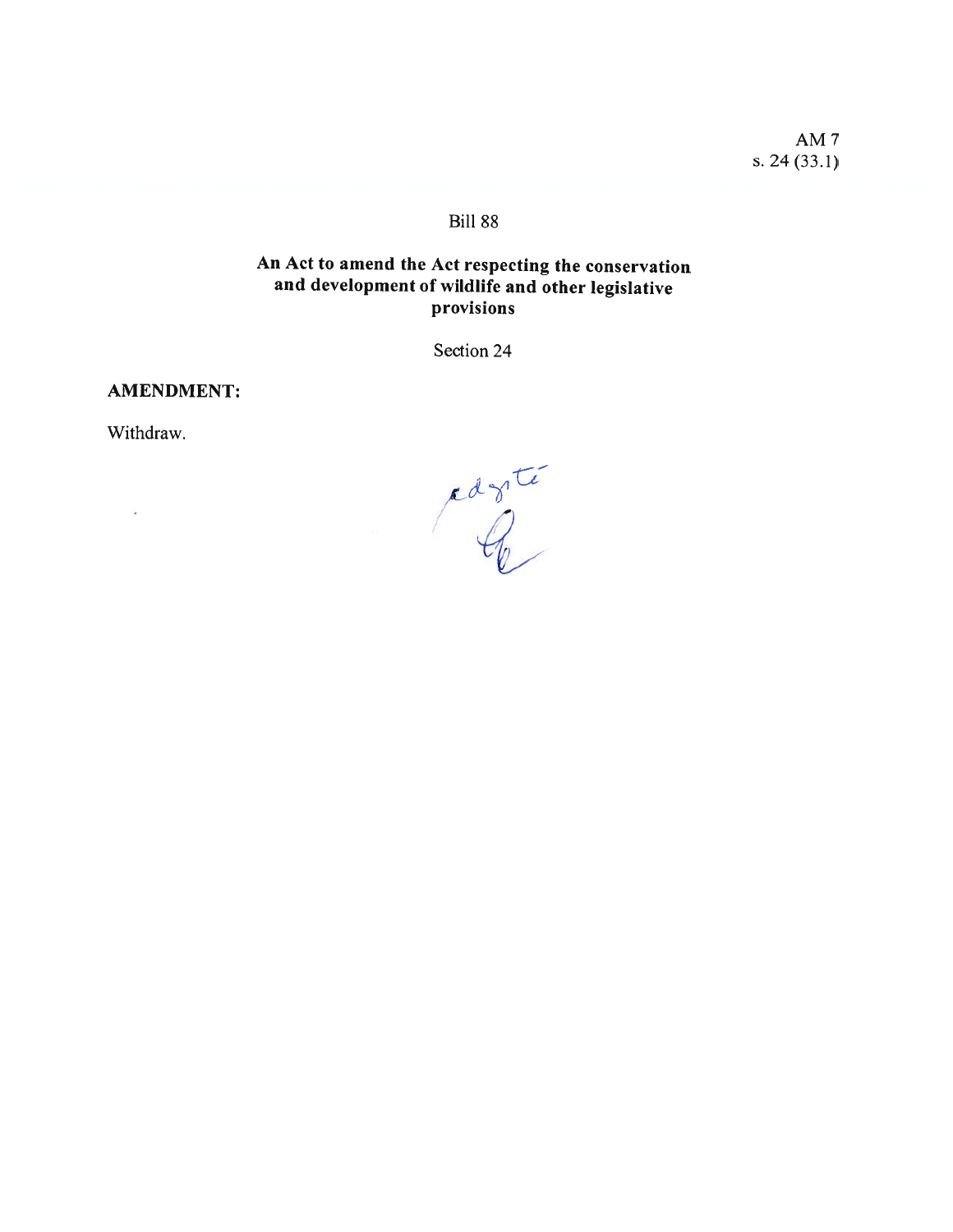AM8 s. 24.1 (35)

# Bili 88

# An Act to amend the Act respecting the conservation and development of wildlife and other legislative provisions

Section 24.1

## AMENDMENT

t,

Amendment 8 has been withdrawn and renamed Amendment k.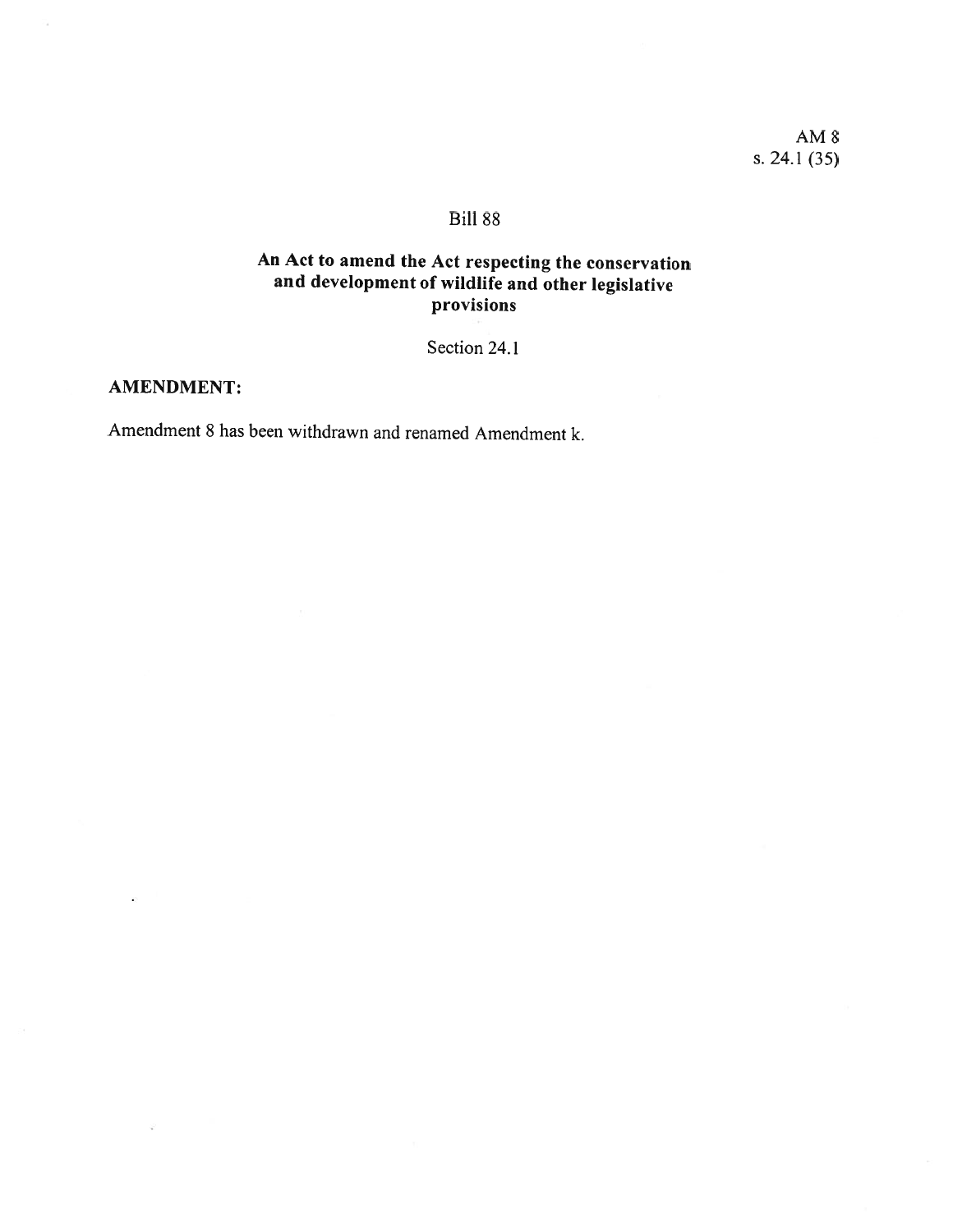AM9 s. 32(61.1)

# Bili 88

# An Act to amend the Act respecting the conservation and development of wildlife and other legislative provisions

Section 32

### AMENDMENT:

Strike out "of the year, periods of the day" and "and unable to flee" in proposed section 61.1.

asyte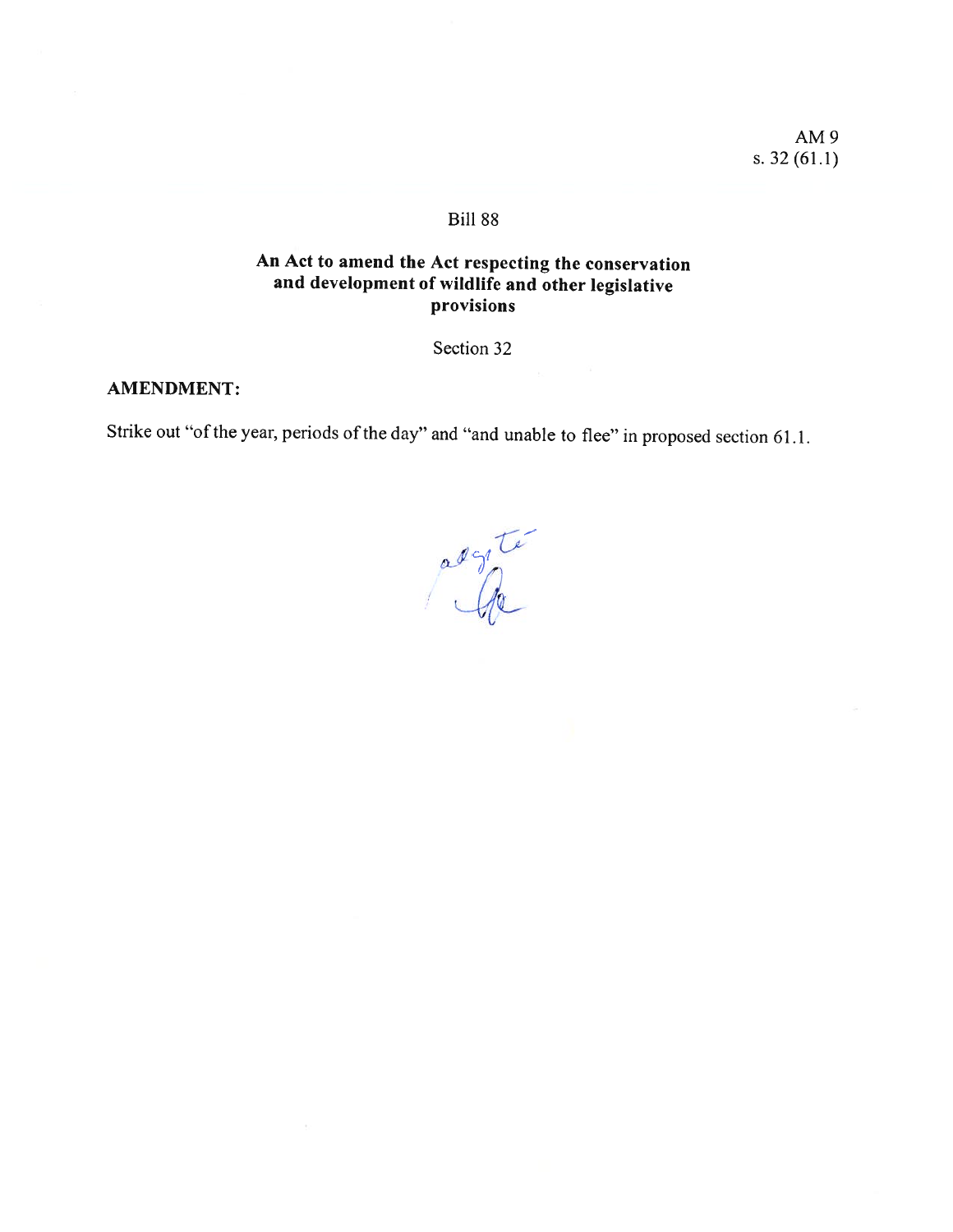AMIO s. 32(61.2)

# **Bill 88**

# An Act to amend the Act respecting the conservation and development of wildlife and other legislative provisions

Section 32

### AMENDMENT:

Strike out "in return for payment and" in proposed section 61.2.

accorte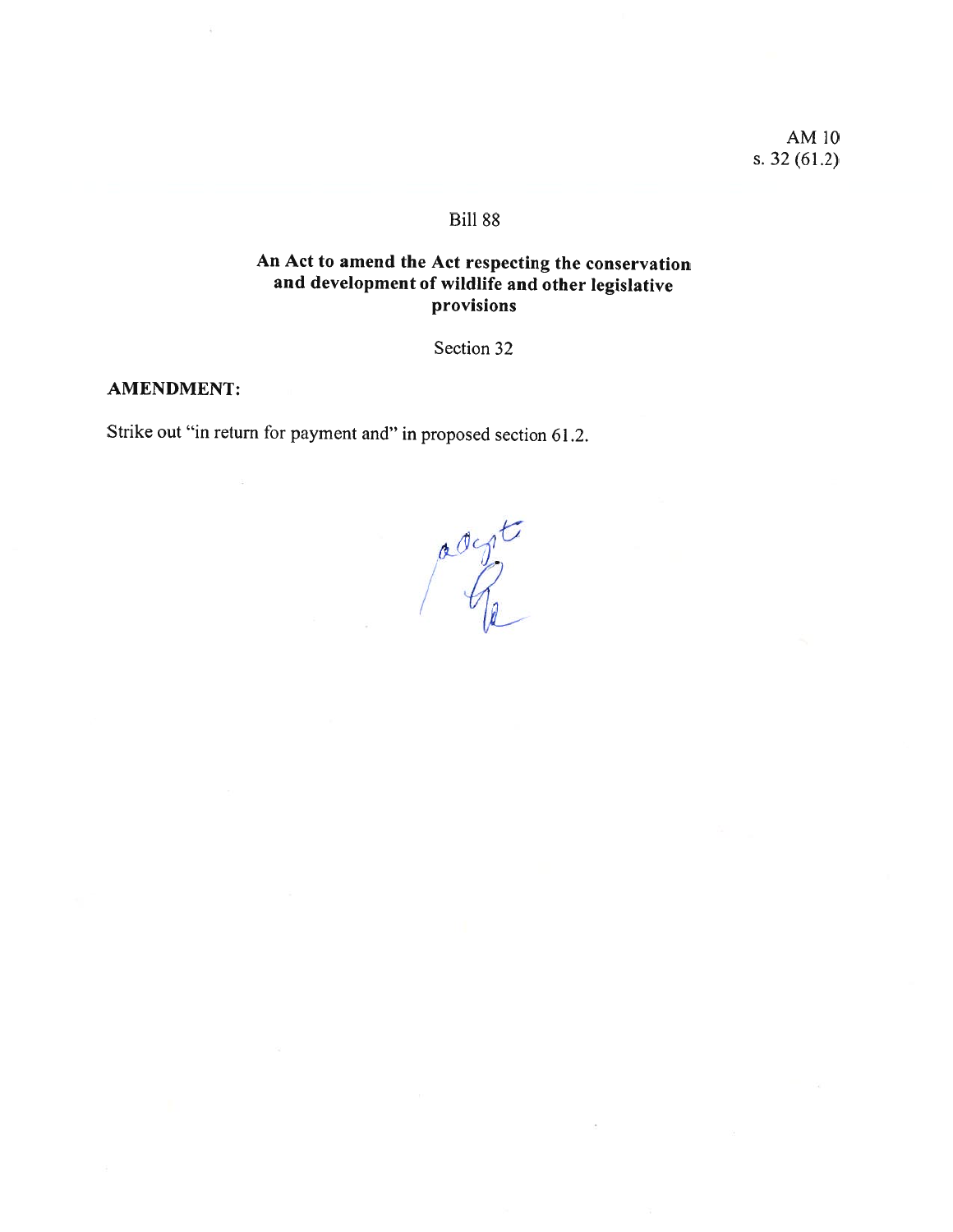AMI1 s. 32(61.3)

### Biil 88

# An Act to amend the Act respecting the conservation and development of wildlife and other legislative provisions

Section 32

### AMENDMENT:

Insert after proposed section 61 .2:

"61.3. The Minister may, by regulation, prescribe the cases in which and the conditions under which <sup>a</sup> person referred to in sections 61.1 and 61.2 may derogate from sections 30.2 and 30.3."

adonté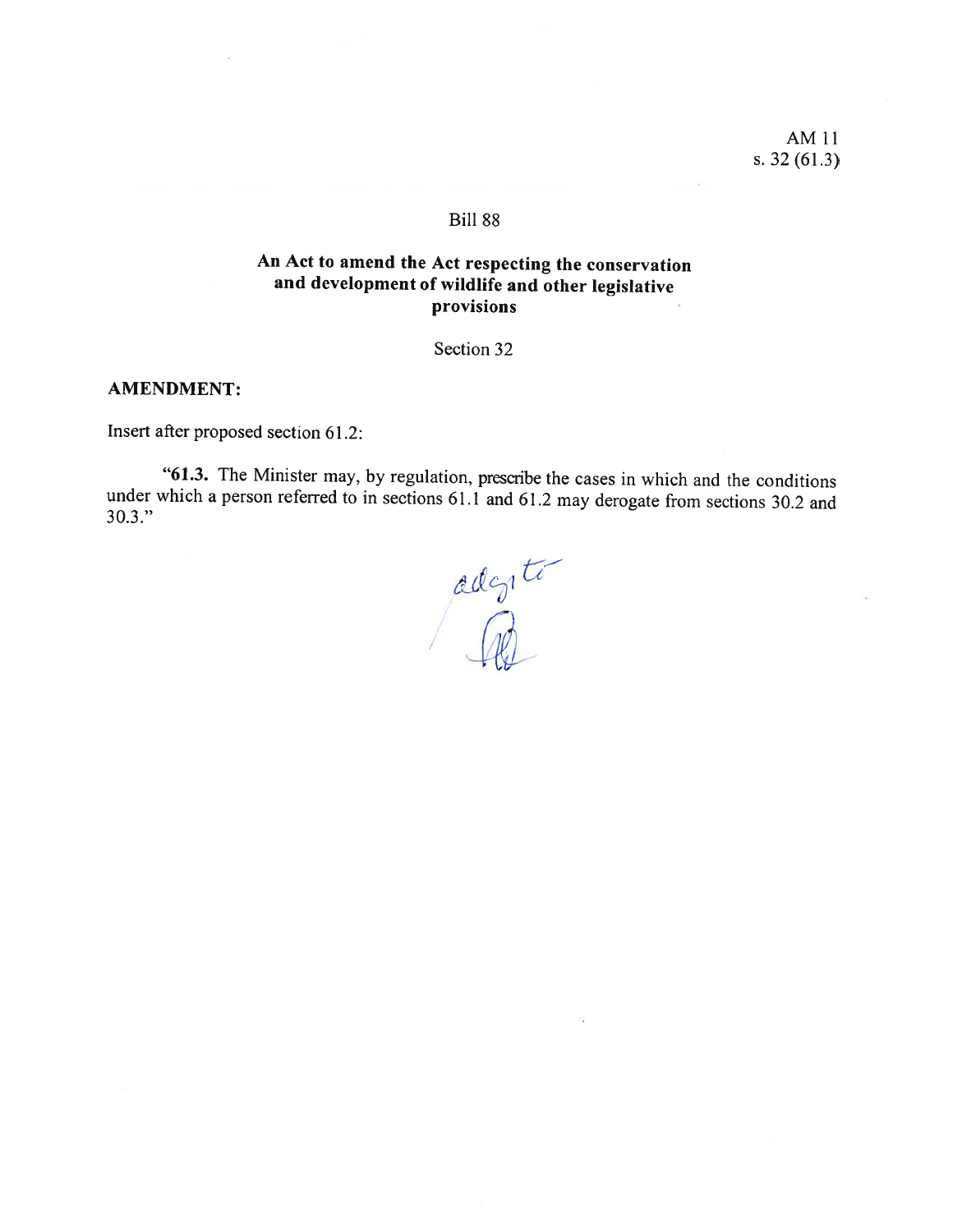AM12 s. 31(59)

## Bill 88

# An Act to amend the Act respecting the conservation and development of wildlife and other legislative provisions

Section 31

### AMENDMENT:

Replace section 31 by:

"31. Section 59 of the Act is replaced by the following section:

"59. No person may abandon the flesh of <sup>a</sup> big game animal he has hunted or neglect to conserve the flesh, except in the cases and on the conditions prescribed by regulation of the Minister."

adente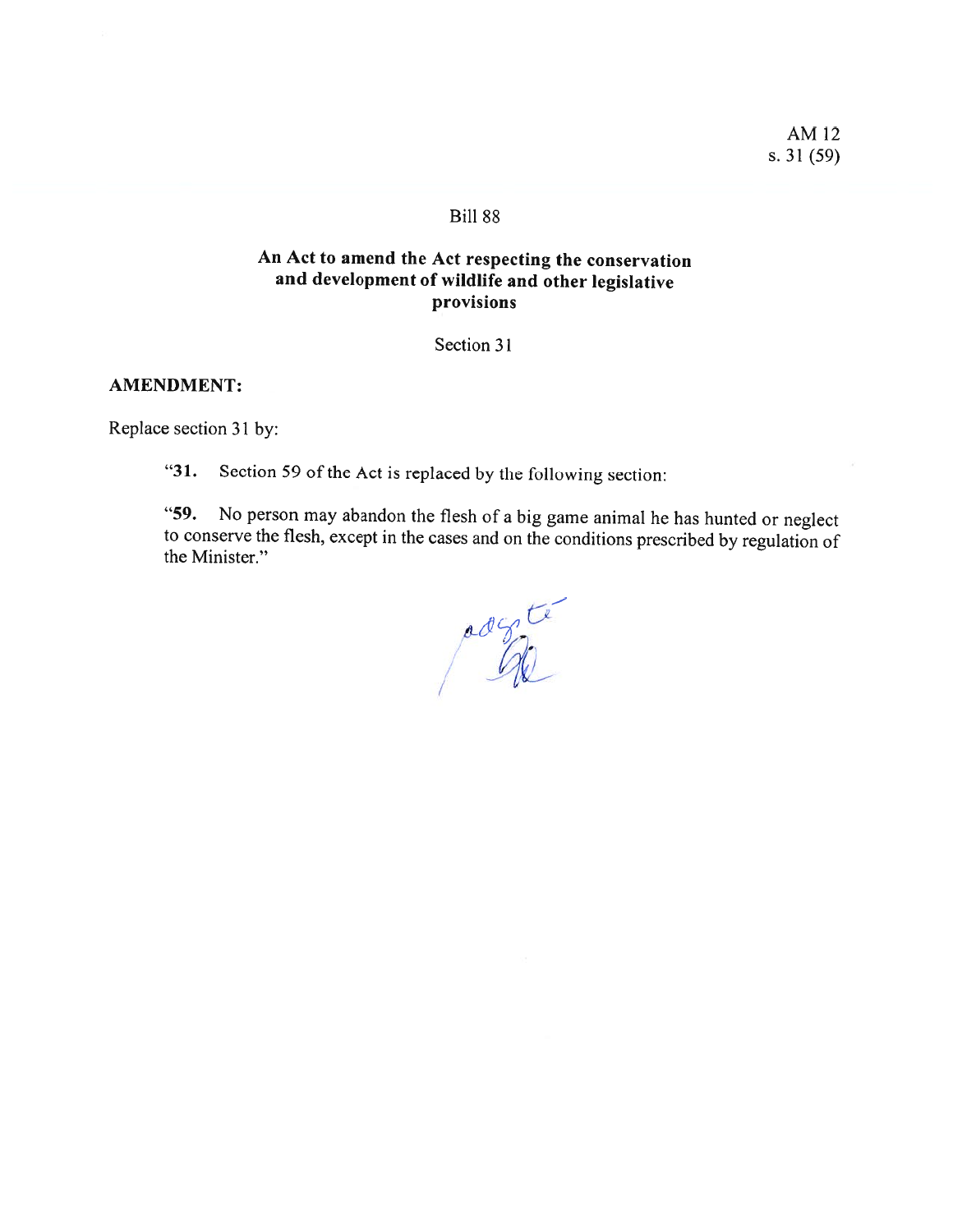AM13 s. 37 (71)

### Bili 88

# An Act to amend the Act respecting the conservation and development of wildlife and other legislative provisions

Section 37

### AMENDMENT:

Replace paragraph 2 by:

(2) by replacing the portion after subparagraph 3 by "in contravention of any provision of sections 27 to 28, 30, 30.1, 31, 32, 34, 38, 39, 41, 42, 42.1, the first paragraph of section 56, subparagraph 2 of the first para 61.3."

( /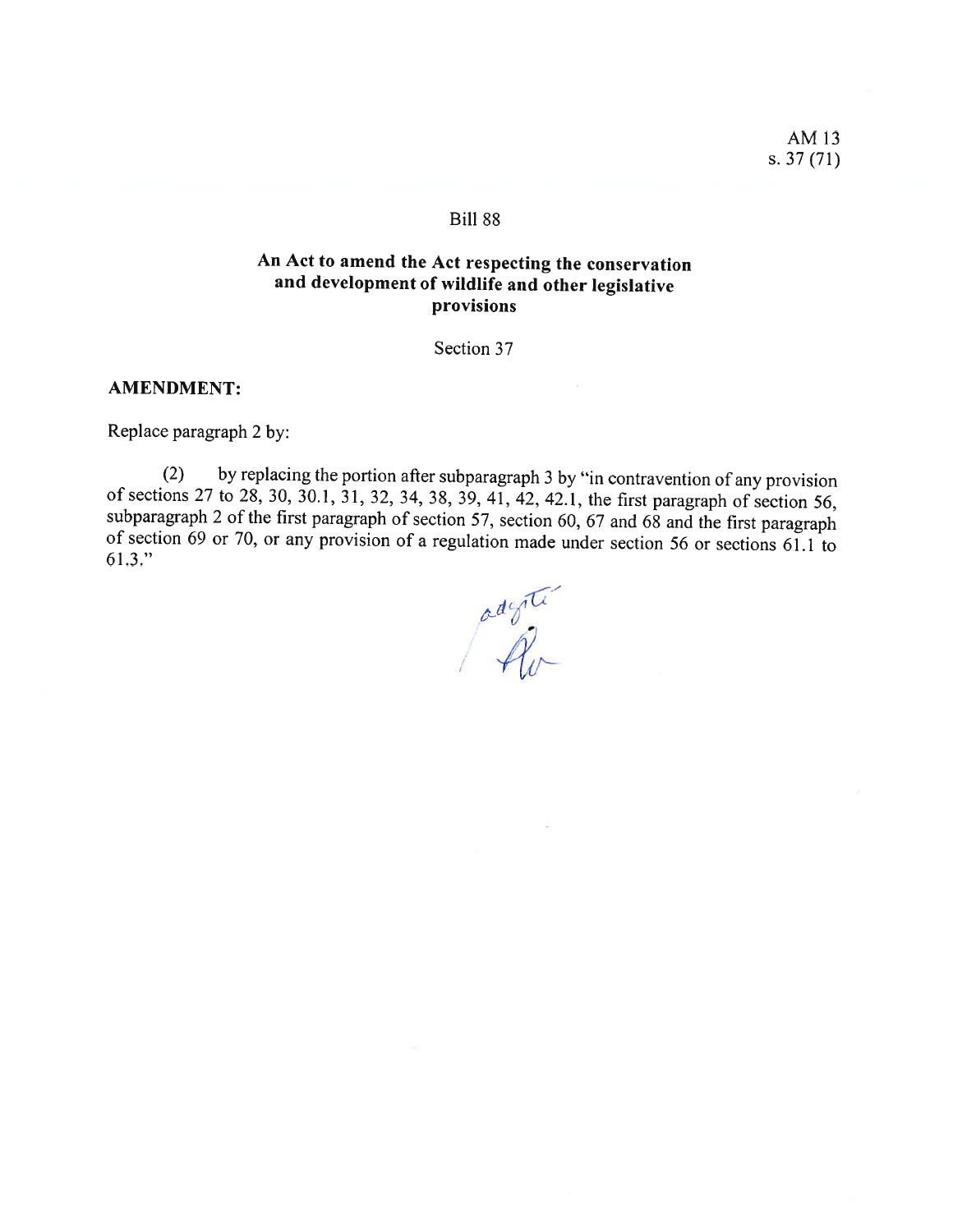## BiIl 88

# An Act to amend the Act respecting the conservation and development of wildlife and other legislative provisions

Section 44

## AMENDMENT:

In the first paragraph of proposed section 106:

- (1) replace "facilitate access" in subparagraph <sup>1</sup> by "encourage equitable access" in subparagraph 1;
- (2) replace "ensure" in subparagraph <sup>4</sup> by "encourage".

, / N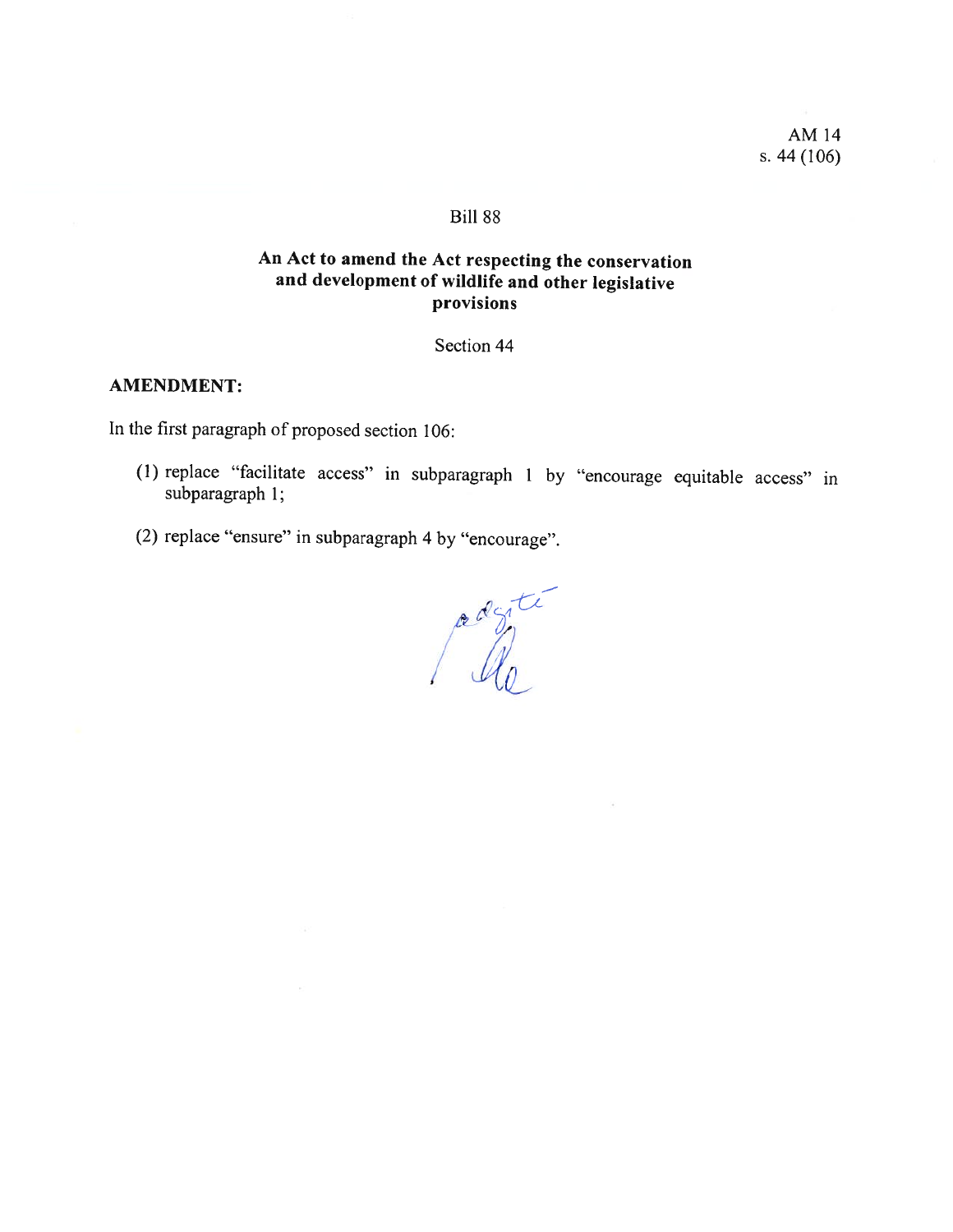AM 15 s. 39 (90)

### Bili 88

# An Act to amend the Act respecting the conservation and development of wildlife and other legislative provisions

Section 39

## AMENDMENT:

Replace section 39 of the Act by:

"39. Section 90 of the Act is amended by inserting ", if necessary, and "transfer or" after "may" and "refuse to" respectively in the introductory clause.

aagte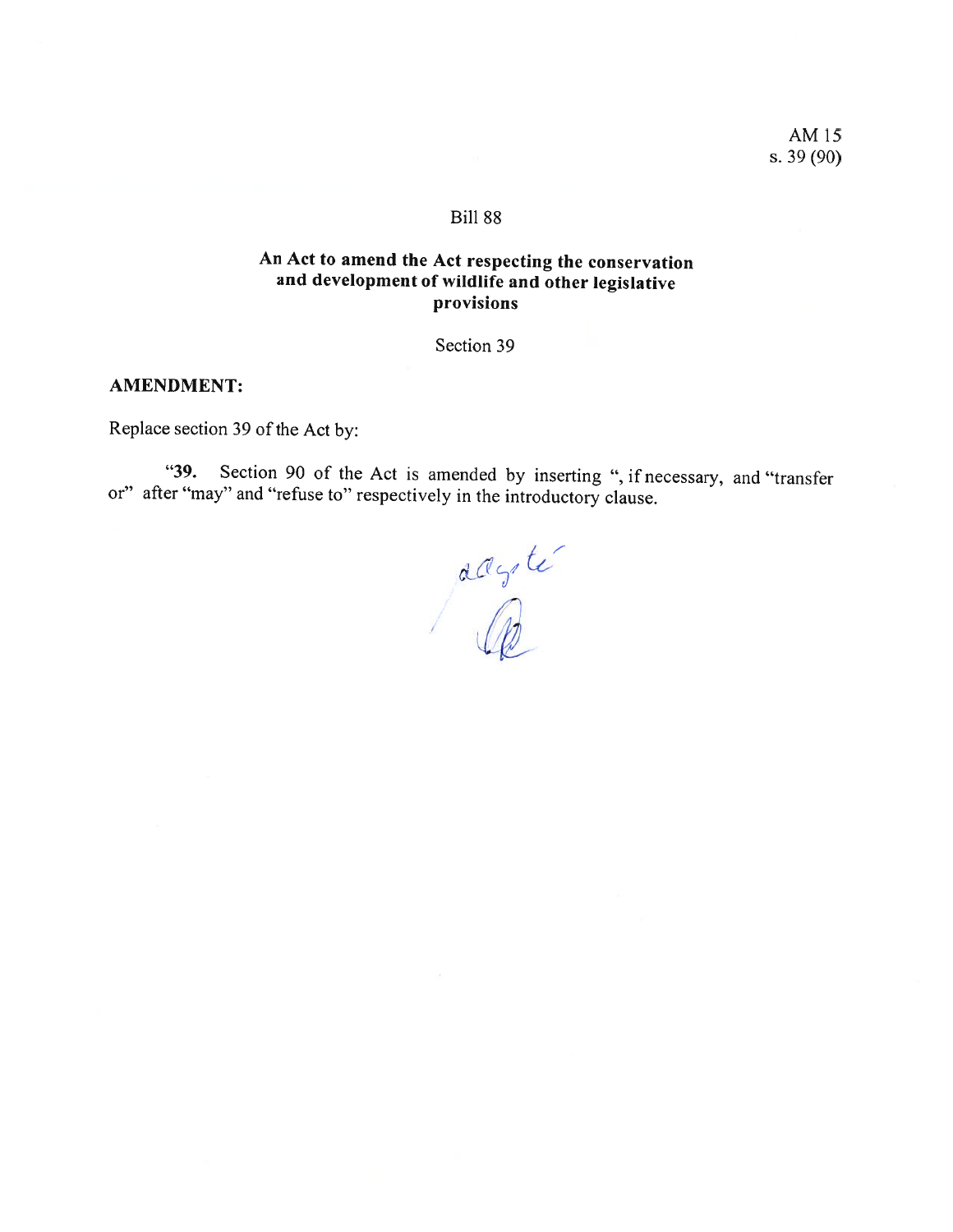AM16 s. 40 (90.1)

## **Bill 88**

# An Act to amend the Act respecting the conservation and development of wildlife and other legislative provisions

Section 40

## AMENDMENT:

In proposed section 90.1,

(1) insert ", if necessary," after "may";

(2) replace "fourth or sixth" by "third and fifth".

' 1\_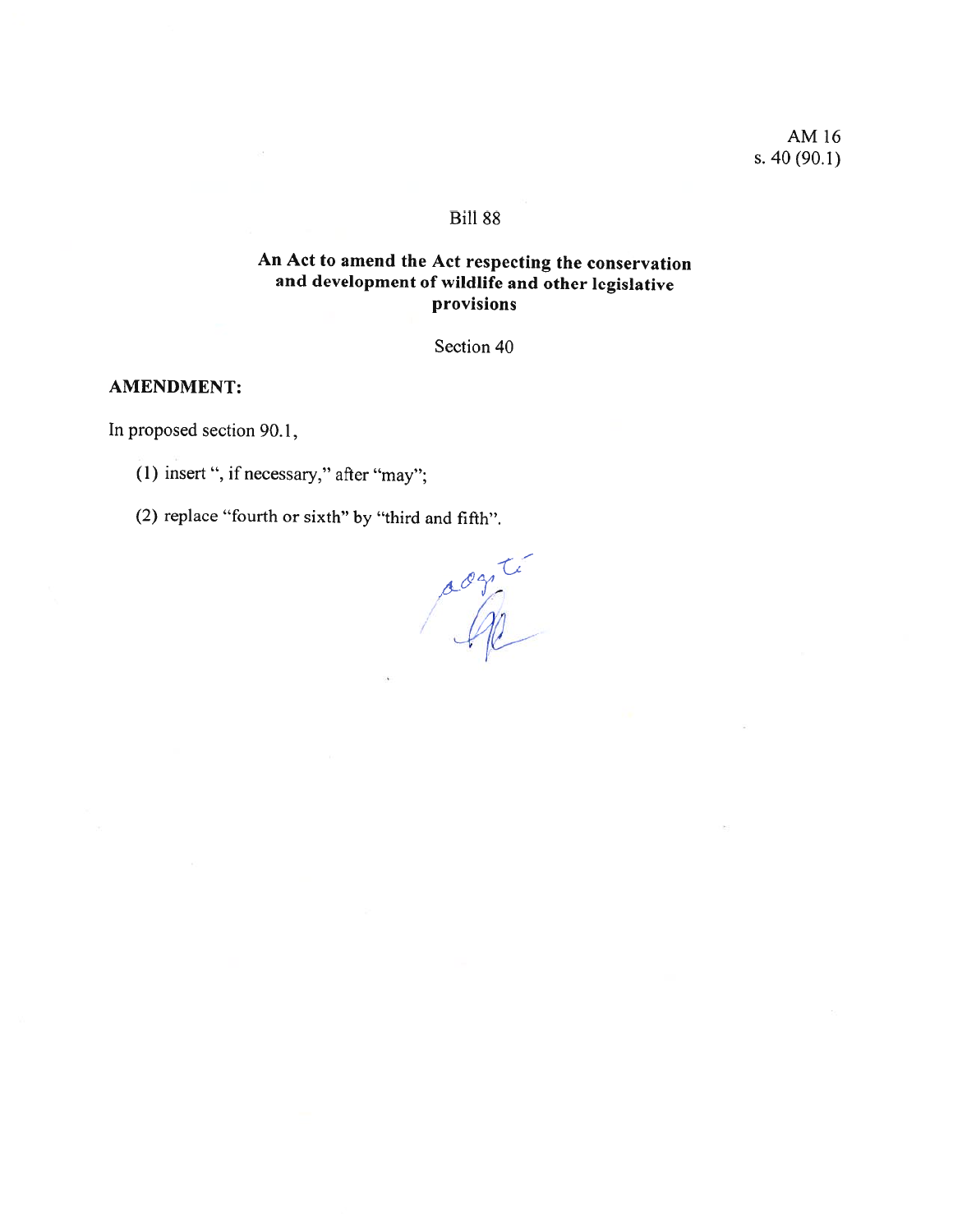AM17 s. 45(106.0.0.2 et ai)

## Bili 88

# An Act to amend the Act respecting the conservation and development of wildlife and other legislative provisions

Section 45

## AMENDMENT:

Amendment 17 has been withdrawn and renamed Amendment l.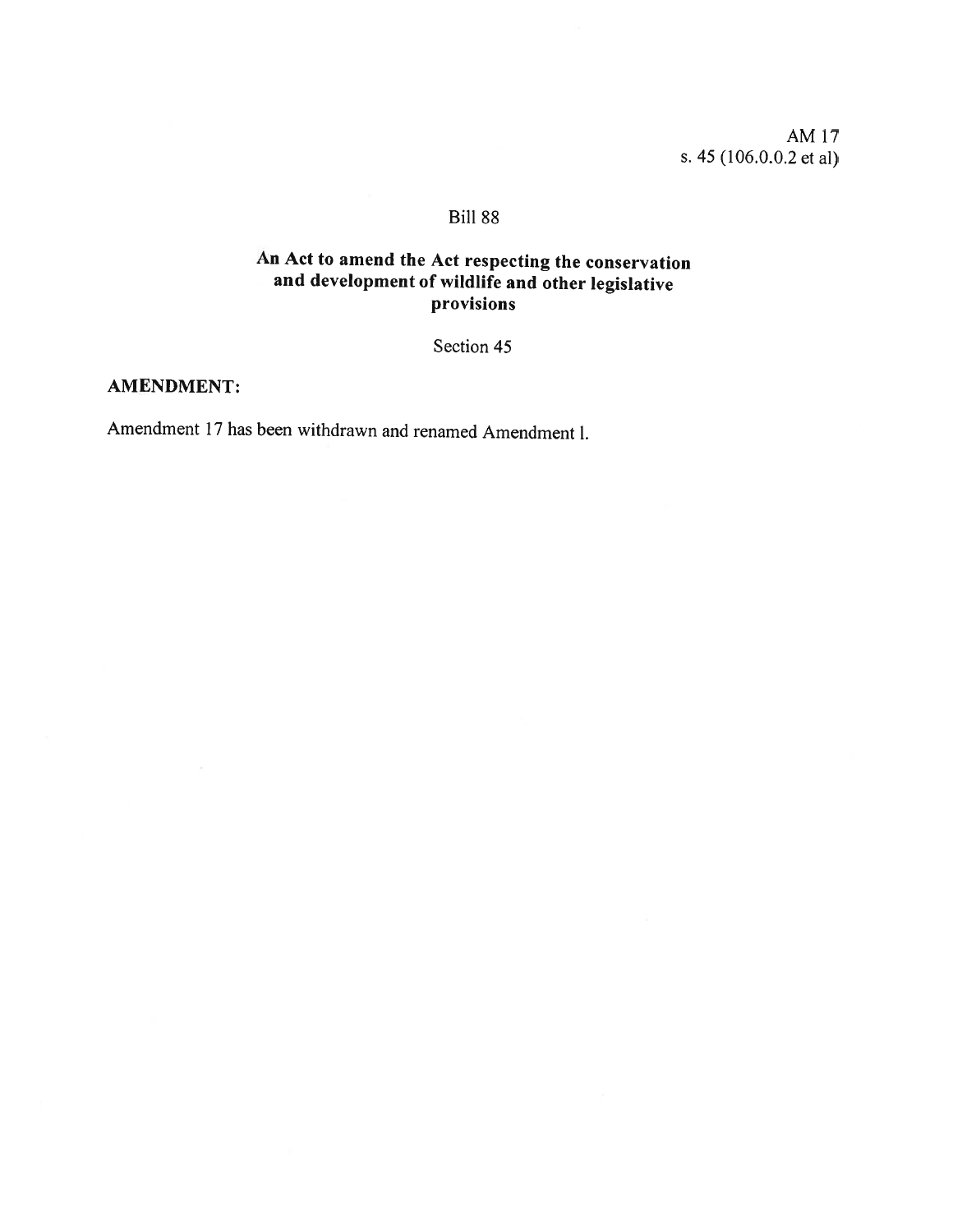AM18 s. 56 (110.6)

## **Bill 88**

# An Act to amend the Act respecting the conservation and development of wildlife and other legislative provisions

Section 56

### AMENDMENT:

Replace "106 and section" by "106 and sections 106.0.0.1 and".

L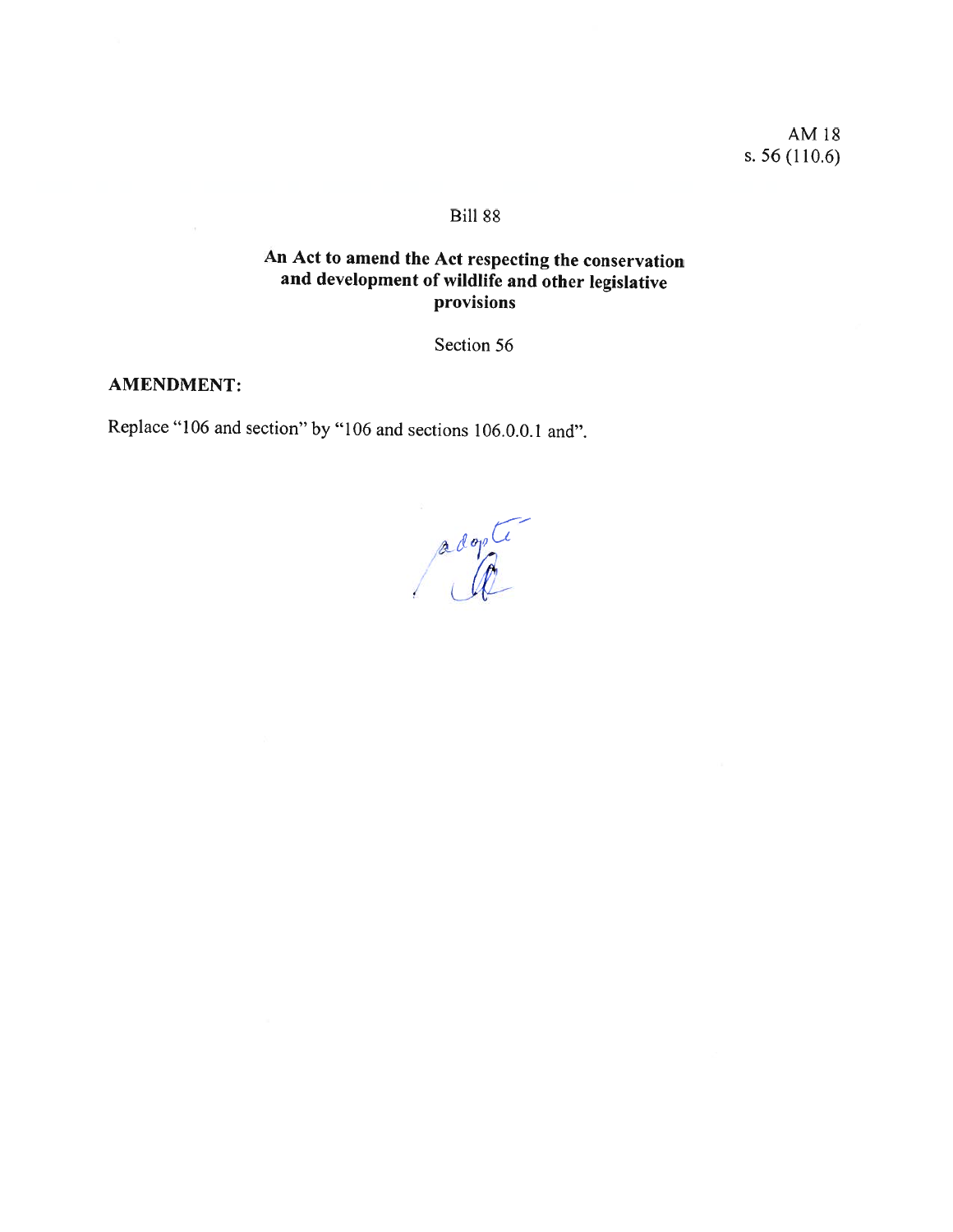AM19 s. 57 (118)

## Bili 88

# An Act to amend the Act respecting the conservation and development of wildlife and other legislative provisions

Section 57

### AMENDMENT:

Replace paragraph <sup>2</sup> by:

"(2) inserting "acquire improvements or constructions or authorize, on the conditions<br>the Minister determines, the person, association or body to acquire improvements or<br>constructions. The Minister may also," after "to tha

z 4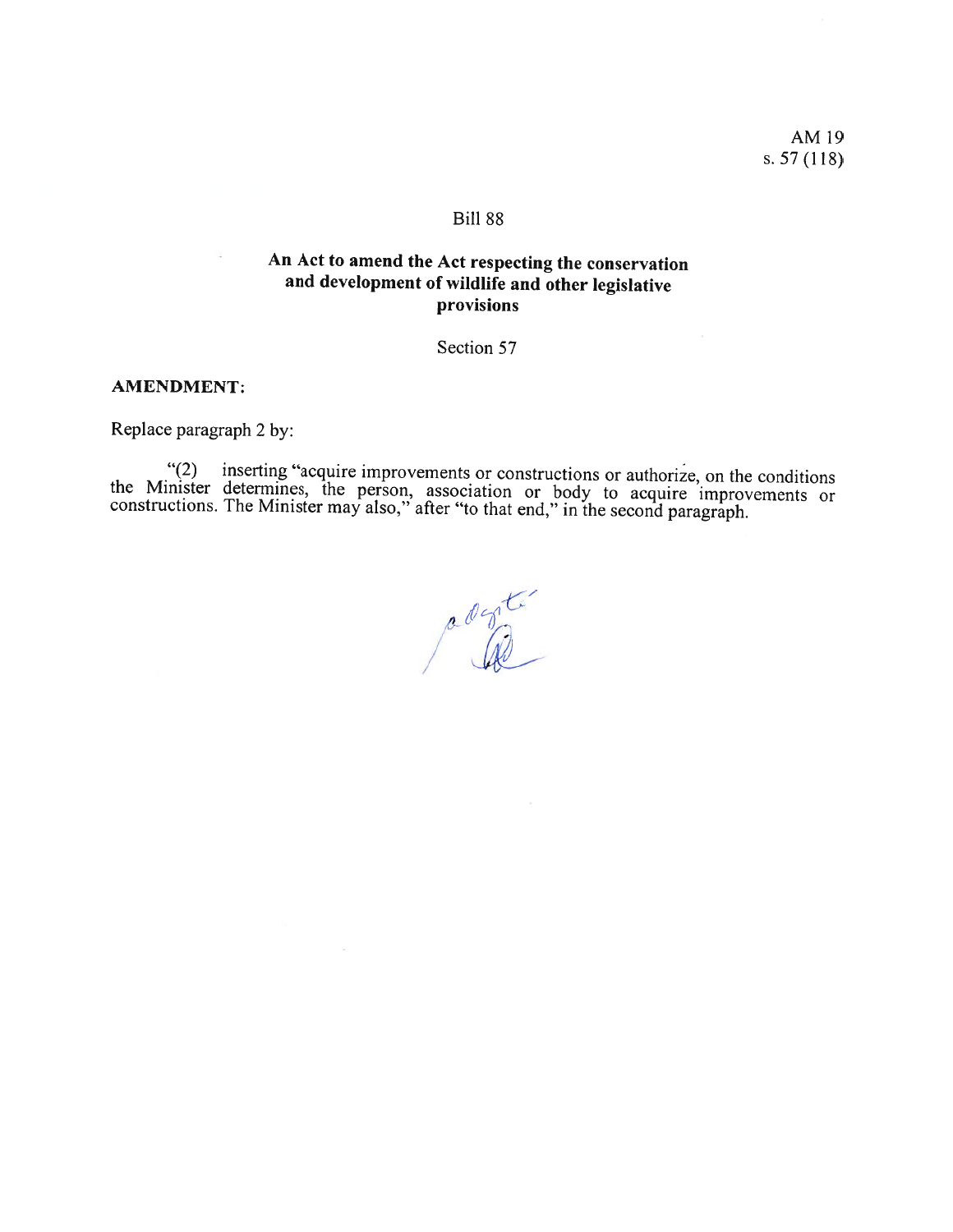### Bili 88

## An Act to amend the Act respecting the conservation and development of wildlife and other legislative provisions

Section 57.1

### AMENDMENT:

Insert after section 57:

57.1. Section 118.1 of the Act is amended

(1) by striking out "and the Société";

(2) by replacing "sections 106.0.1 to 106.0.4 and 110.6" by "the second paragraph of section 106 and sections 106.0.1 to 106.0.4";

(3) by adding the following paragraphs at the end:

"The Société may set the amount of the fees payable for the carrying on of recreational activities in the territory of a wildlife sanctuary, provided the Société first has a recreational activity development plan complying <sup>p</sup>lan must include <sup>a</sup> list of the recreational activities to be offered and the fees, which may vary. applicable to each activity.

The Minister may approve the <sup>p</sup>lan with or without amendrnent, for such time as the Minister determines. Any amendment to the fees prescribed in the <sup>p</sup>lan must be approved by the Minister.

Sections 106.0.3 and 106.0.4 apply with the necessary modifications to the fees prescribed in the Société's recreational activity development <sup>p</sup>lan."

ador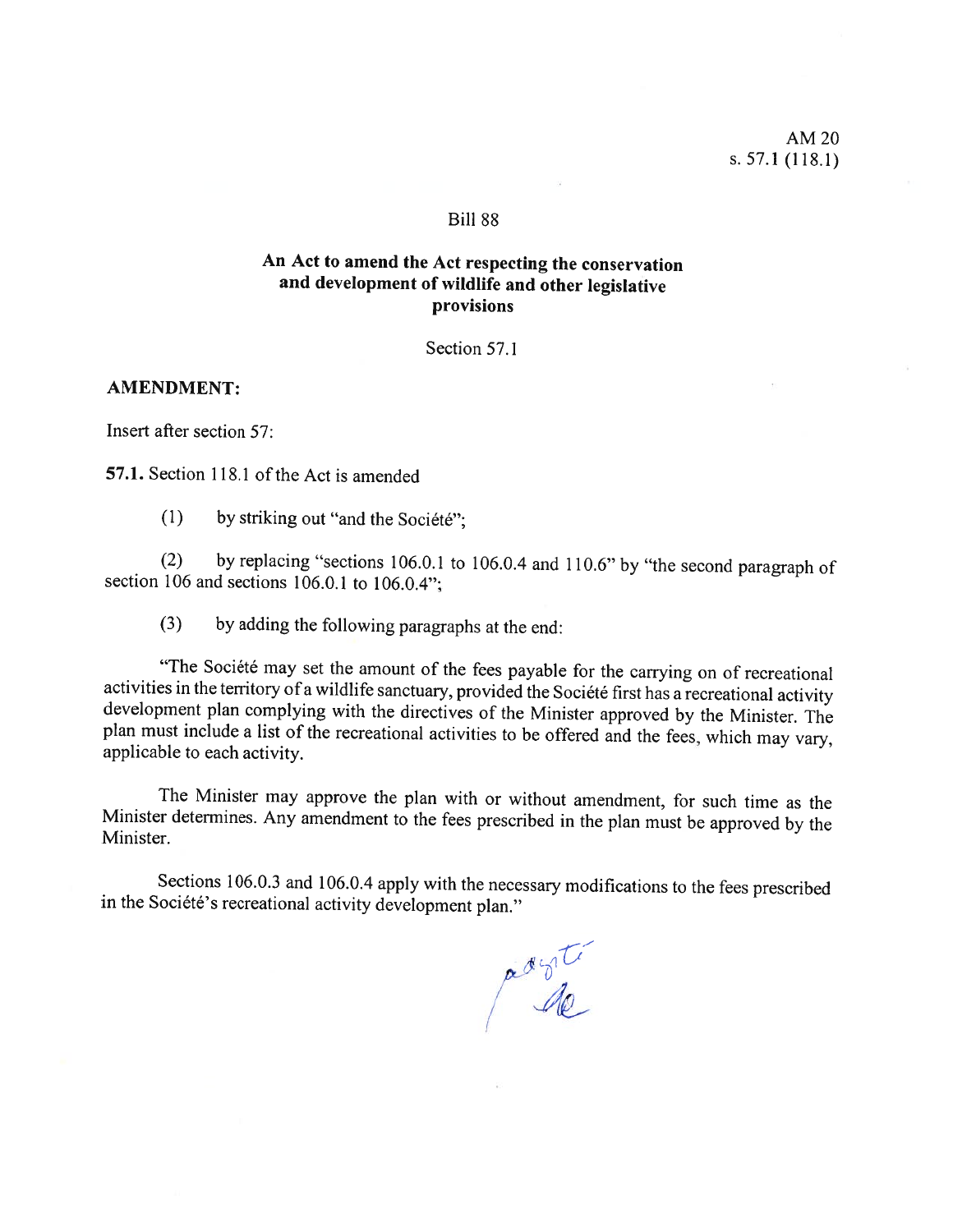AM21 s. 59 (122.3)

#### Bili 88

# An Act to amend the Act respecting the conservation and development of wildlife and other legislative provisions

Section 59

#### AMENDMENT:

In the third paragraph of proposed section  $122.3$ :

1. Add the following sentence at the end: "The same applies to any activity carried on in exercising a right to mineral substances mining, petroleum production or storage, or brine production granted to the holder of a min

2. Replace "to such <sup>a</sup> right" by "in exercising such <sup>a</sup> right".

/ / <sup>1</sup>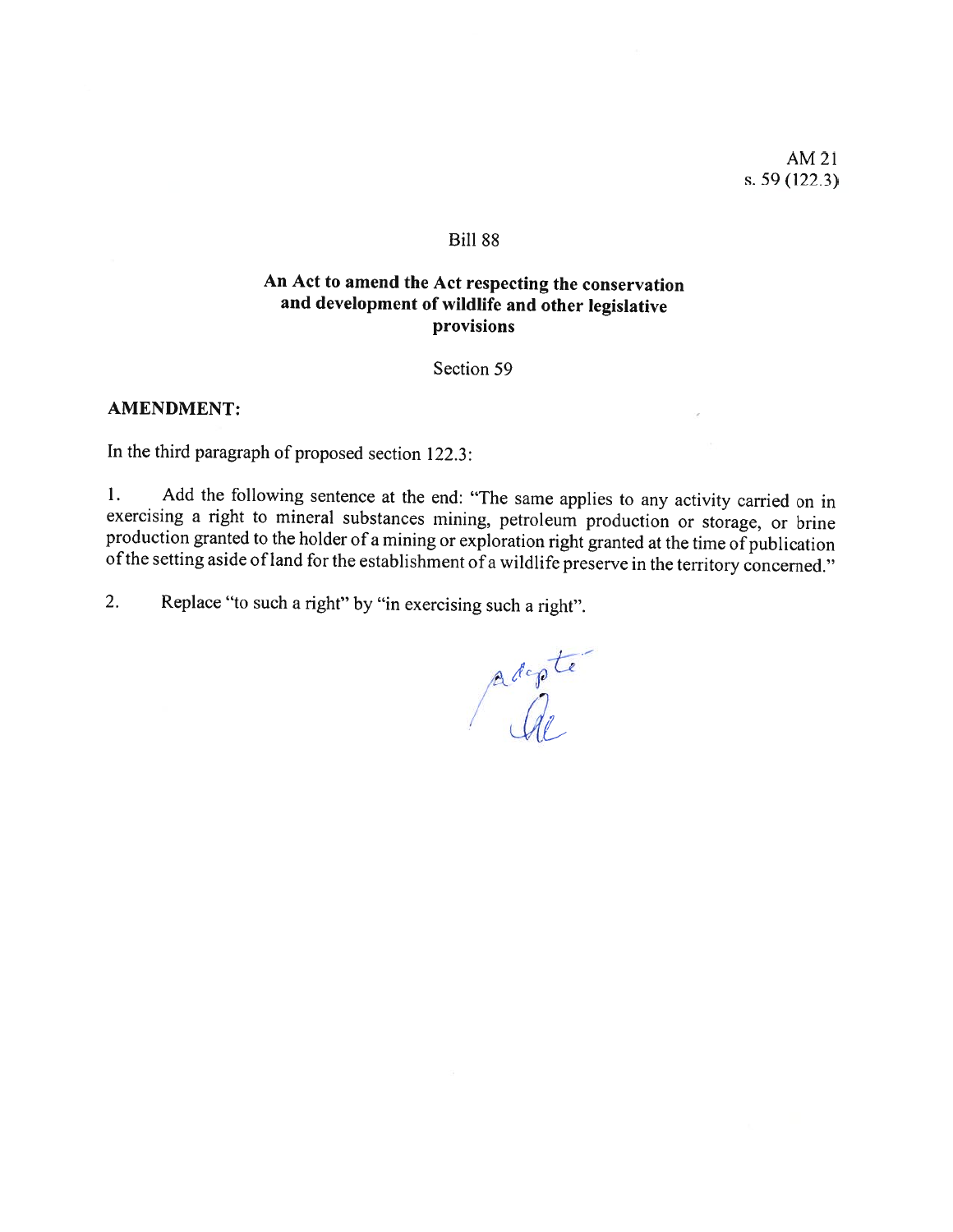AM22 s. 61.1 (127.1)

#### **Bill 88**

# An Act to amend the Act respecting the conservation and development of wildlife and other legislative provisions

Section 61.1

### AMENDMENT:

Insert after section 61:

61.1. Section 127.1 of the Act is amended by replacing "sections 106.0.1 to 106.0.4 and 110.6" by "the second paragraph of section 106 and sections 106.0.1 to 106.0.4".

adegrée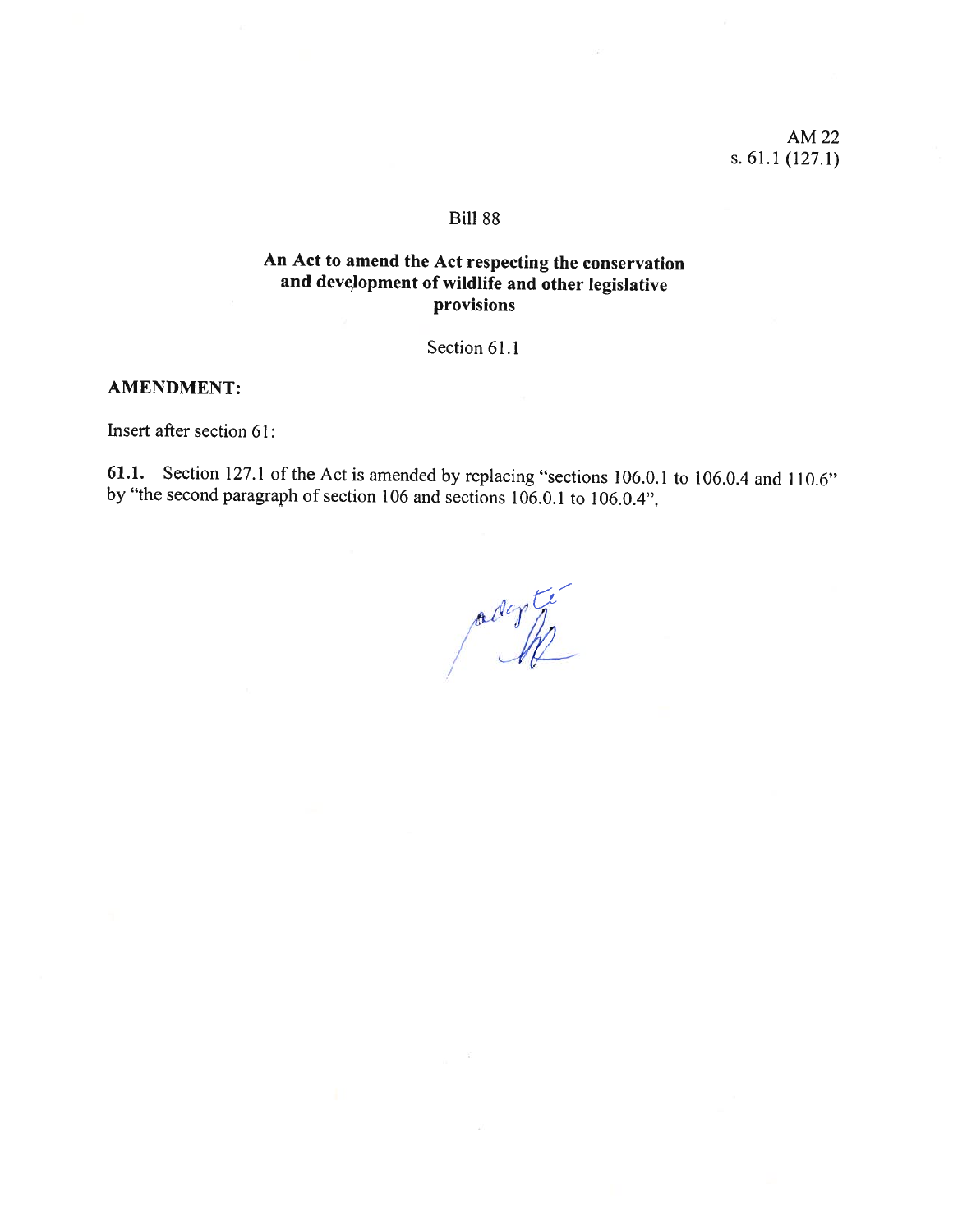AM23 s. 59 (122.3)

### BiIl 88

# An Act to amend the Act respecting the conservation and development of wildlife and other legislative provisions

Section 59

### AMENDMENT:

Insert ", if it is consistent with the wildlife preserve's objective under section 122," after "may" in the introductory clause of the second paragraph.

adepté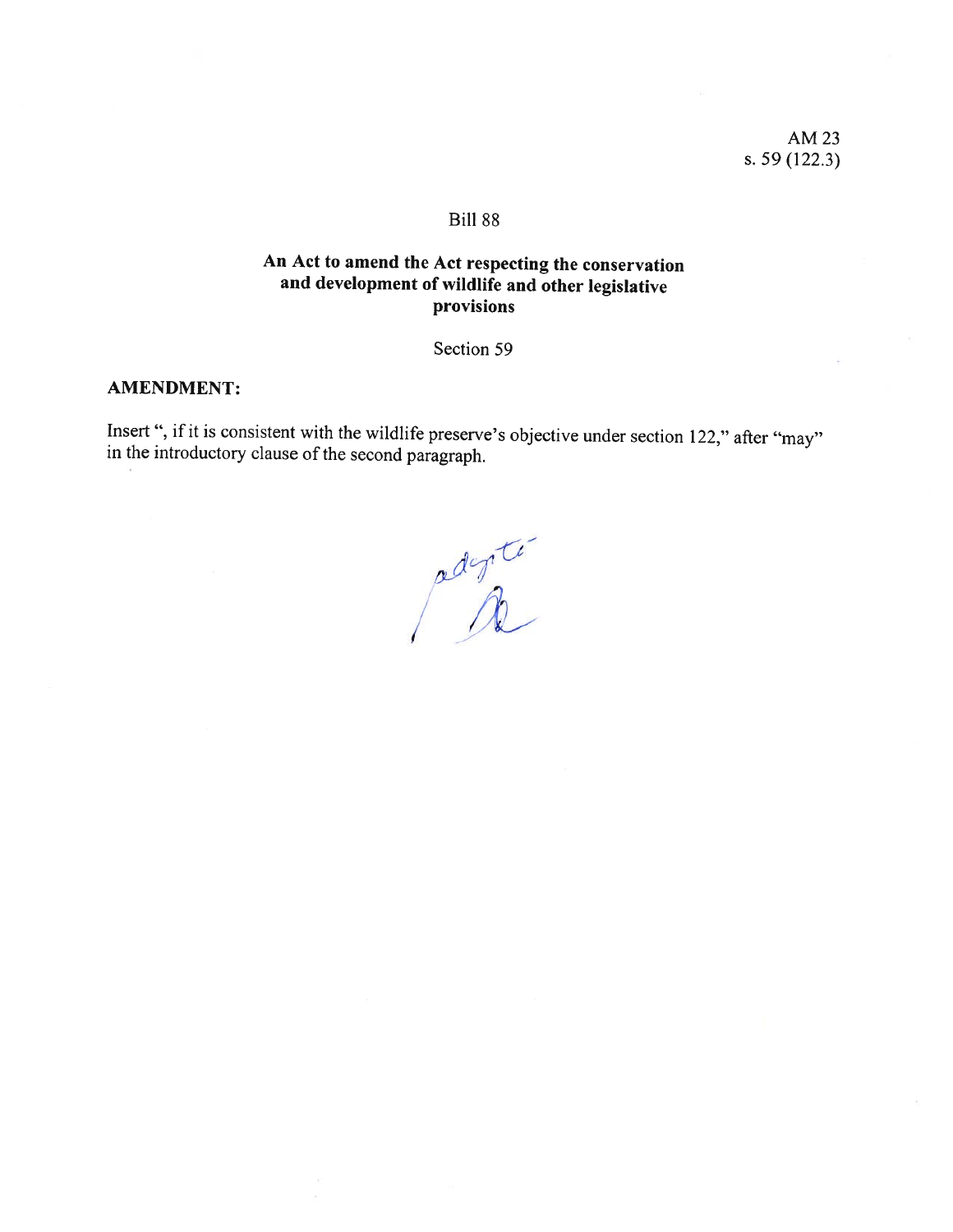AM24 s. 108

### Bili 88

## An Act to amend the Act respecting the conservation and development of wildlife and other legislative provisions

Section 108

### AMENDMENT:

Replace by:

108. Sections 122.3, 122.4, 122.5 and 122.6 of the Act respecting the conservation and developrnent of wildlife, enacted by section <sup>59</sup> of this Act, apply to the activities and travel carried on in exercising a right granted by the Government or any of its ministers at the time of coming into force of section <sup>59</sup> of this Act or in exercising such <sup>a</sup> right when it is renewed or amended. The same applies to activities carried on in exercising <sup>a</sup> right to minerai substances mining, petroleum production or storage, or brine production granted to the holder of <sup>a</sup> mining or exploration right granted at the time of coming into force of section <sup>59</sup> of this Act.

adopte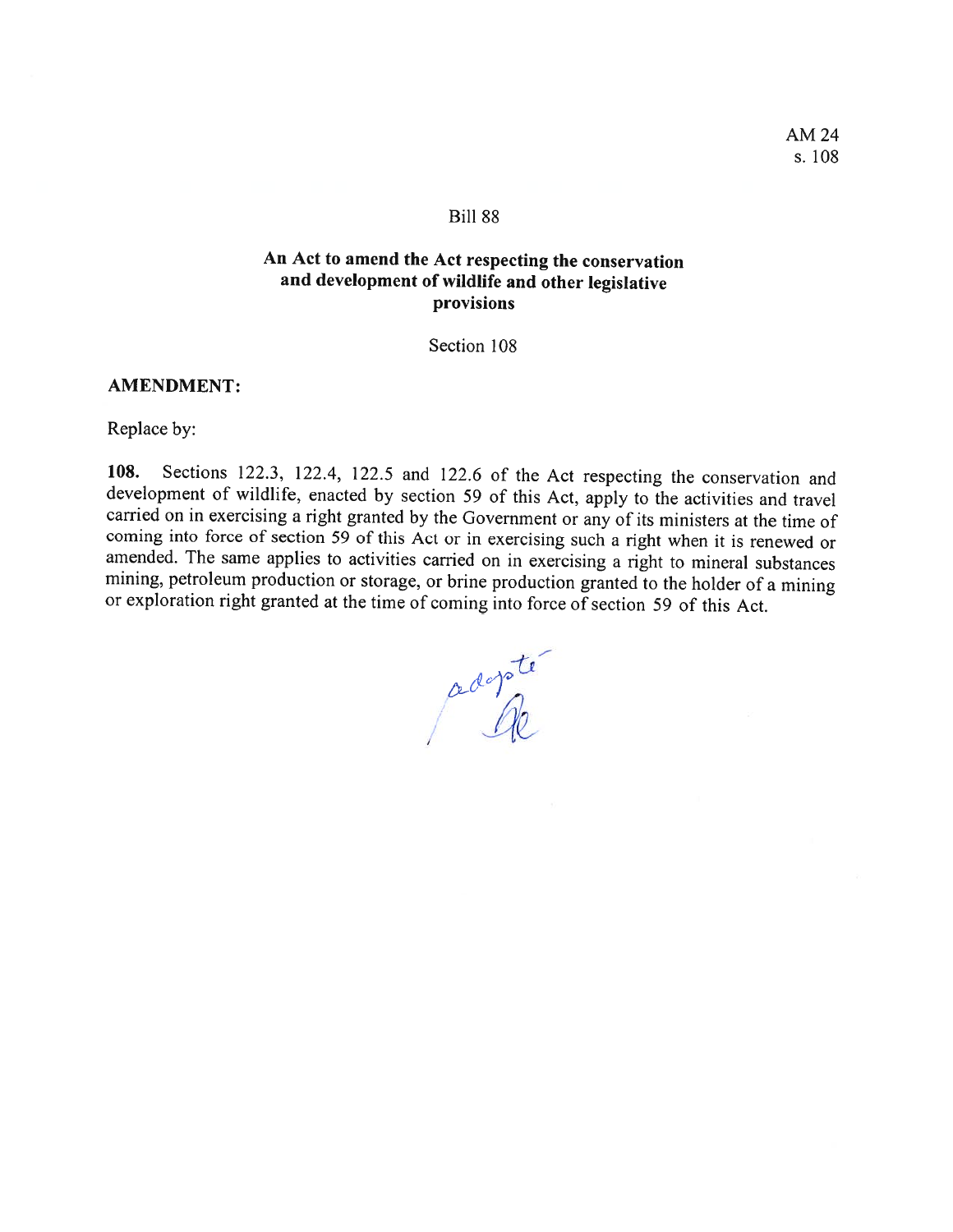AM 25 s. 59 (122.8)

### Biil 88

## An Act to amend the Act respecting the conservation and development of wildlife and other legislative provisions

Section 59

### AMENDMENT:

Insert ", which may vary for each of the wildlife preserves" afler "fees payable" in proposed section 122.8.

adopter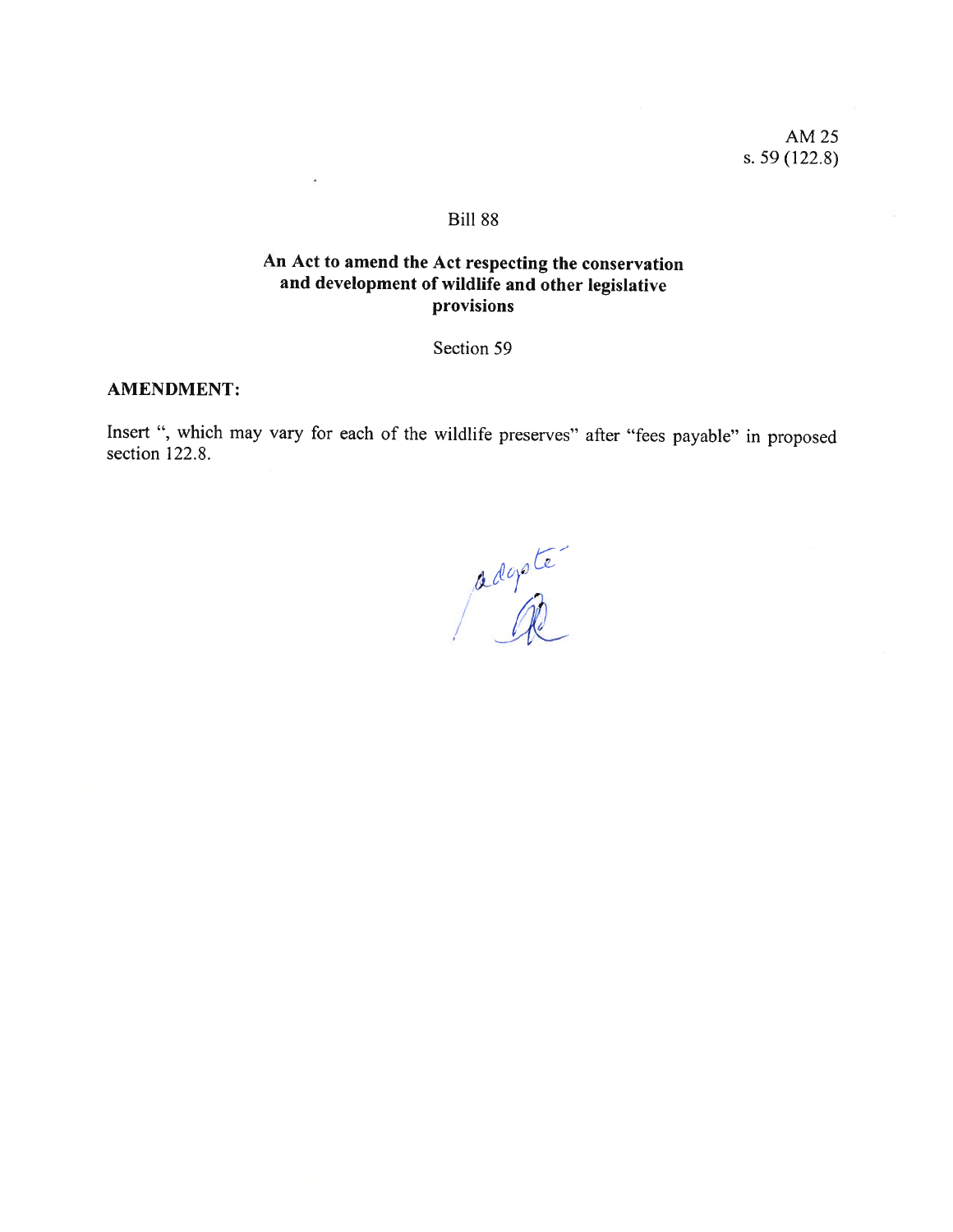### **Bill 88**

# An Act to amend the Act respecting the conservation and development of wildlife and other legislative provisions

Section 17.1

### AMENDMENT:

Insert after section 17:

17.1. The Act is amended by inserting the following section before section 24.1:

"24.0.1. This Act must be interpreted in <sup>a</sup> manner consistent with the obligation to consuit the Native communities. The Government shah consuit the Native communities separately if the circurnstances so warrant."

adopte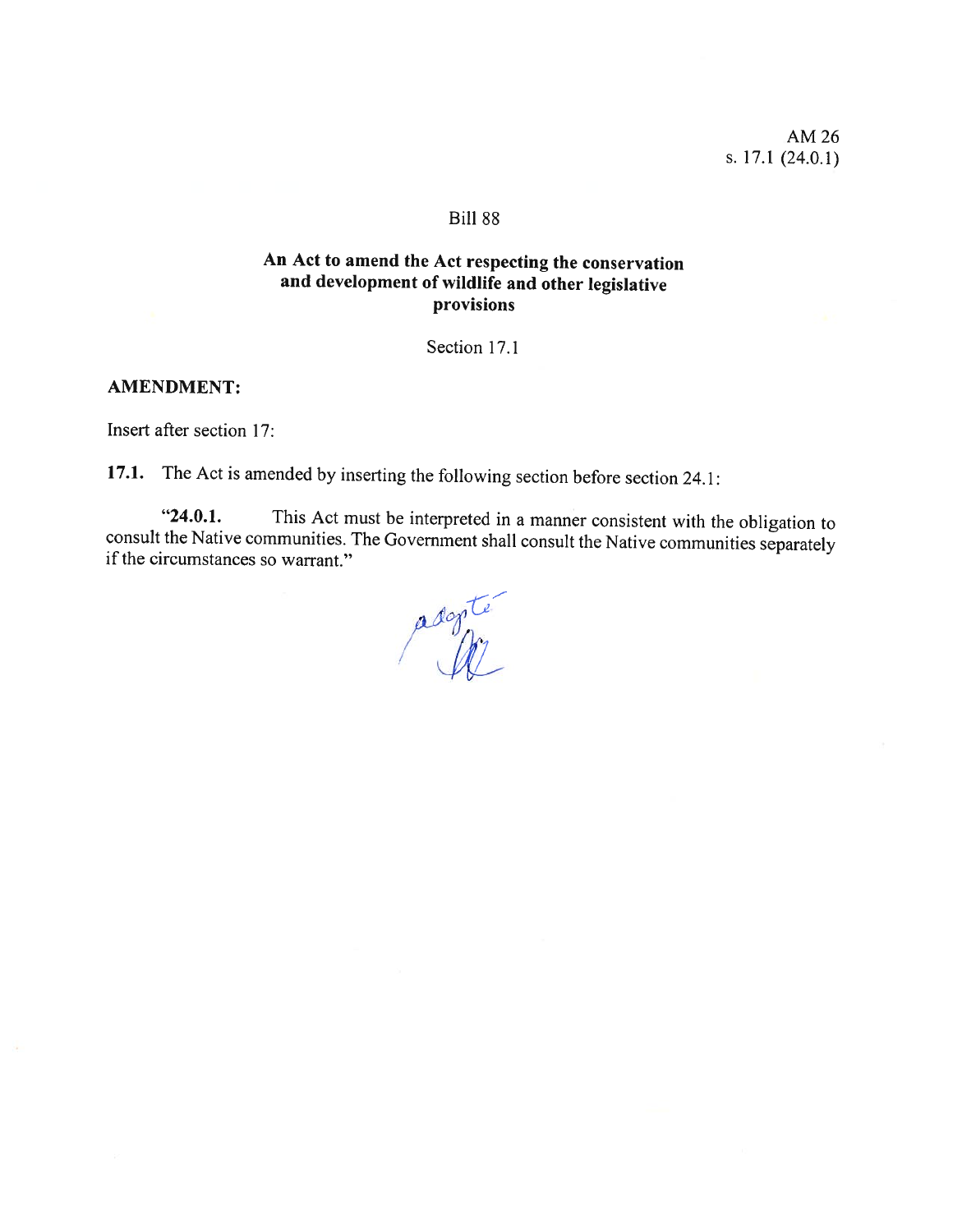AM 27 s.  $56.1(111)$ 

## Bill 88

# An Act to amend the Act respecting the conservation and development of wildlife and other legislative provisions

Section 56.1

### **AMENDMENT:**

Insert after section 56:

56.1. Section 111 of the Act is amended by replacing "The" at the beginning of the first paragraph by "After consultation with the minister responsible for natural resources, the".

pagete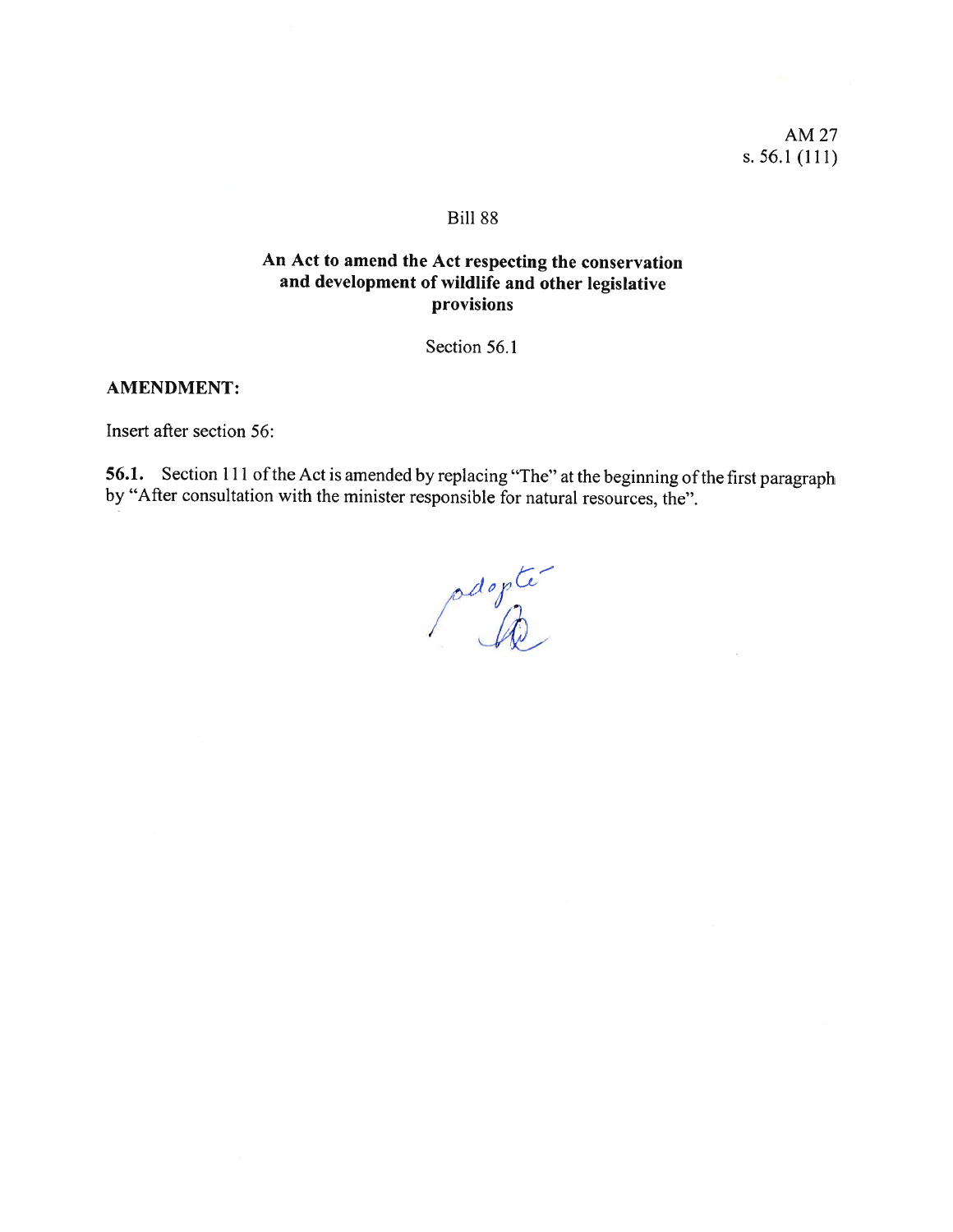### BilI 88

## An Act to amend the Act respecting the conservation and development of wildlife and other legislative provisions

Section 57.2

### AMENDMENT:

Insert afier section 57.1:

57.2. The Act is amended by inserting the following section after section 120:

"120.1.No right may be granted by the minister responsible for natural resources in <sup>a</sup> wildlife sanctuary without first consulting the Minister."

adojate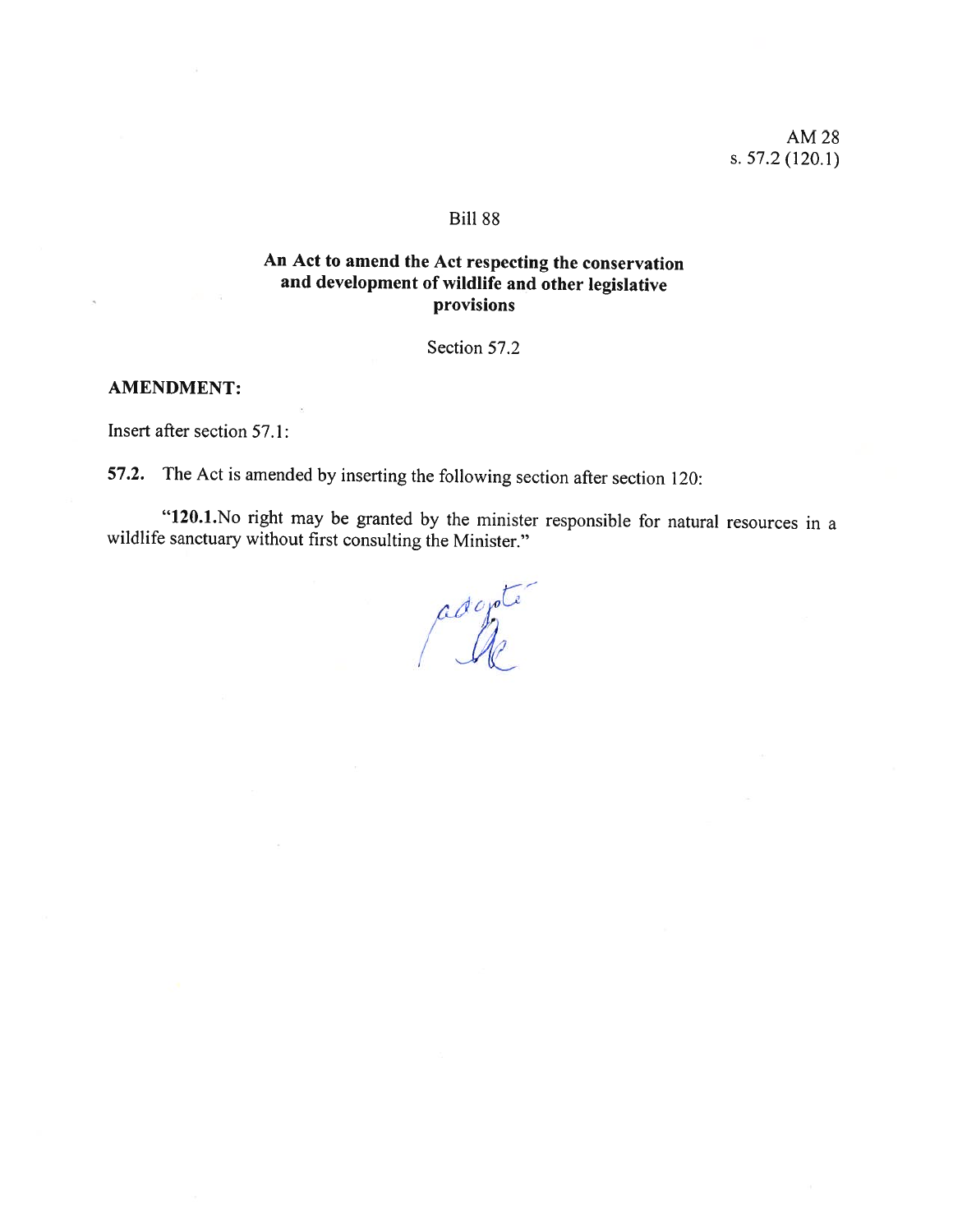AM29 s. 66 (128.7)

### BiIl 88

## An Act to amend the Act respecting the conservation and development of wildlife and other legislative provisions

Section 66

#### AMENDMENT:

Replace paragraph 2 by:

(2) by adding the following sentence at the end of the third paragraph: "Before issuing the authorization, the Minister shall also inform the applicant of the amount of financial compensation he will be required to pay."

 $\frac{a\log d}{a}$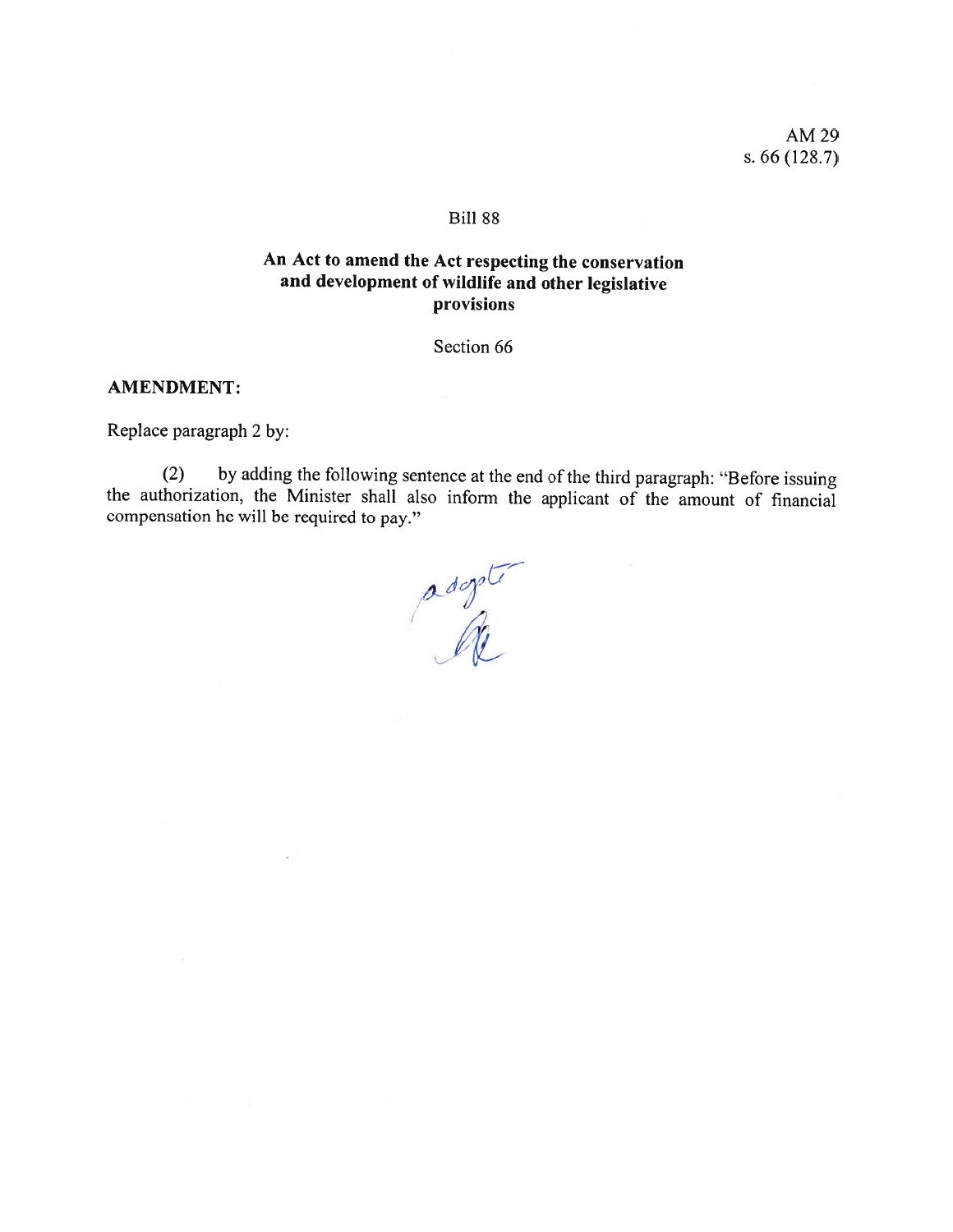AM3O s. 66 (128.7)

## Bili 88

# An Act to amend the Act respecting the conservation and development of wildlife and other legislative provisions

Section 66

## **AMENDMENT:**

Insert afier paragraph 1:

"1.1 by inserting", the use of the habitat by <sup>a</sup> threatened or vulnerable species of animal, fish or invertebrate" afier "its habitat" in the third paragraph.

: 'S,,, S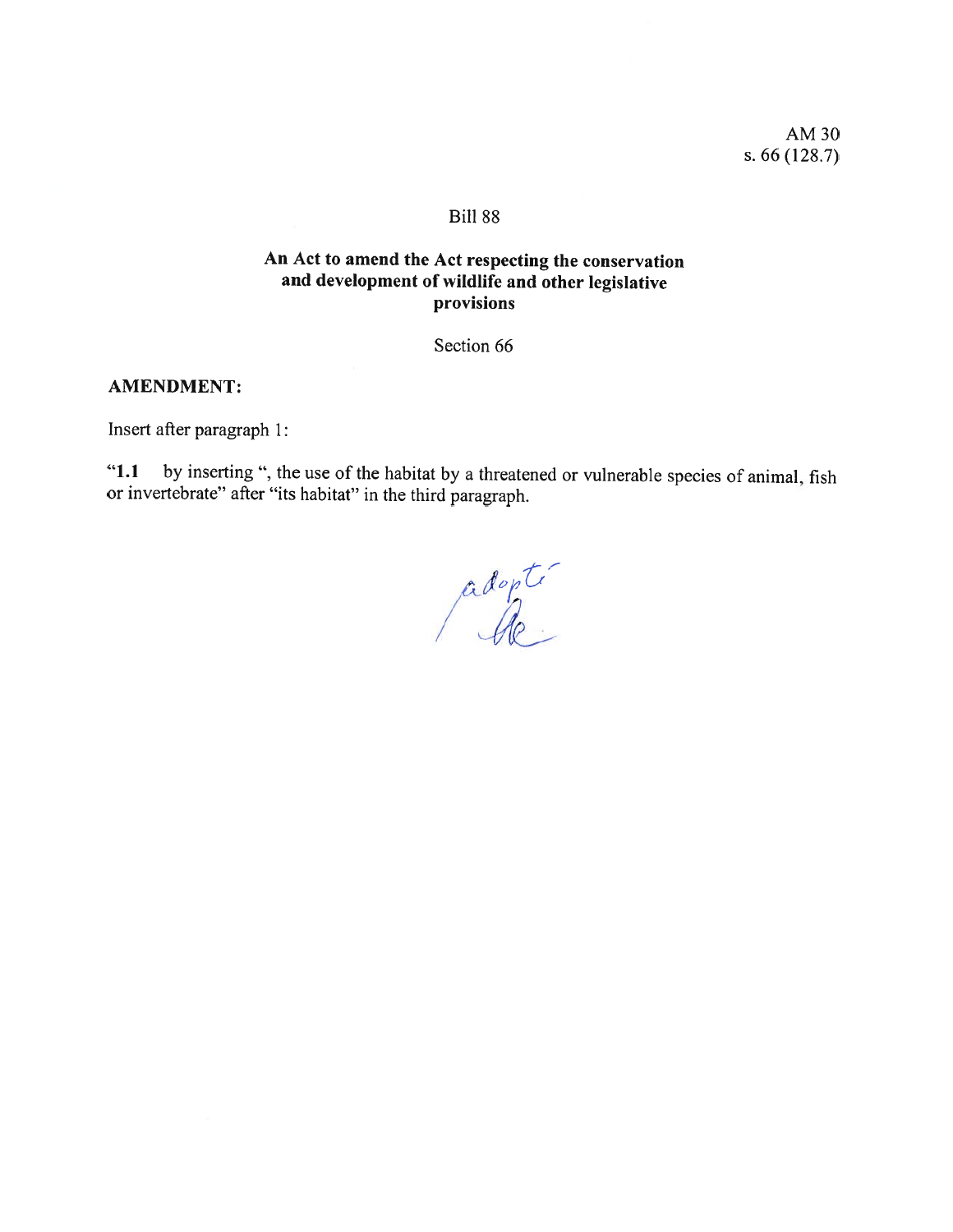AM31 s. 64 (128.5)

## BilI 88

# An Act to amend the Act respecting the conservation and development of wildlife and other legislative provisions

Section 64

### AMENDMENT:

Insert "and take it into account in exercising his functions" after "land use <sup>p</sup>lan" in paragraph <sup>1</sup> of proposed section 128.5.

adopte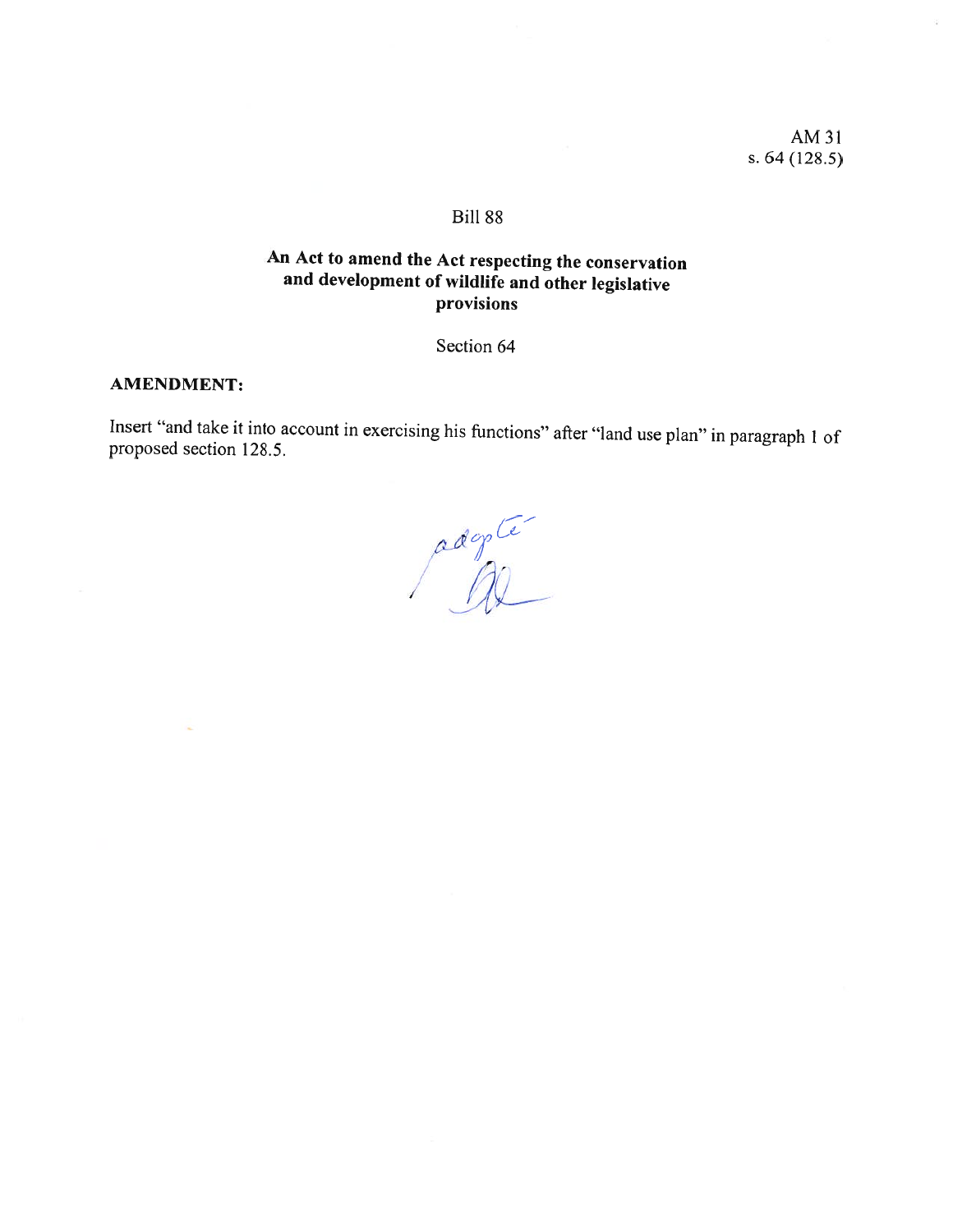#### **Bill 88**

## An Act to amend the Act respecting the conservation and development of wildlife and other legislative provisions

Section 17.2

### AMENDMENT:

Insert afier section 17.1:

17.2. The Act is amended by inserting the following section after section 24.2:

"24.3. "The Minister shall send copies of the following documents, by technological means and within a reasonable time after they come into force, to the Native communities concerned:

- (1) the order and the <sup>p</sup>lan referred to in section 85, <sup>104</sup> or 111;
- (2) the decision referred to in section 122.1;
- (3) the decision and the <sup>p</sup>lan referred to in section 122.2; and
- (4) the notice and the chart referred to in section 128.3.

adopter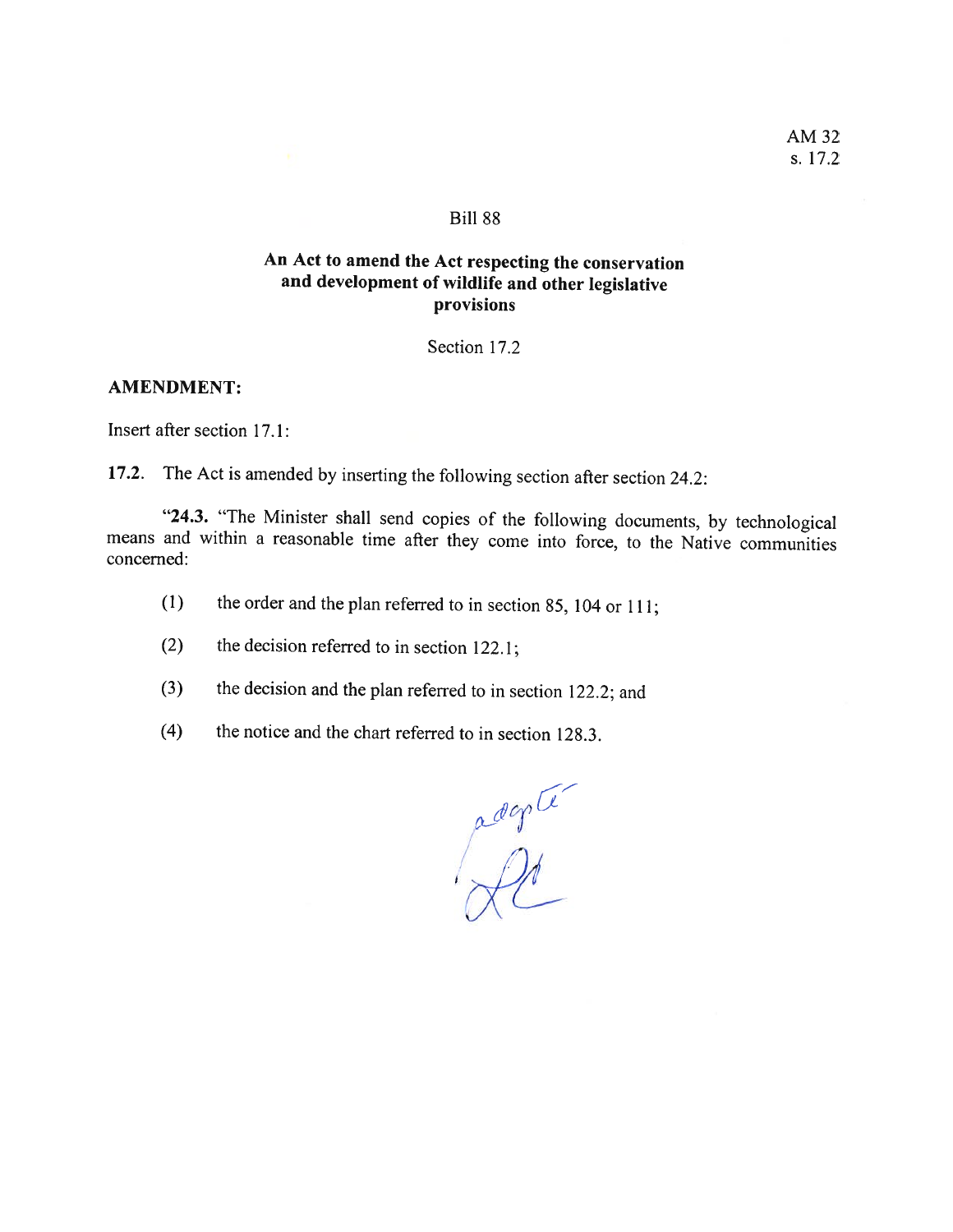AM33 s. 69 (128.17.1)

## Biil 88

# An Act to amend the Act respecting the conservation and development of wildlife and other legislative provisions

Section 69

## AMENDMENT:

 $\bullet$ 

Add the following paragraph to proposed section 128.17.1:

"Programs developed under the first paragraph must allow for the allocation of measures implemented based on the needs identified in all regions of Québec."

 $\int_{\gamma}^{\alpha}d\varphi^{\alpha}$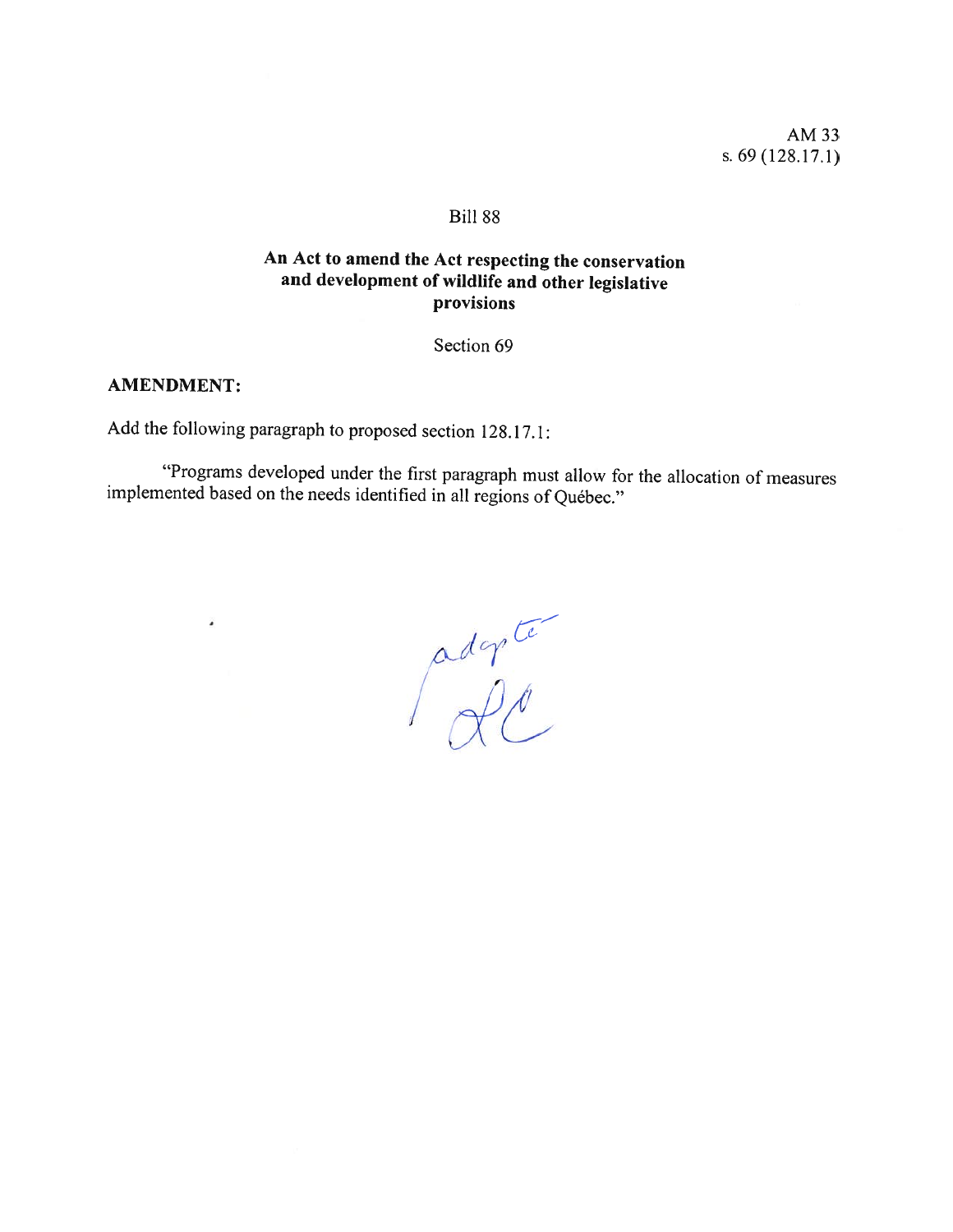AM34 s. 95.1 (8.1 and 8.2)

#### Bili 88

## An Act to amend the Act respecting the conservation and development of wildlife and other legislative provisions

Section 95.1

#### AMENDMENT:

Insert after section 95:

# ACT RESPECTING THREATENED OR VULNERABLE SPECIES

95.1. The Act respecting threatened or vuinerable species (chapter E-12.01) is amended by inserting the following sections after section 8:

"8.1. The Minister of Sustainable Development, Environment and Parks may, after consultation with the ministers concerned, develop and implement programs to promote the conservation and management of designated threatened species likely to be so designated and of their habitats.

Programs developed under the first paragraph must allow for the allocation of measures implemented based on the needs identified in all regions of Québec.

"8.2 The Minister of Sustainable Development, Environment and Parks may, by agreement, delegate management of ail or part of <sup>a</sup> program developed under section 8. <sup>1</sup> to an organization dedicated in particular to the conservation or management of <sup>p</sup>lant species and of their habitats.

The agreement shall be published on the department's website."

port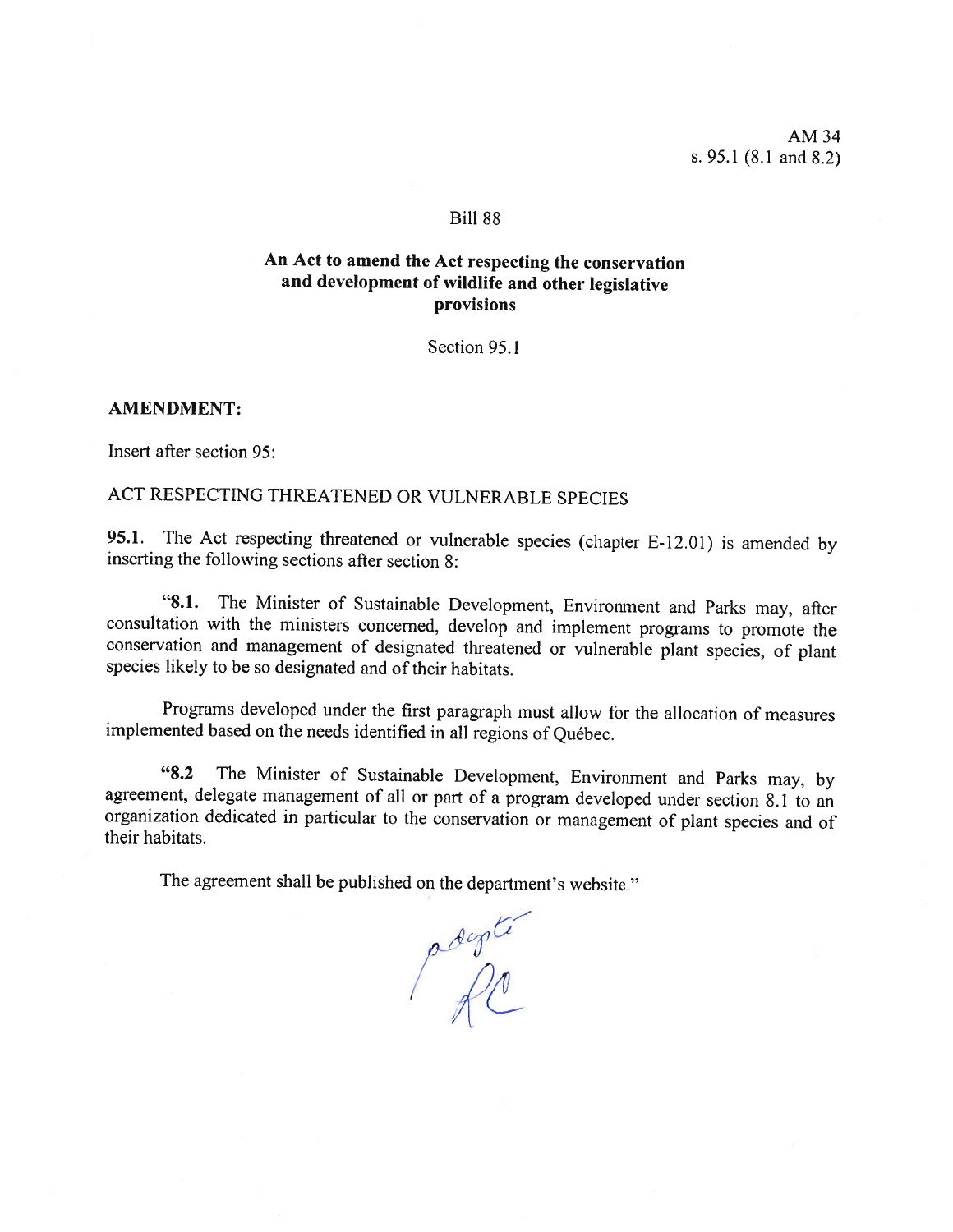AM35 s. 95.2 (16)

### **Bill 88**

# An Act to amend the Act respecting the conservation and development of wildlife and other legislative provisions

Section 95.2

### AMENDMENT:

Insert after section 95.1:

95.2. Section 16 of the Act is amended by replacing subparagraph 4 of the second paragraph by the following subparagraphs:

"(4) an activity necessary to avoid, lirnit or repair damage caused by <sup>a</sup> disaster within the meaning of the Civil Protection Act (chapter S-2.3); or

"(5) an activity carried on under <sup>a</sup> program developed under section 8.1 .".

adopter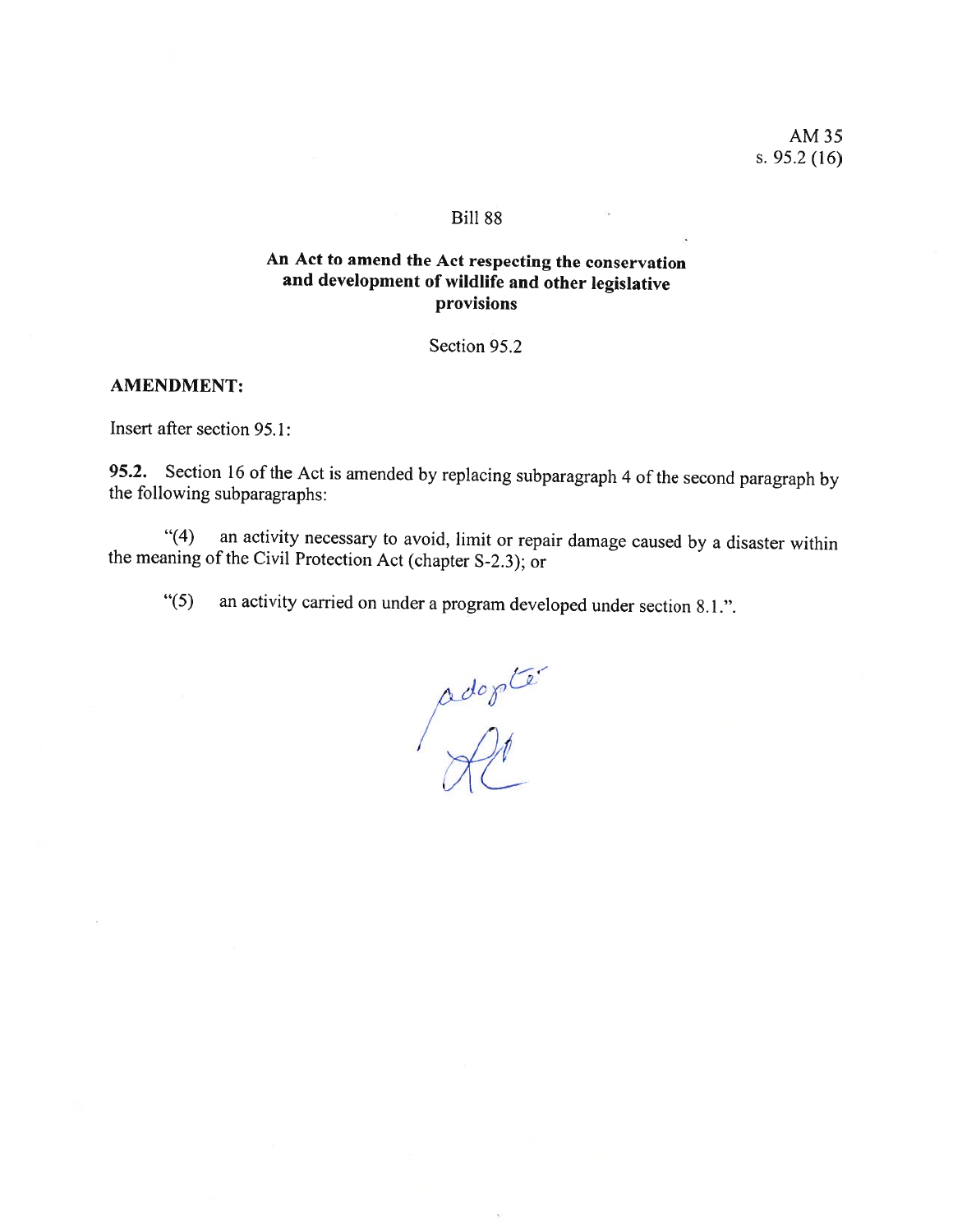#### BiIl 88

# An Act to amend the Act respecting the conservation and development of wildlife and other legislative provisions

Section 95.3

### AMENDMENT:

Insert after section 95.2:

95.3. Section 17 of the Act is amended, in the second paragraph,

(1) by replacing subparagraph <sup>4</sup> by the following subparagraph:

"(4) an activity necessary to avoid, limit or repair damage caused by a disaster within the meaning of the Civil Protection Act (chapter S-2.3);";

(2) by inserting the following subparagraph afier subparagraph 5:

"(6) an activity carried on under <sup>a</sup> program developed under section 8.1."

 $4n$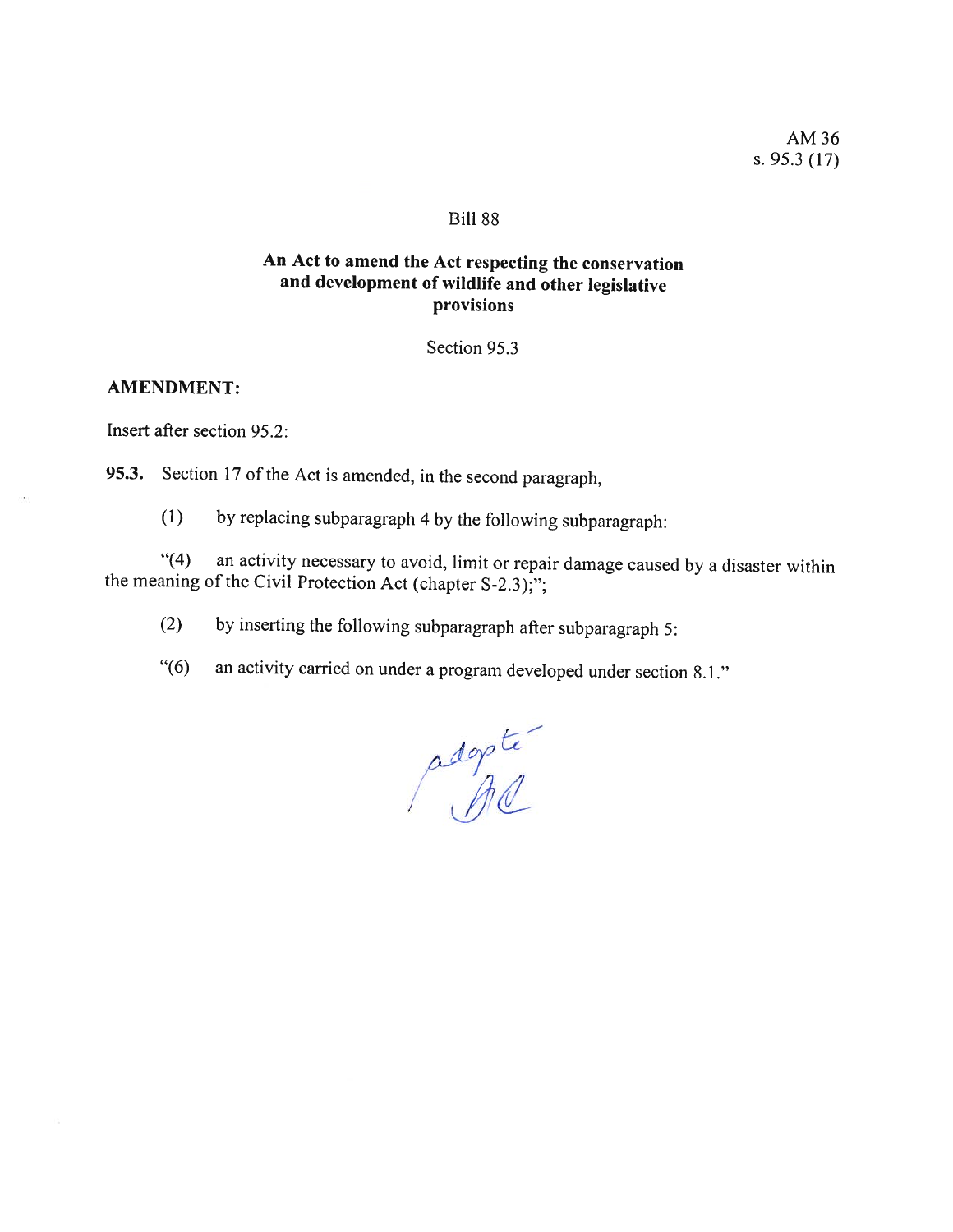#### Biil 88

## An Act to amend the Act respecting the conservation and development of wildlife and other legislative provisions

Section 95.4

### AMENDMENT:

Insert after section 95.3:

95.4. Section 18 of the Act is amended

(1) by inserting 'or pay financial compensation that corresponds to the sums necessary to offset any adverse effects on threatened or vuinerable <sup>p</sup>lant species or on their habitats," after "security" in the second paragraph;

(2) by adding the following sentence at the end of the third paragraph: "Before issuing the authorization, the Minister shall also inform the applicant of the amount of financial compensation he will be required to pay.";

(3) by adding the following paragraph at the end:

"Financial compensation received under the second paragraph is paid into the Fund for the Protection of the Environment and the Waters in the Domain of the State established under the Act respecting the Ministère du Dévelo

 $\mathscr{L}$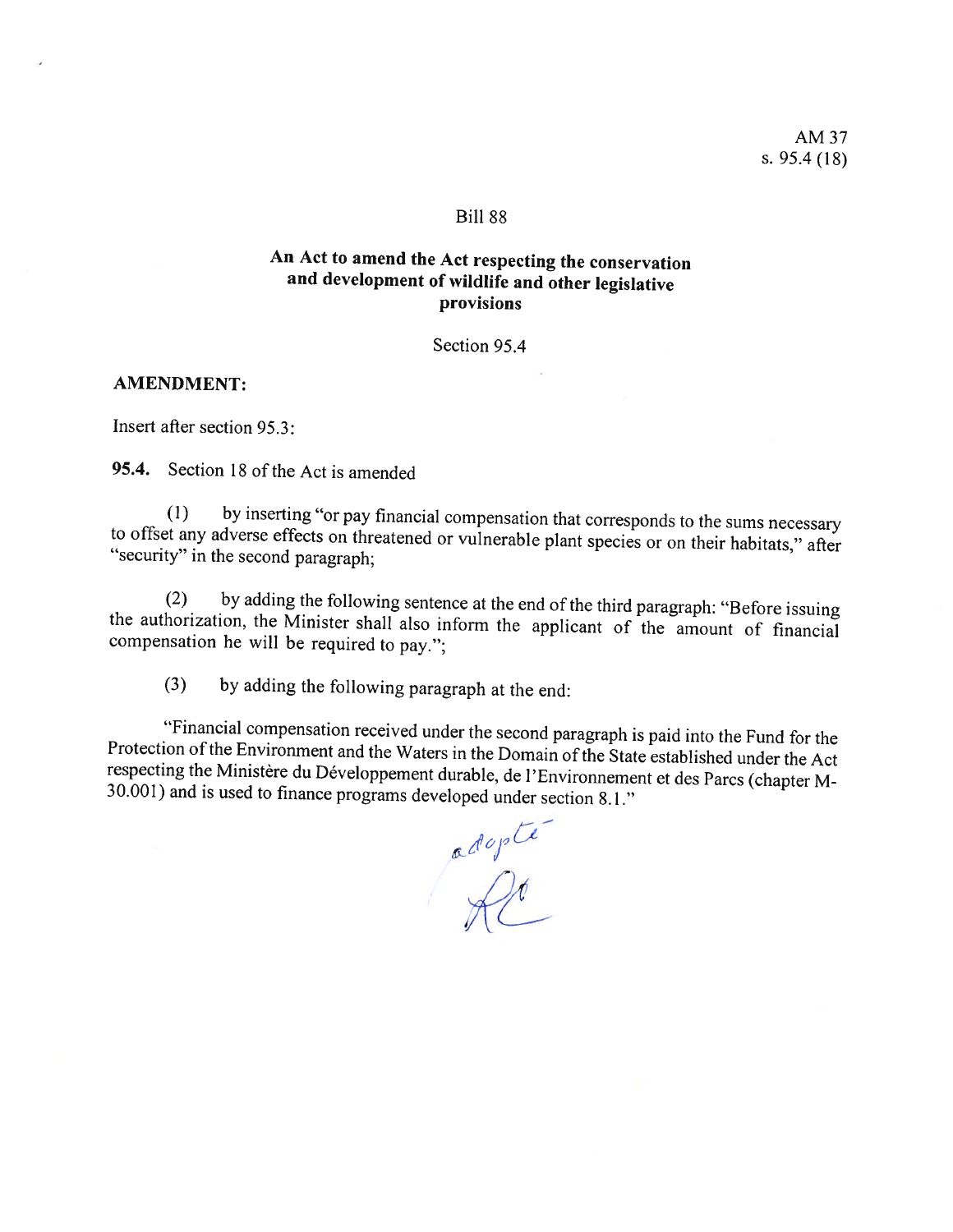#### Bili 88

## An Act to amend the Act respecting the conservation and development of wildlife and other legislative provisions

Section 95.5

### AMENDMENT:

Insert afier section 95.4:

95.5. Section <sup>39</sup> of the Act is amended by inserting the following subparagraphs after subparagraph <sup>5</sup> of the first paragraph:

"(5.1) determine the applicable elements, scales and methods for establishing the amount<br>of financial compensation that the Minister of Sustainable Development, Environment and<br>Parks may require under section 18 and the ap

"(5.2) determine the proportion of the financial compensation required by the Minister of<br>Sustainable Development, Environment and Parks under section 18 that can be reduced in cases<br>where compensation or another type of

adopu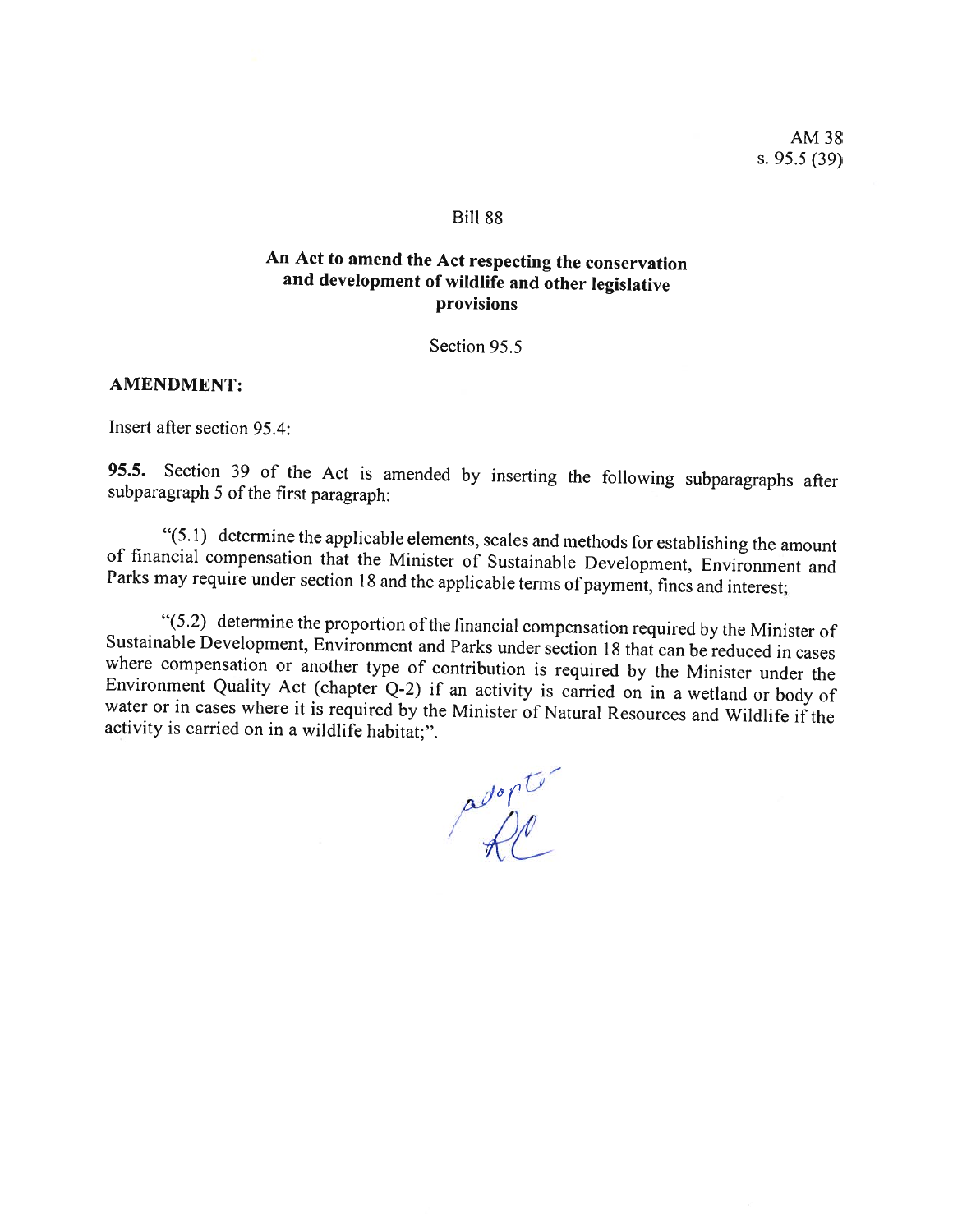AM39 s. 102.1 (46.0.22)

### **Bill 88**

## An Act to amend the Act respecting the conservation and development of wildlife and other legislative provisions

Section 102.1

### AMENDMENT:

Insert after section 102:

102.1. Section 46.0.22 of the Environment Quality Act (chapter Q-2), amended by section 90 of chapter 7 of the statutes of 2021, is again amended by inserting "by the Minister under the Act respecting threatened or vuinerable species (chapter E-12.01) in respect of <sup>a</sup> threatened or vuinerable <sup>p</sup>lant species or" afier "required" in paragraph 4.

 $\int_{0}^{\alpha d\sigma\rho}$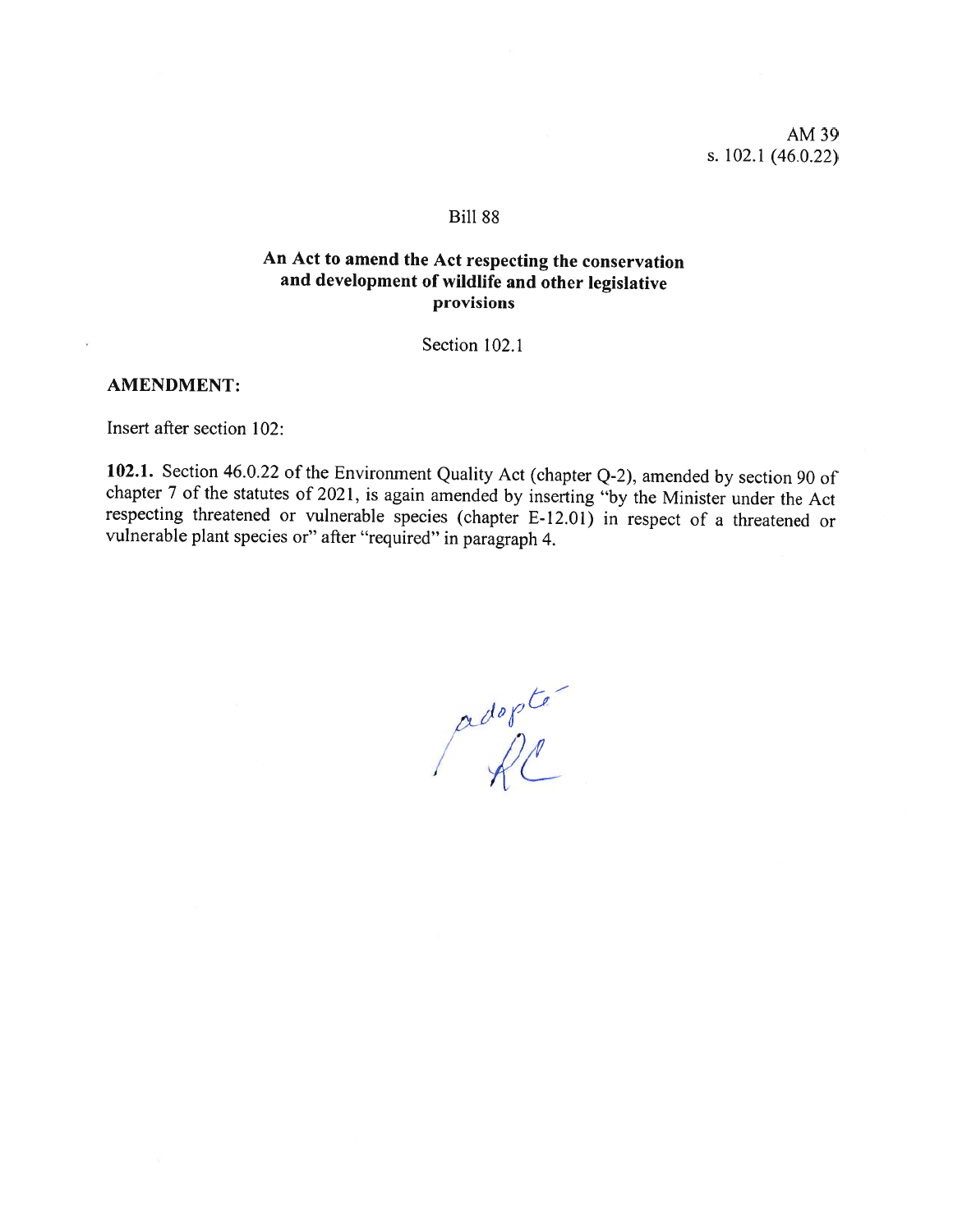AM 40 s. 70 (128.18)

### Bili 88

# An Act to amend the Act respecting the conservation and development of wildlife and other legislative provisions

Section 70

### AMENDMENT:

Insert "in accordance with that Act or if an activity is authorized under the Act respecting threatened or vulnerable species (chapter E-12.01) in respect of a threatened or vulnerable plant species" at the end of paragraph 5 of proposed section 128.18.

adopte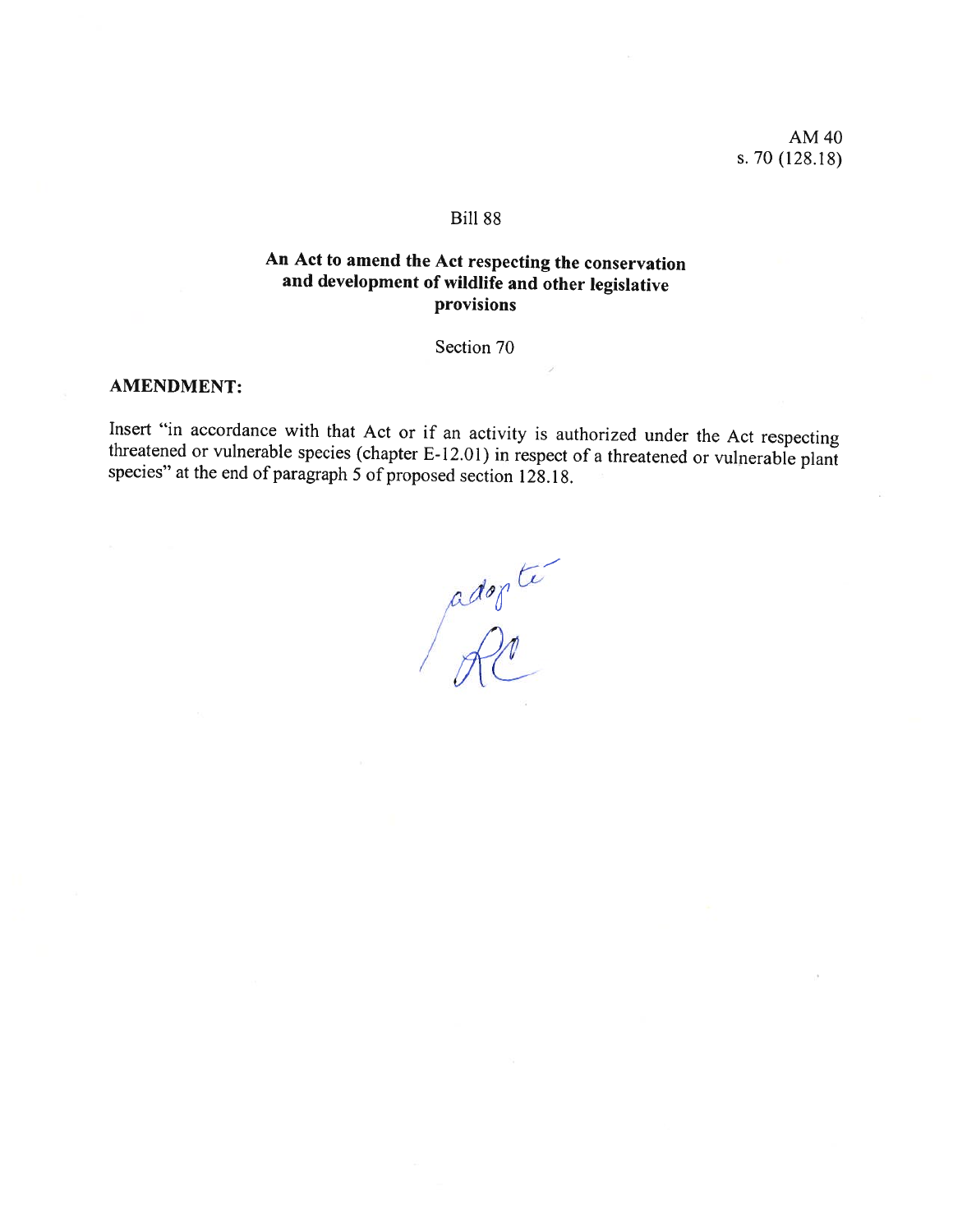## Bili 88

# An Act to amend the Act respecting the conservation and development of wildlife and other legislative provisions

Section 74

### AMENDMENT:

Replace "can or may" in the second paragraph of proposed section 164.3 by "is found or could".

adopte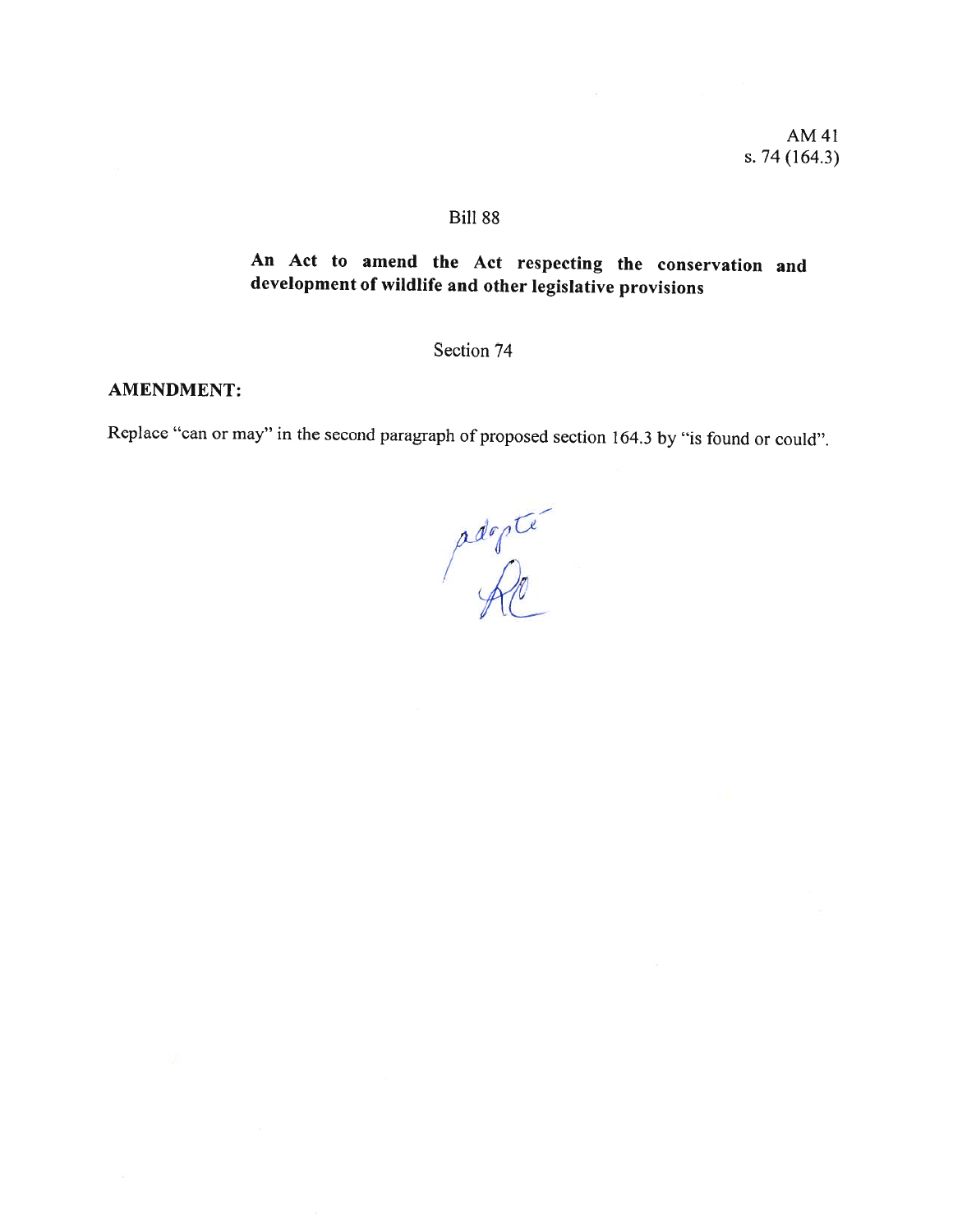AM 42 s.  $75(165)$ 

## **Bill 88**

# An Act to amend the Act respecting the conservation and development of wildlife and other legislative provisions

Section 75

### **AMENDMENT:**

Replace "or 61.2" in subparagraph 2 of proposed section 165 by ", 61.2 or 61.3".

 $\rho_{\text{def}}$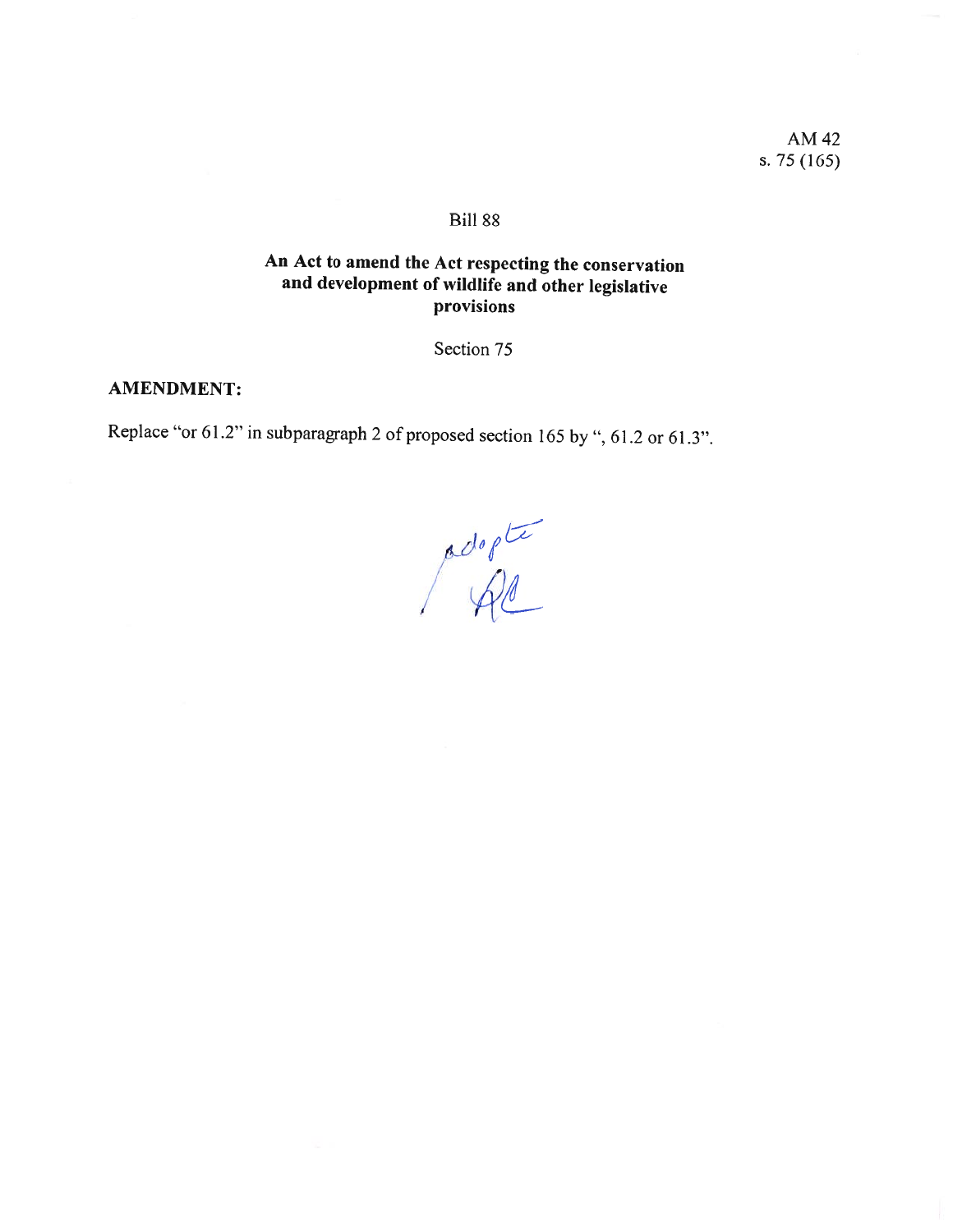AM 43 s.  $77(167)$ 

### Bill 88

# An Act to amend the Act respecting the conservation and development of wildlife and other legislative provisions

Section 77

#### **AMENDMENT:**

Replace "or 61.2" in subparagraph 1 of proposed section 167 by ", 61.2 or 61.3".

adopté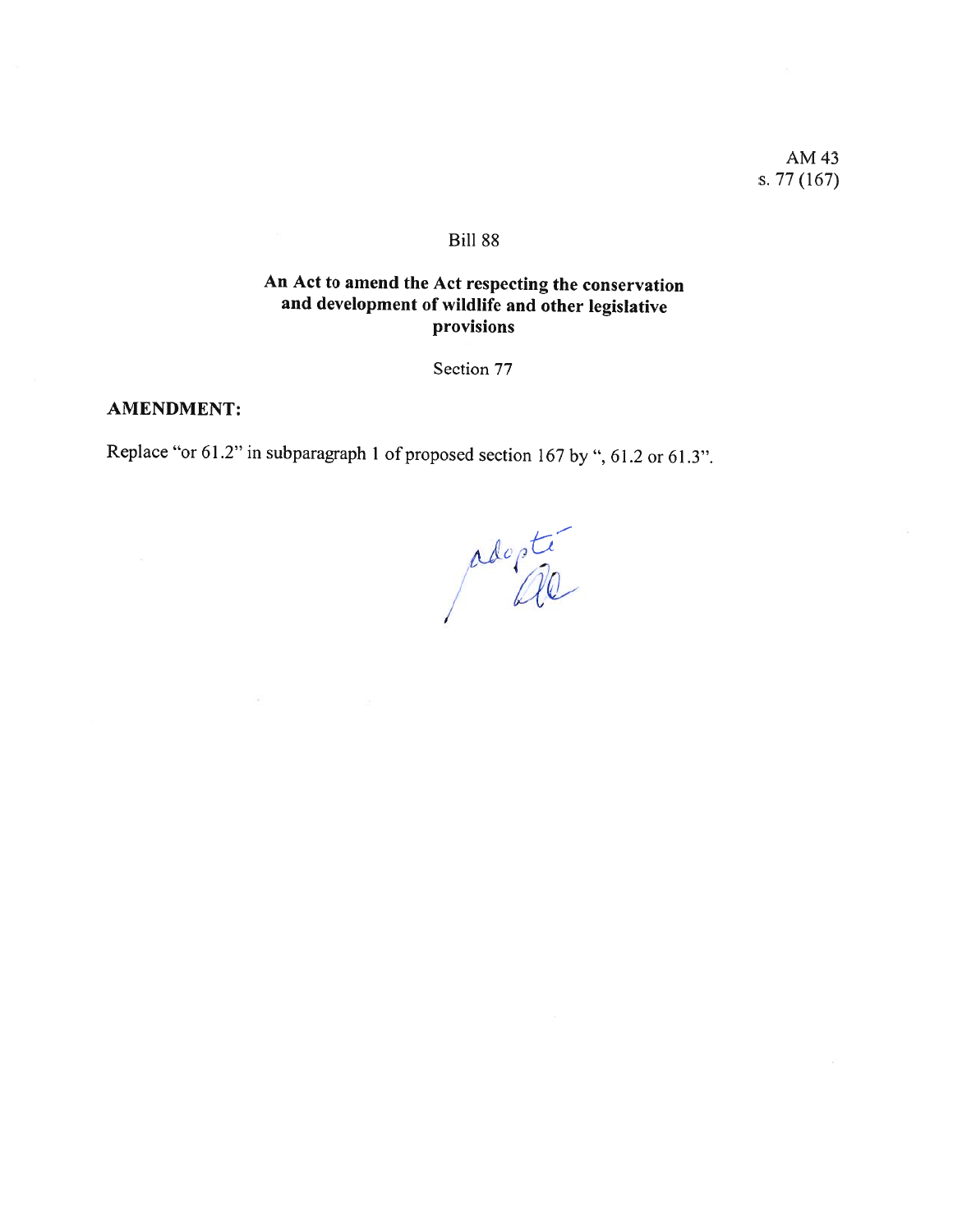AM44 s. 80(171)

## BiIl 88

# An Act to amend the Act respecting the conservation and development of wildlife and other legislative provisions

Section 80

## AMENDMENT:

Strike out "33.1," in paragraph <sup>2</sup> proposed by paragraph <sup>I</sup> of section 80.

adopte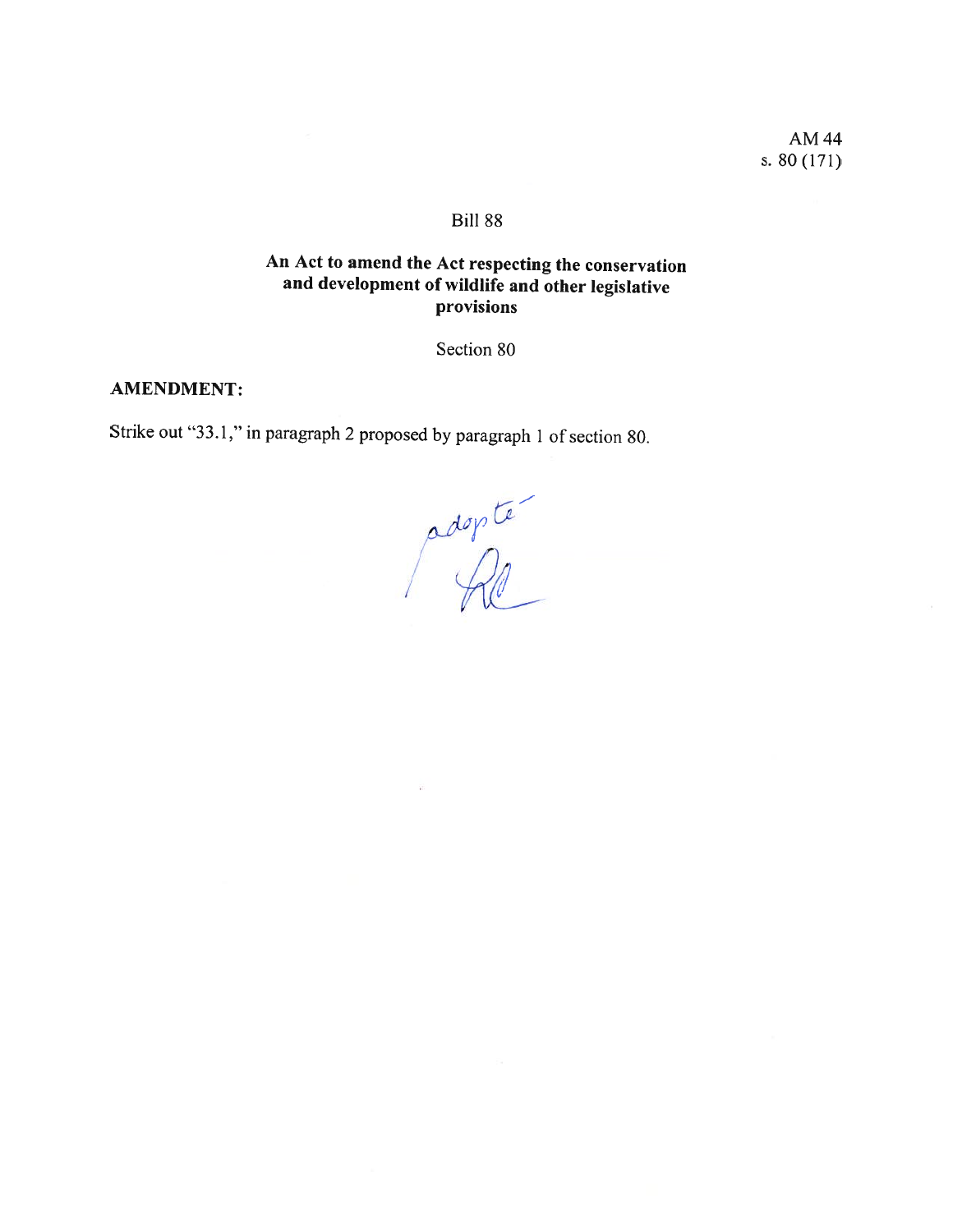### **Bill 88**

# An Act to amend the Act respecting the conservation and development of wildlife and other legislative provisions

Section 80.1

#### AMENDMENT:

Insert after section 80:

80.1. The Act is amended by inserting the following section after section 171:

"171.0.1. Despite section 171, the Government or the Minister, as the case may be, may set the minimum and maximum fines to which a person who contravenes a regulatory provision the Government or Minister makes, whose violation constitutes an offence for which no penalty is specifically prescribed under this Act, is liable.

The maximum amounts set under the first paragraph may not exceed those prescribed in section 171.

adopte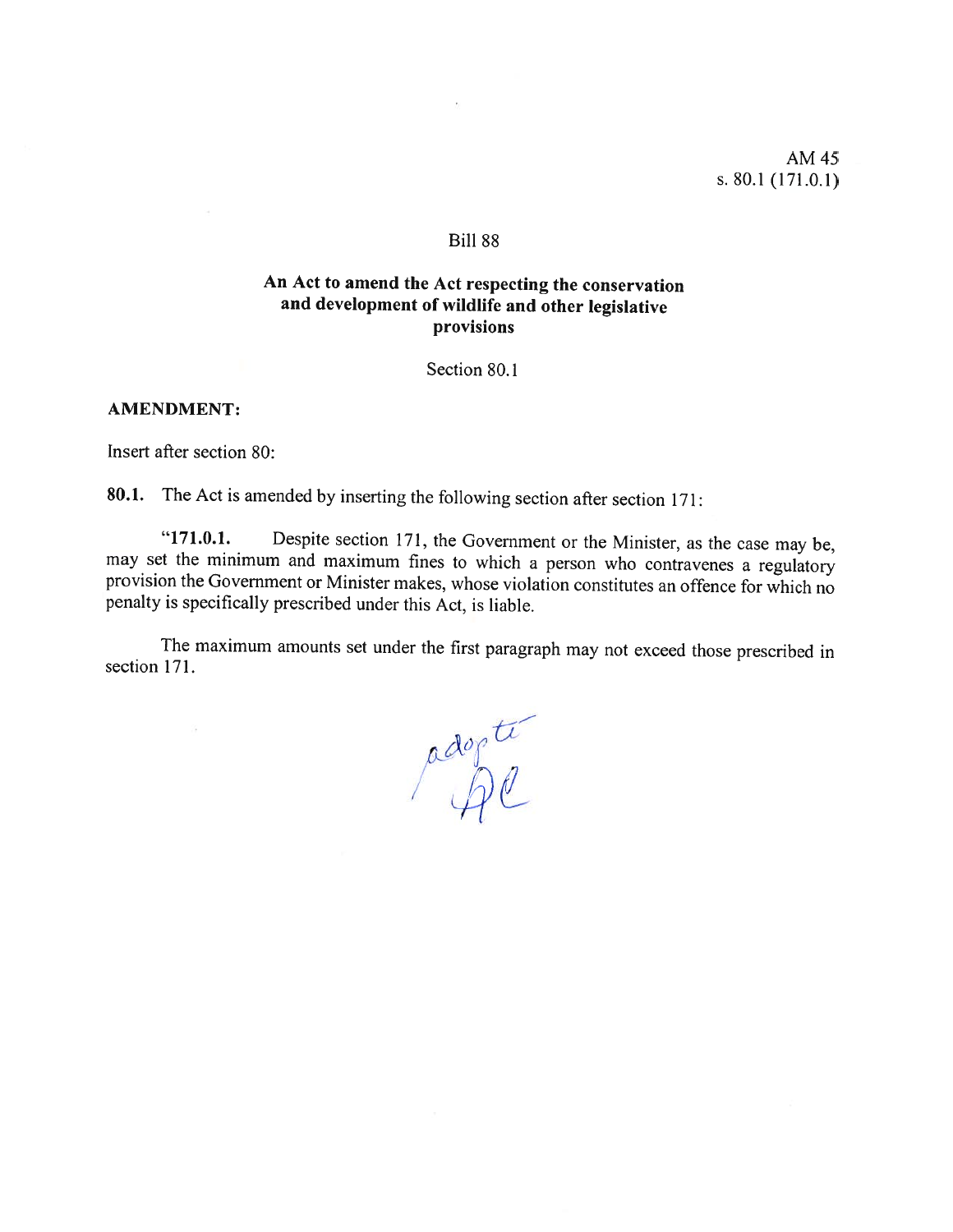AM 46 s. 83.1 $(171.5)$ 

### **Bill 88**

## An Act to amend the Act respecting the conservation and development of wildlife and other legislative provisions

Section 83.1

#### **AMENDMENT:**

Insert after section 83:

83.1. Section 171.5 of the Act is amended by replacing "described in" in the first paragraph by "described in subparagraph 3 of the first paragraph of".

 $\int d^{q}$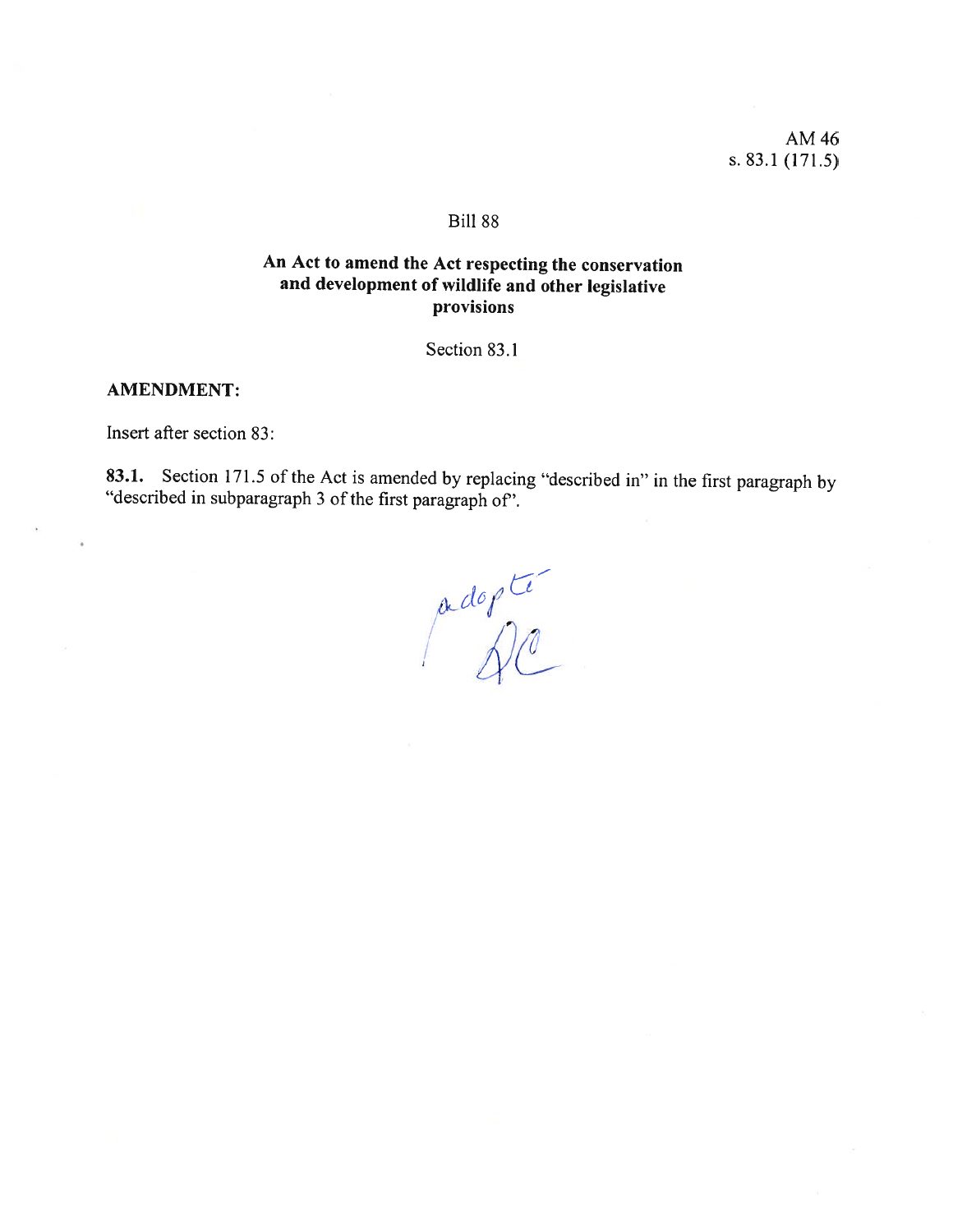AM47 s. 84(171.5.1)

### **Bill 88**

## An Act to amend the Act respecting the conservation and development of wildlife and other legislative provisions

Section 84

#### AMENDMENT:

Replace by:

84. Section 171.5.1 of the Act is amended

(1) by replacing "described in" in the first paragrap<sup>h</sup> by "described in paragrap<sup>h</sup> <sup>3</sup> of the first paragrap<sup>h</sup> of';

(2) by replacing "to an organization dedicated to the conservation, protection, improvement, restoration or development of wildlife habitats so that it may create a replacement habitat or other type of wildlife habitat in paragraph by "to the Minister for the management, conservation or development of wildlife habitats".

 $\mathcal{O}$ fi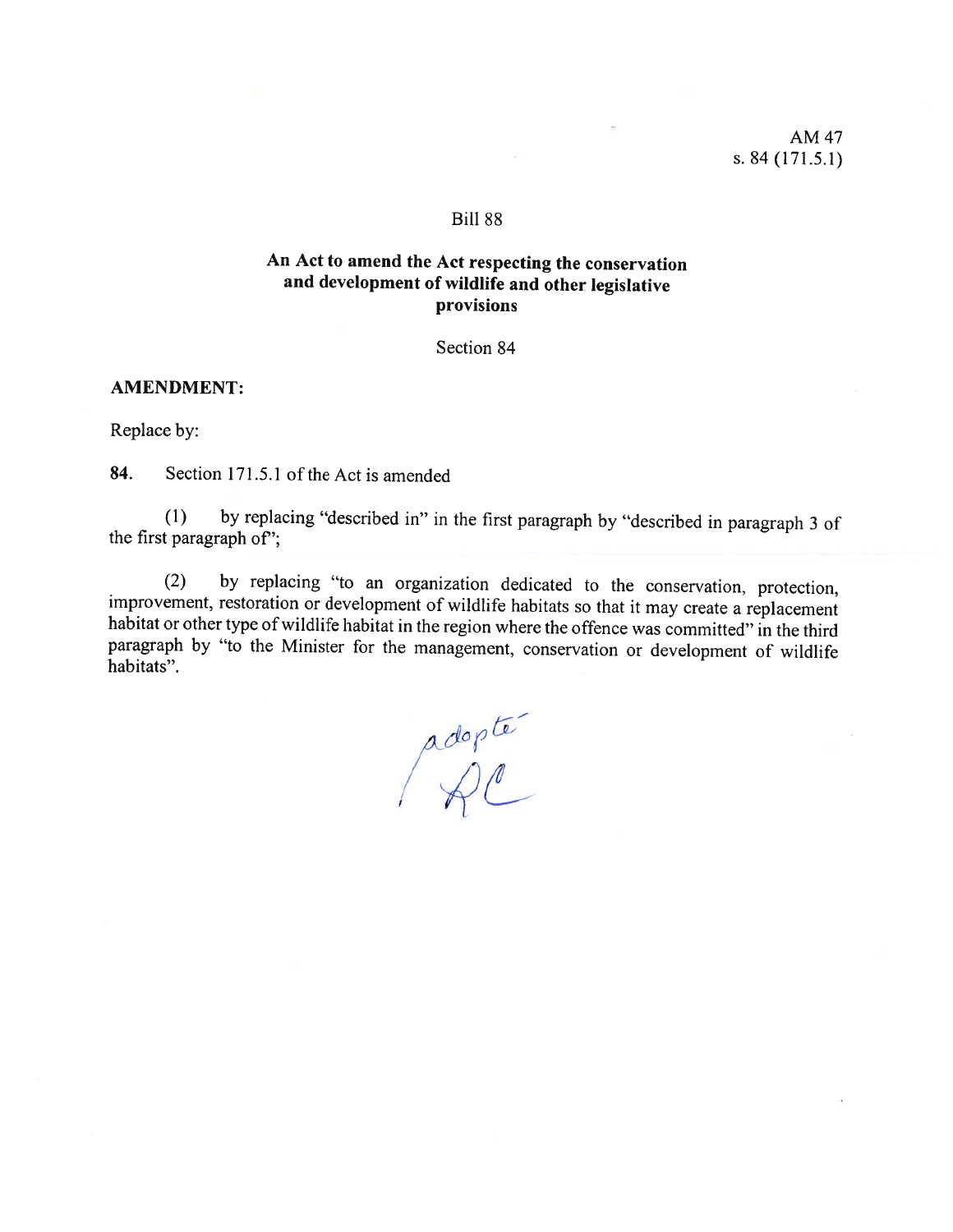AM48 s. 86(172)

## Bili 88

# An Act to amend the Act respecting the conservation and development of wildlife and other legislative provisions

Section 86

### AMENDMENT:

- 1. Strike out paragraph 1.
- 2. In paragraph 2:
	- (a) Replace "and  $61.2$ " in subparagraph c by ",  $61.2$  and  $61.3$ ".
	- (b) Strike out subparagraph d.

adopte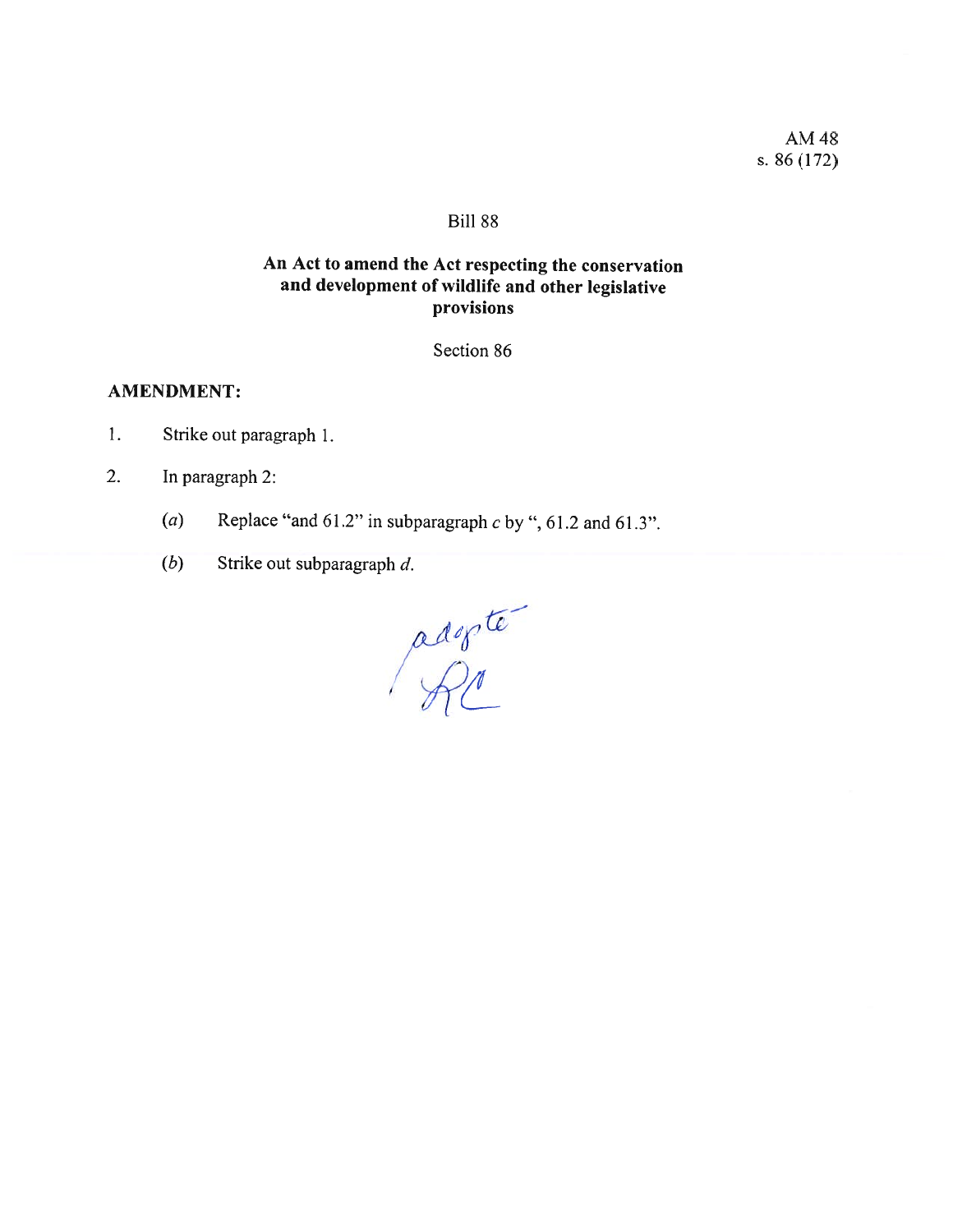AM49 s. 87(174)

## Bili 88

# An Act to amend the Act respecting the conservation and development of wildlife and other legislative provisions

Section 87

## AMENDMENT:

Withdraw.

pedogte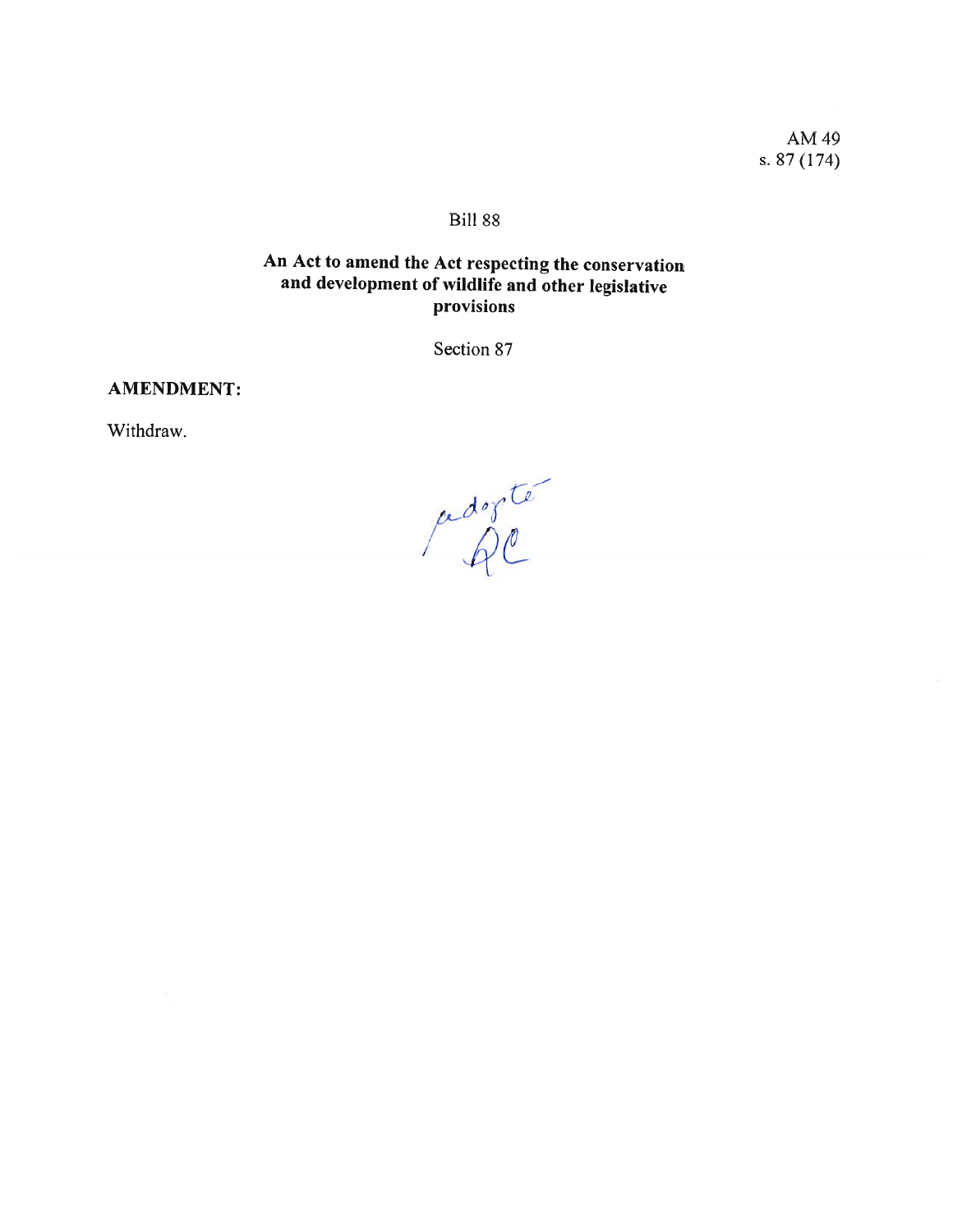AM5O s. 88(176)

## Bili 88

# An Act to amend the Act respecting the conservation and development of wildlife and other legislative provisions

Section 88

### AMENDMENT:

- 1. Strike out paragraphs 1 and 3.
- 2. Insert "revocation" before "suspension" in paragraph 5.

li—  $\alpha$ <sup>-</sup>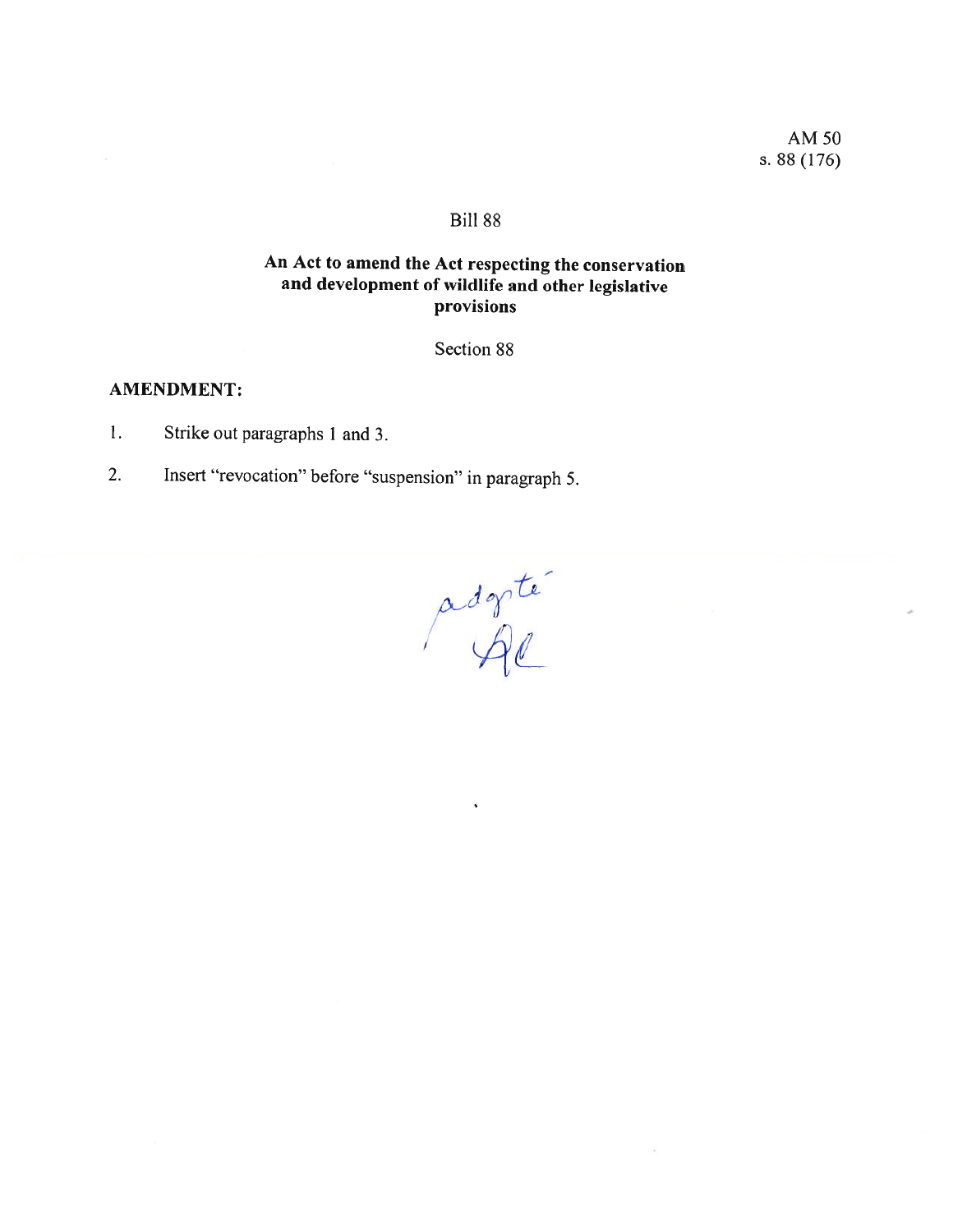SAM1 AM51 s. 89 (177)

#### Bili 88

# An Act to amend the Act respecting the conservation and development of wildlife and other legislative provisions

Section 89

#### AMENDMENT:

Insert ", if necessary," after "The Minister may" in the first, second and third paragraphs of proposed section 177.

pdopte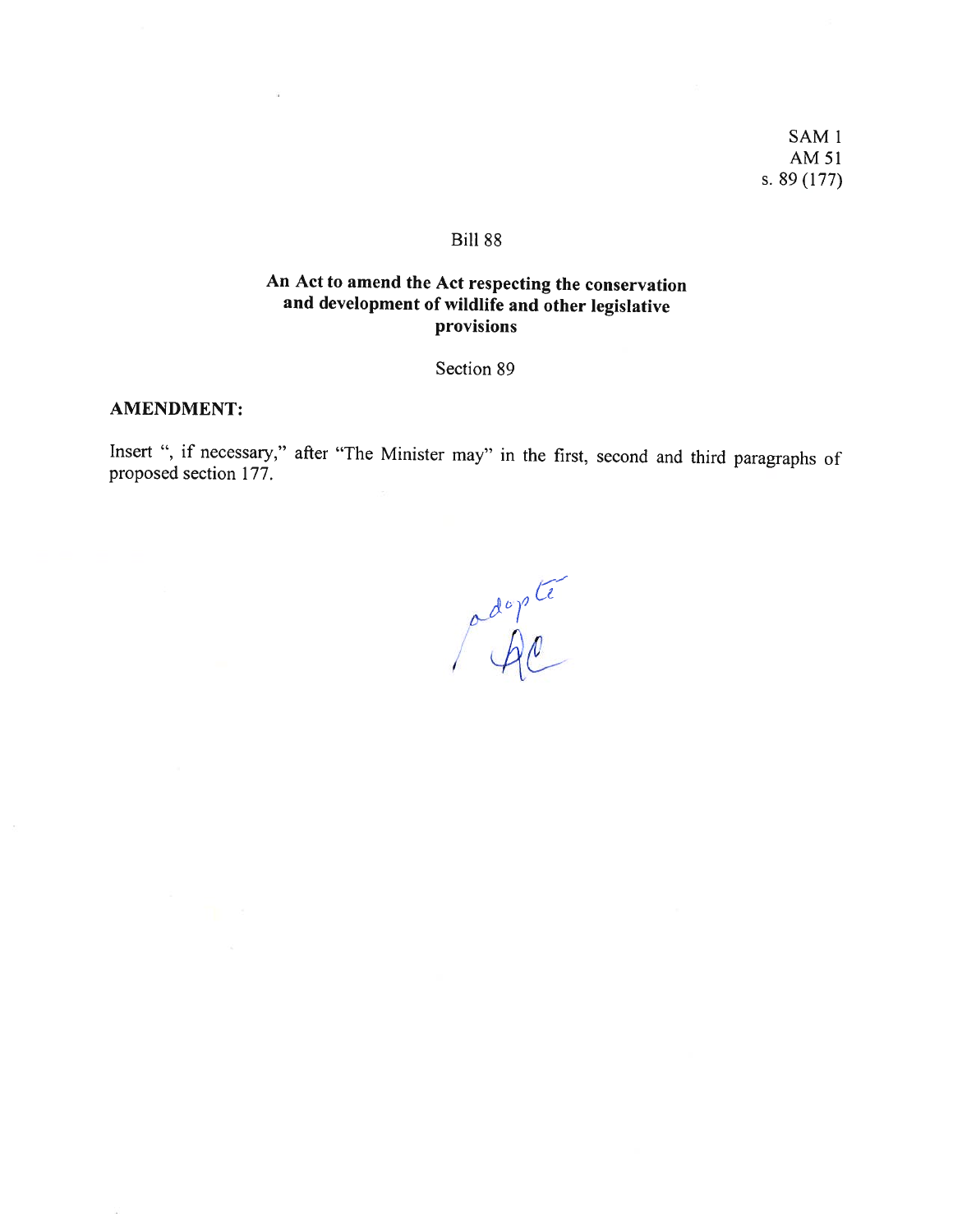$\zeta$ am<sup>1</sup>

### Bili 88

## An Act to amend the Act respecting the conservation and development of wildlife and other legislative provisions

Section 89

### AMENDMENT:

1. Replace subparagraph  $c$  of paragraph 1 by:

 $(c)$  by replacing subparagraph 2 by the following subparagraph:

"(2) if a shareholder, officer or director of a legal person, or one of its subsidiaries, that is the holder of or applicant for an outfitter's licence or the holder of or applicant for an outfitter's licence bas been convicted of an offence against this Act or its regulations, against any other Act or regulation respecting hunting, fishing, trapping or outfitting, against an Act of Canada or of another Canadian province or territory or against a regulation made under one of those Acts, or against the Sustainable Forest Development Act (chapter A-18.1), the Building Act (chapter B-1.1), the Environment Quality Act (chapter Q-2), the Consumer Protection Act (chapter P-40.1) or the Act respecting the lands in the domain of the State (chapter T-8.1);".

2. Insert "or applicant" after "holder" in the paragraph proposed by paragraph 2.

/—  $^{\circ}$  / /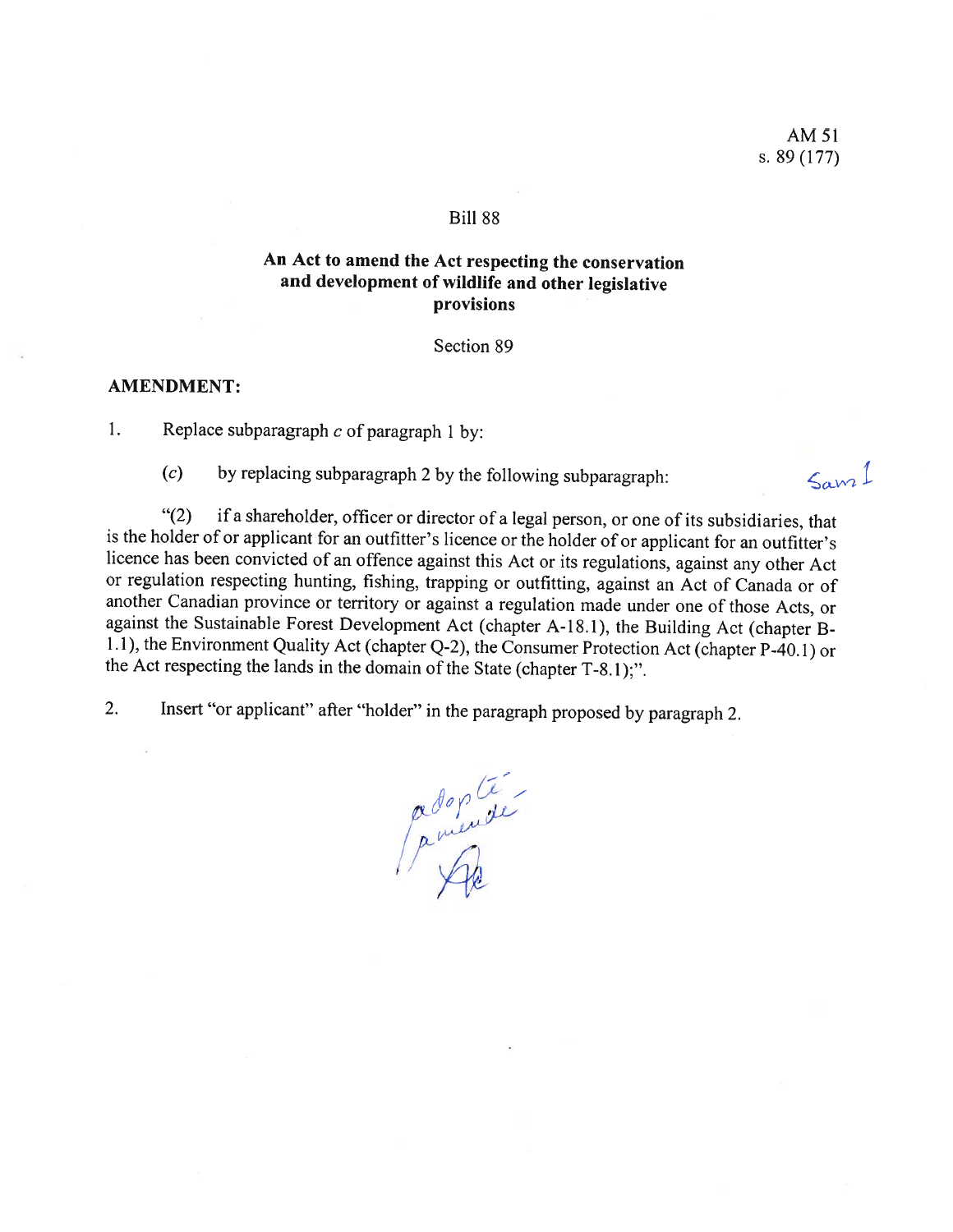AM 52 s. 89.1 $(1)$ 

## **Bill 88**

# An Act to amend the Act respecting the conservation and development of wildlife and other legislative provisions

Section 89.1

### **AMENDMENT:**

Add after section 89:

ANIMAL WELFARE AND SAFETY ACT

89.1. Section 1 of the Animal Welfare and Safety Act (chapter B-3.1) is amended, in the second paragraph,

- by inserting ", a subspecies" after "species" in subparagraph  $a$  of subparagraph 1;  $(1)$
- $(2)$ by inserting ", subspecies" after "species" in subparagraph 5.

adopte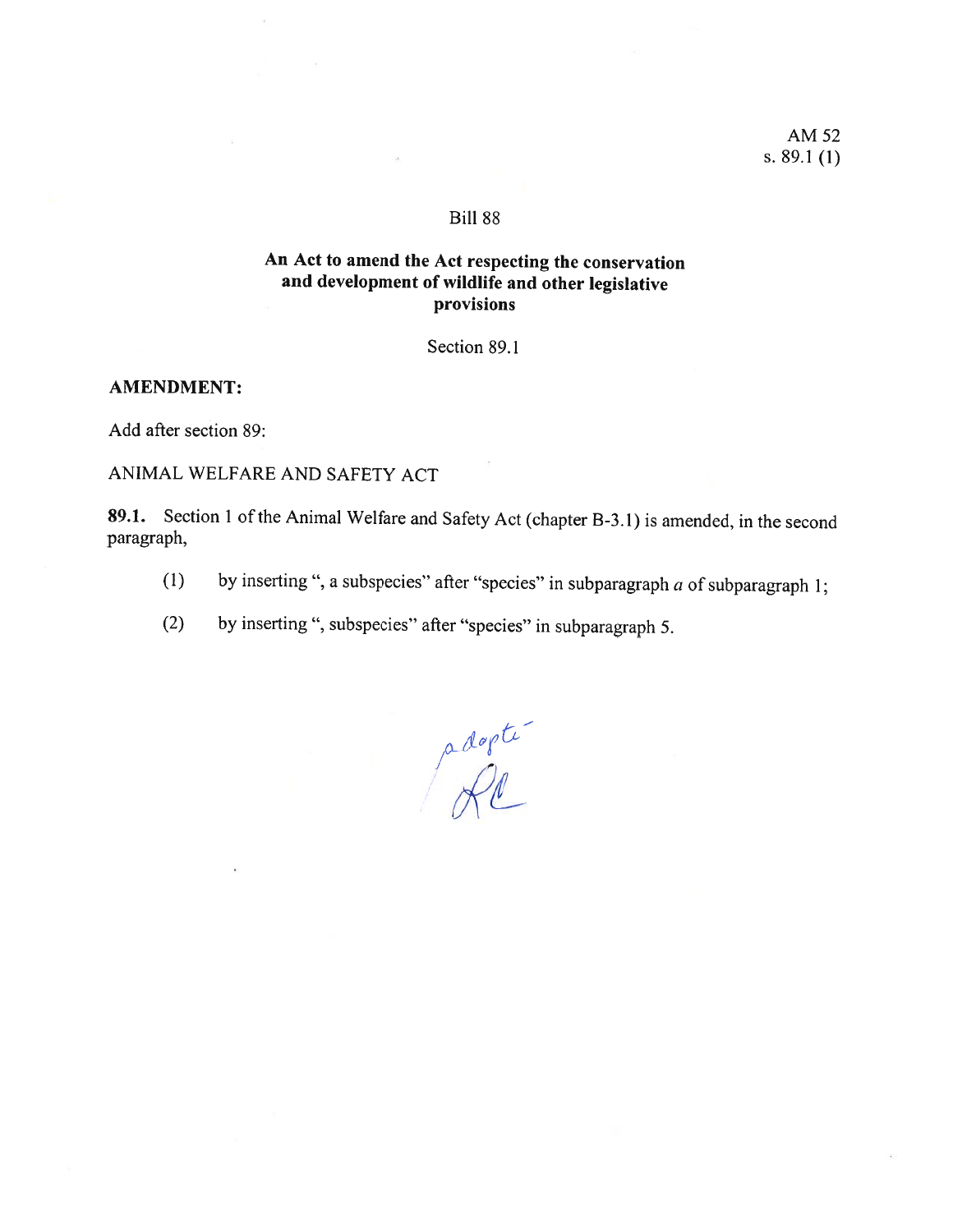AM 53 s.  $89.2(3)$ 

### Bill 88

# An Act to amend the Act respecting the conservation and development of wildlife and other legislative provisions

Section 89.2

## **AMENDMENT:**

Insert after section 89.1, introduced by amendment:

89.2. Section 3 of the Act is amended by inserting ", subspecies" after "species".

adapter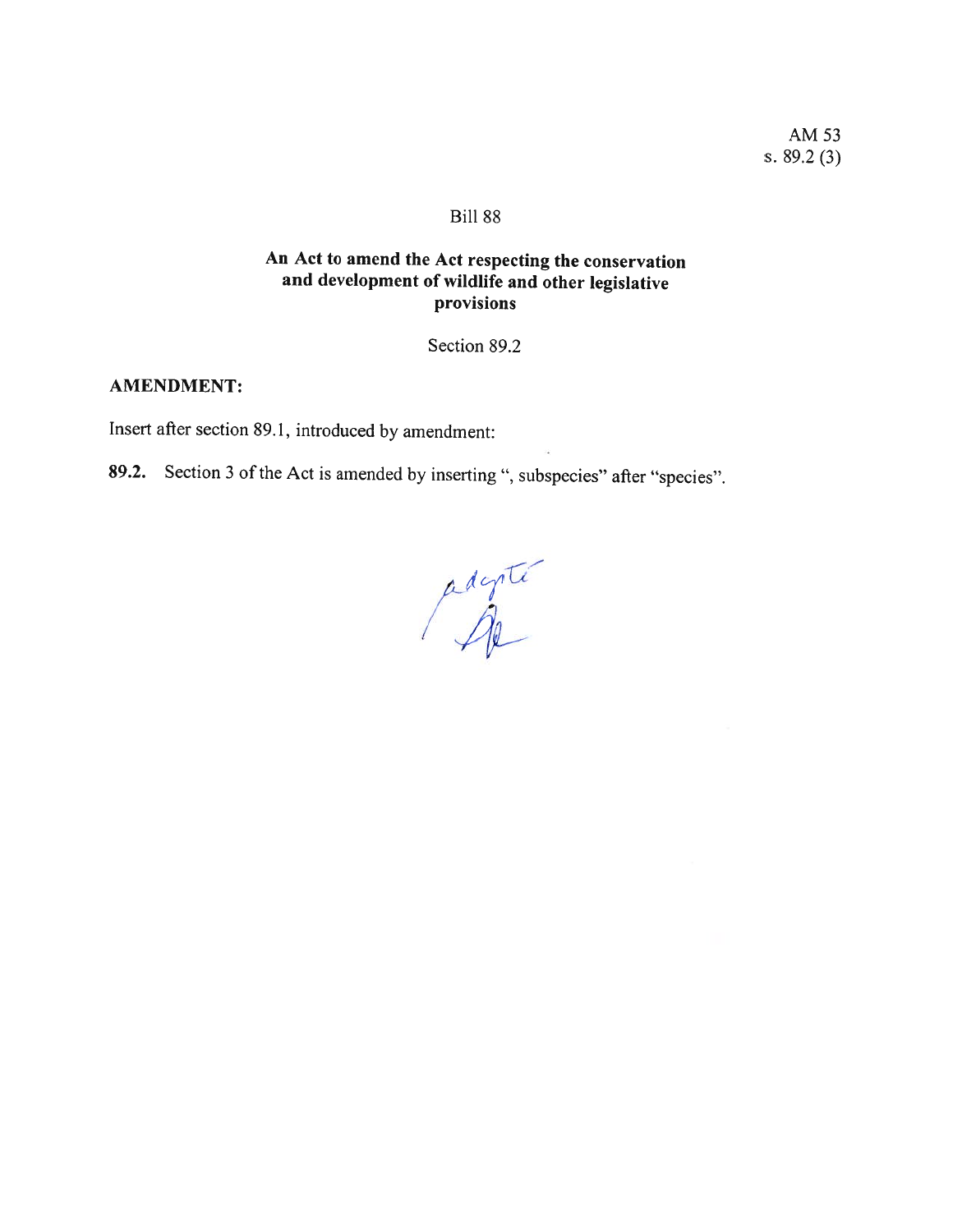### **Bill 88**

# An Act to amend the Act respecting the conservation and development of wildlife and other legislative provisions

Section 89.3

### **AMENDMENT:**

Insert after section 89.2, introduced by amendment:

89.3. Section 64 of the Act is amended

- by replacing "or breed" in paragraph 2 by ", subspecies or breed";  $(1)$
- by inserting ", subspecies" after "species" in paragraphs 9 and 20.  $(2)$

adopte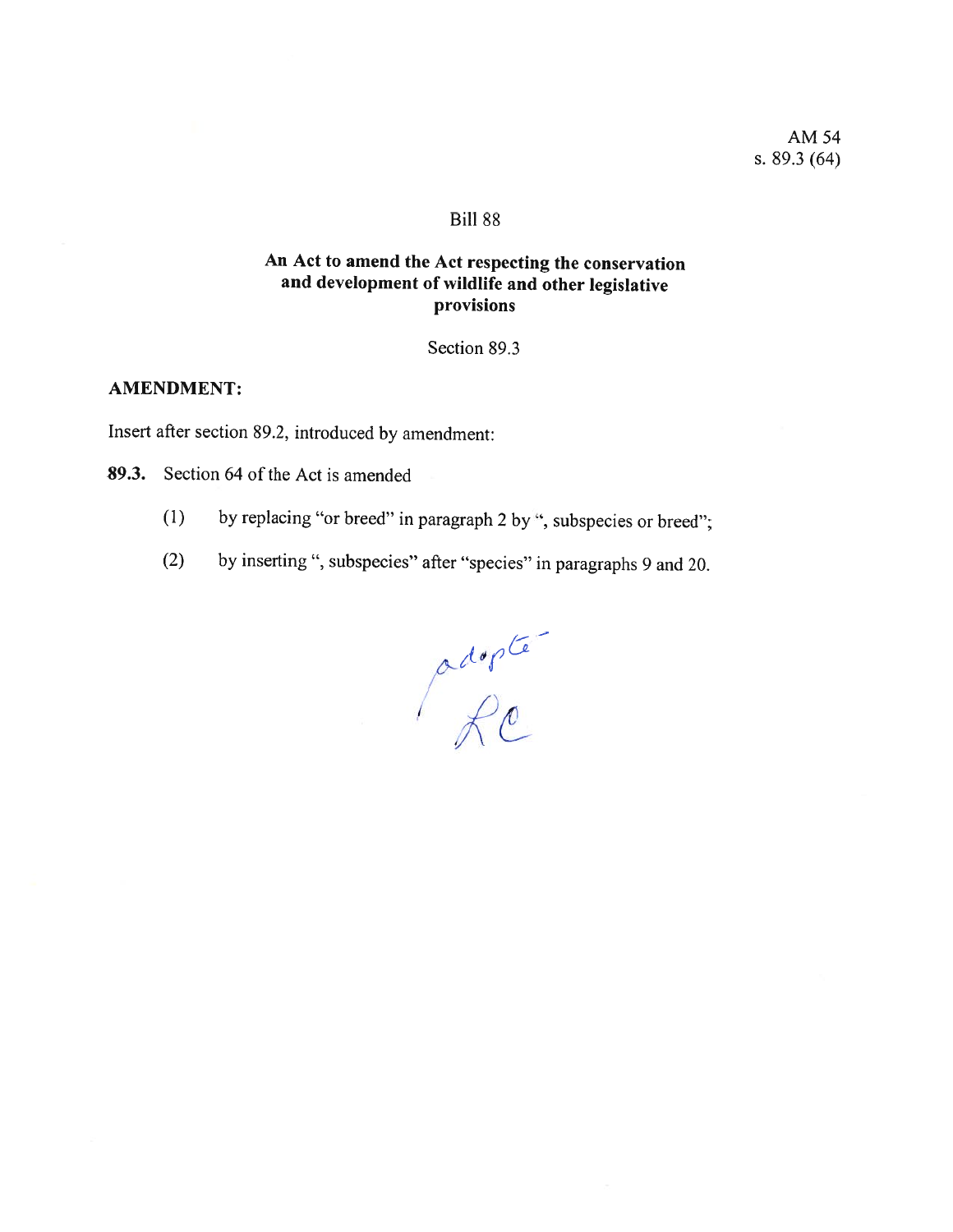### **Bill 88**

# An Act to amend the Act respecting the conservation and development of wildlife and other legislative provisions

Section 1

## AMENDMENT:

 $\tilde{\mathbf{z}}$ 

Replace the definition of "domestic animal" in paragraph 1 by:

""domestic animal" means a domestic animal within the meaning of subparagraph a of paragraph 1 of the Animal Welfare and Safety Act (chapter B-3.1);

adopte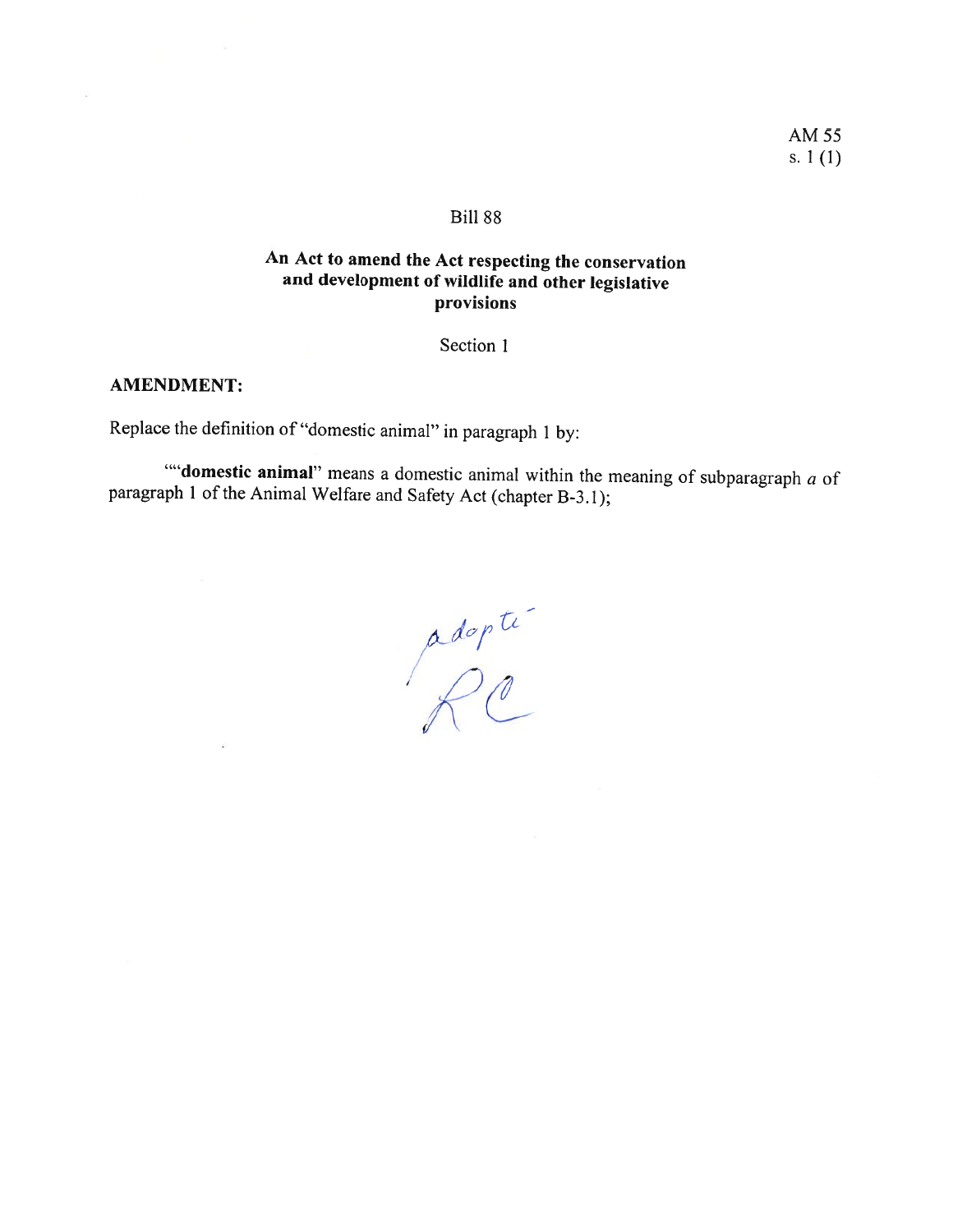### BilI 88

# An Act to amend the Act respecting the conservation and development of wildlife and other legislative provisions

Section 1

## AMENDMENT:

ă

Replace the definition of "aircraft" in paragraph 1 by:

""aircraft" means any machine capable of deriving support in the atmosphere from reactions of the air, including a drone;

/ /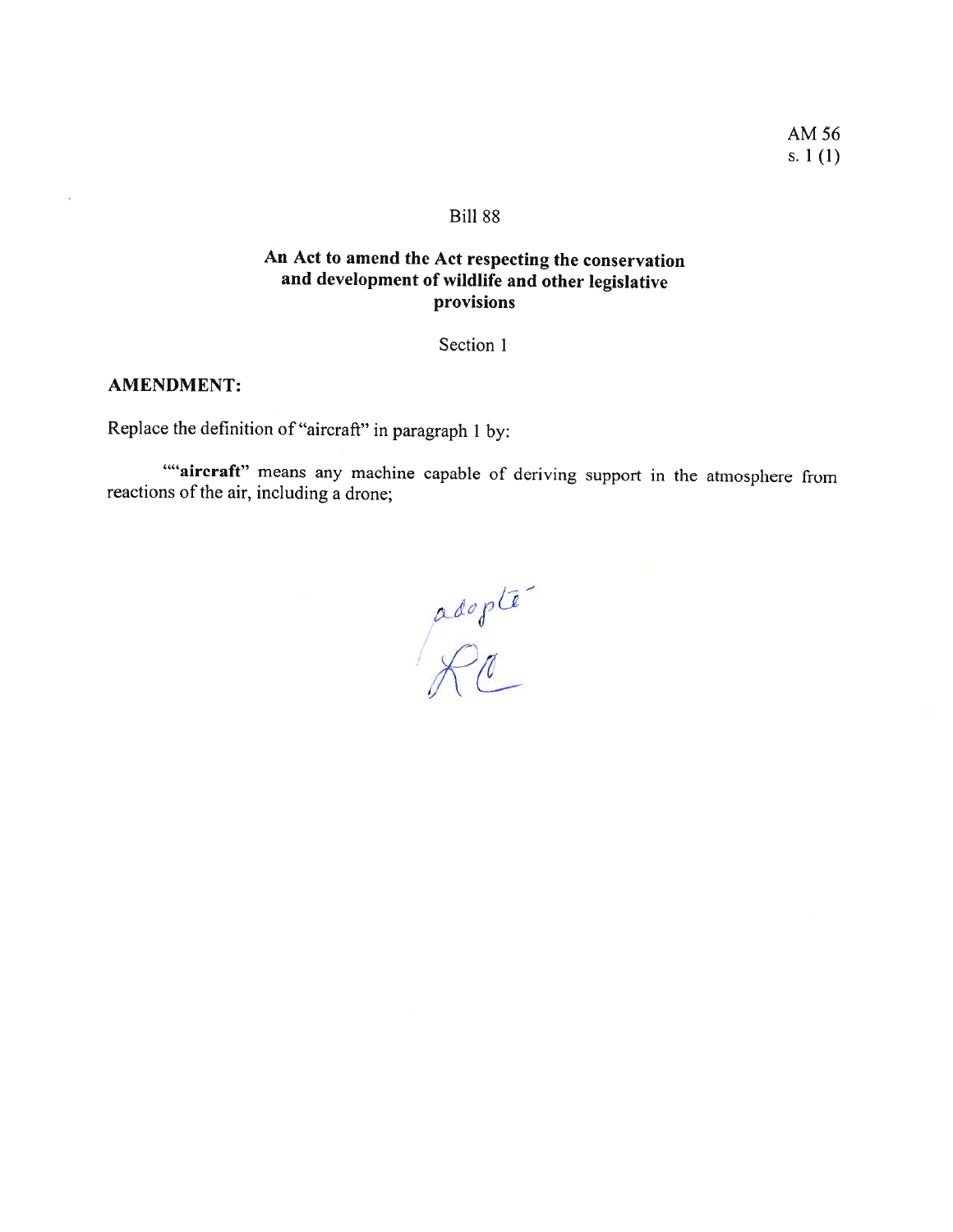AM 57 s. 89.4 (4)

### Bili 88

# An Act to amend the Act respecting the conservation and development of wildlife and other legislative provisions

Section 89.4

### AMENDMENT:

Insert before section 90:

89.4. Section 4 of the Act respecting hunting and fishing rights in the James Bay and New Québec territories (chapter D-13.1) is amended, in the second paragraph,

(1) by replacing "18" by "18.0.1";

(2) by adding the following sentence at the end: "Similarly, section 21 applies to all property under seizure under this Act."

paop 'At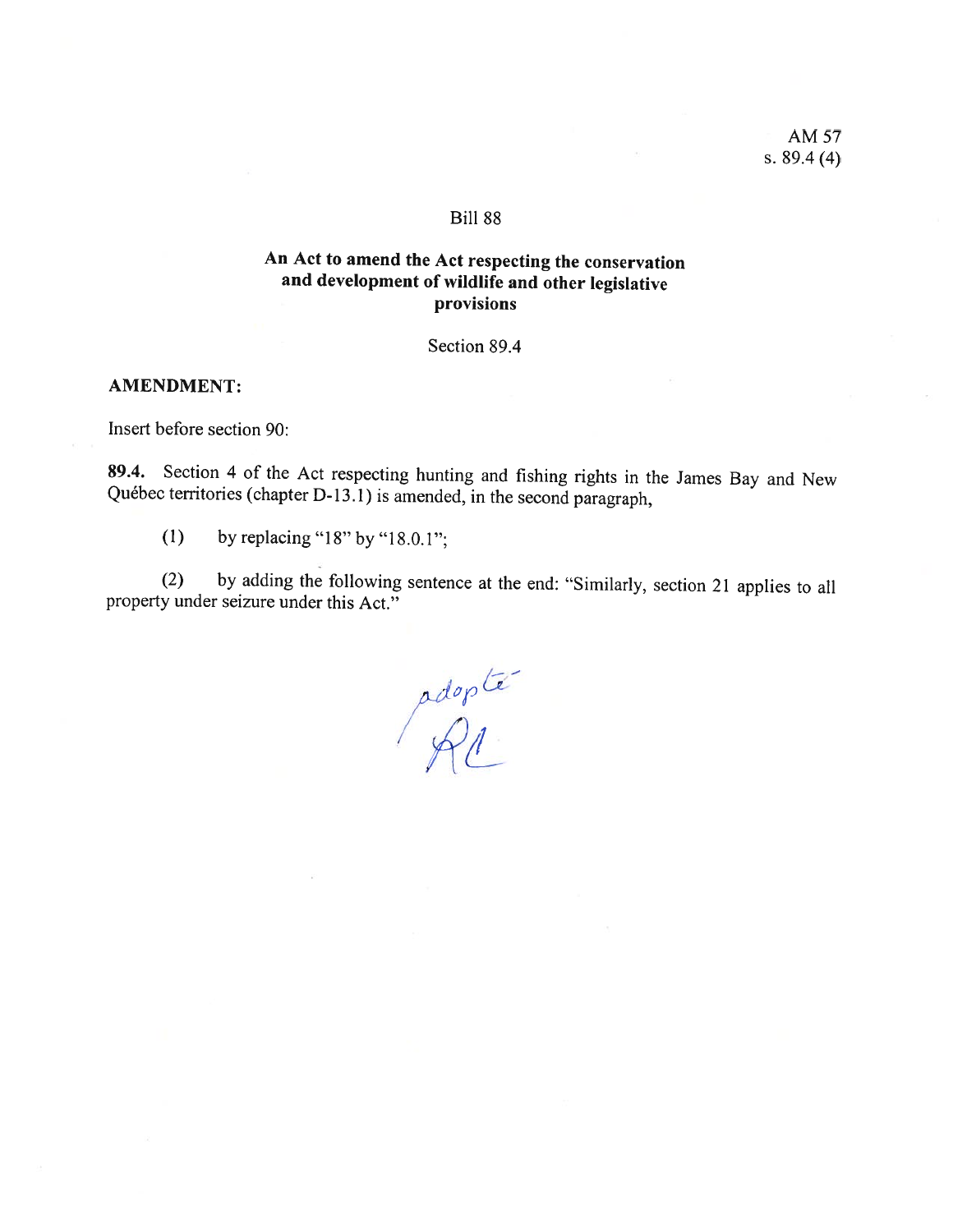AM58 s. 101 (11.6)

# Bili 88

# An Act to amend the Act respecting the conservation and development of wildlife and other legislative provisions

Section 101

### AMENDMENT:

Withdraw.

 $\alpha$ /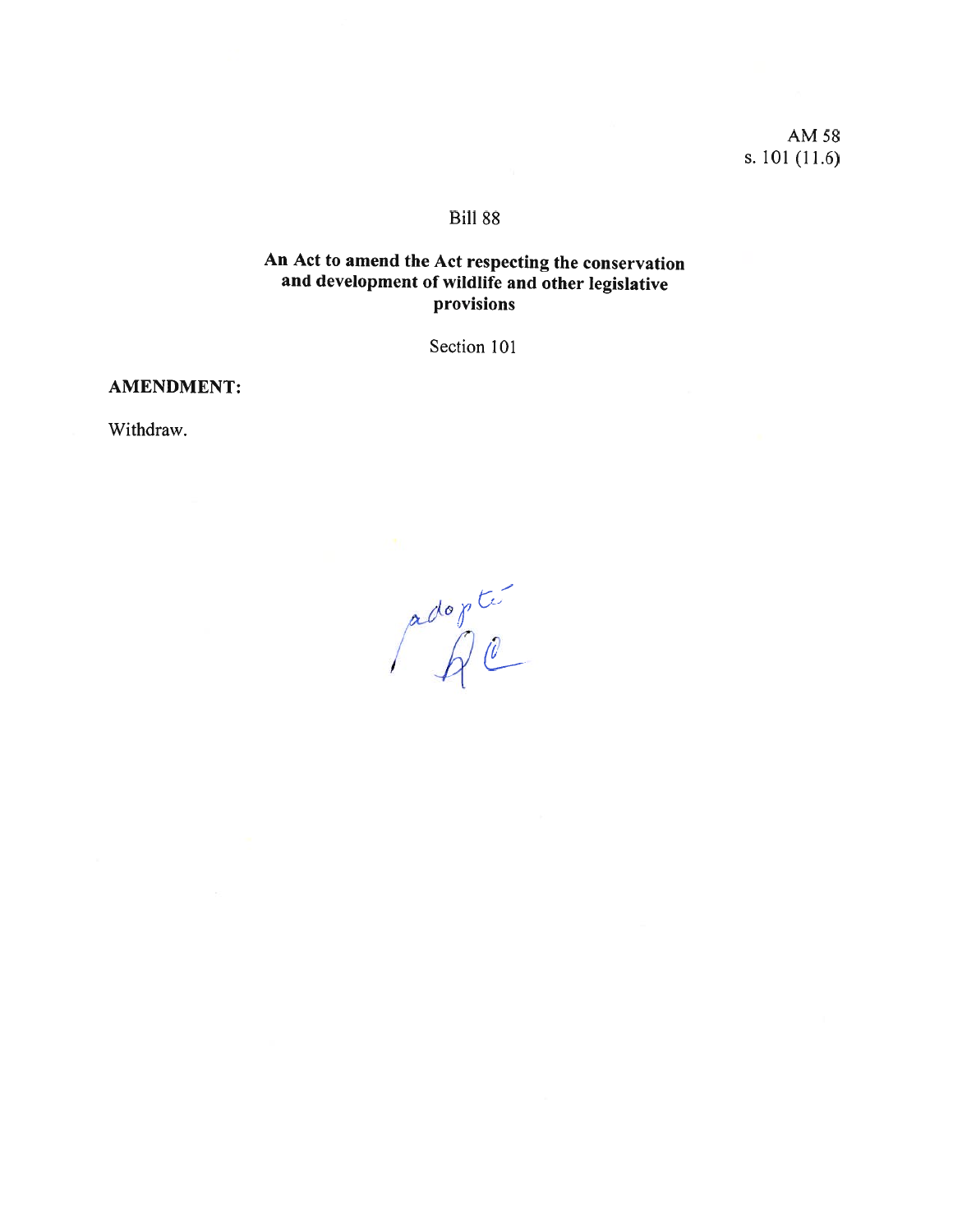AM 59 s.  $102(11.7)$ 

# **Bill 88**

# An Act to amend the Act respecting the conservation and development of wildlife and other legislative provisions

Section 102

## **AMENDMENT:**

Withdraw.

adopté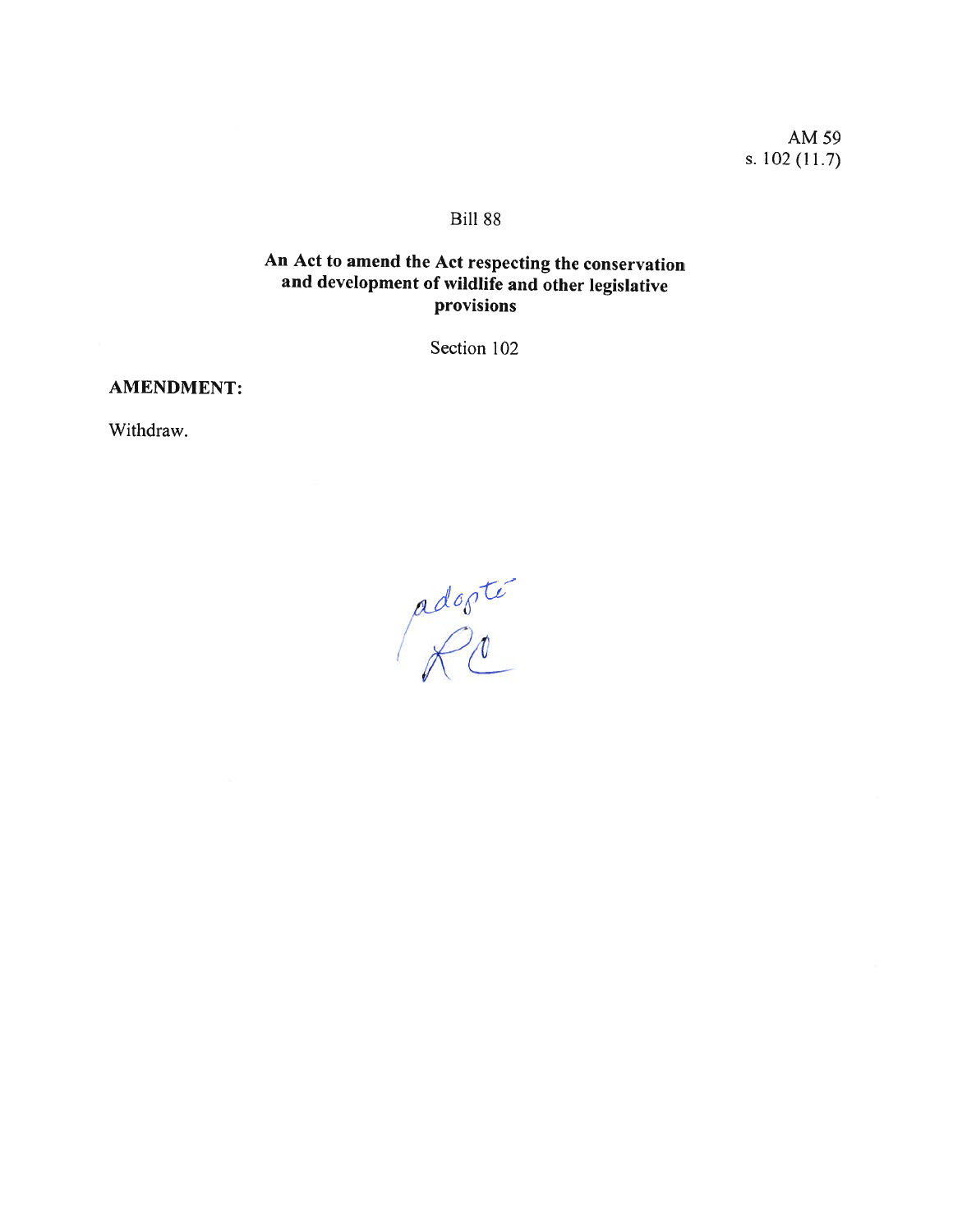## **Bill 88**

# An Act to amend the Act respecting the conservation and development of wildlife and other legislative provisions

Section 107

### AMENDMENT:

In section 107:

(1) Replace "An agency's recreational developrnent <sup>p</sup>lan" by "A person's, association's or agency's recreational activity development plan";

(2) replace "to which" by "or, if applicable, the agreement to which the person. the association or".

adopte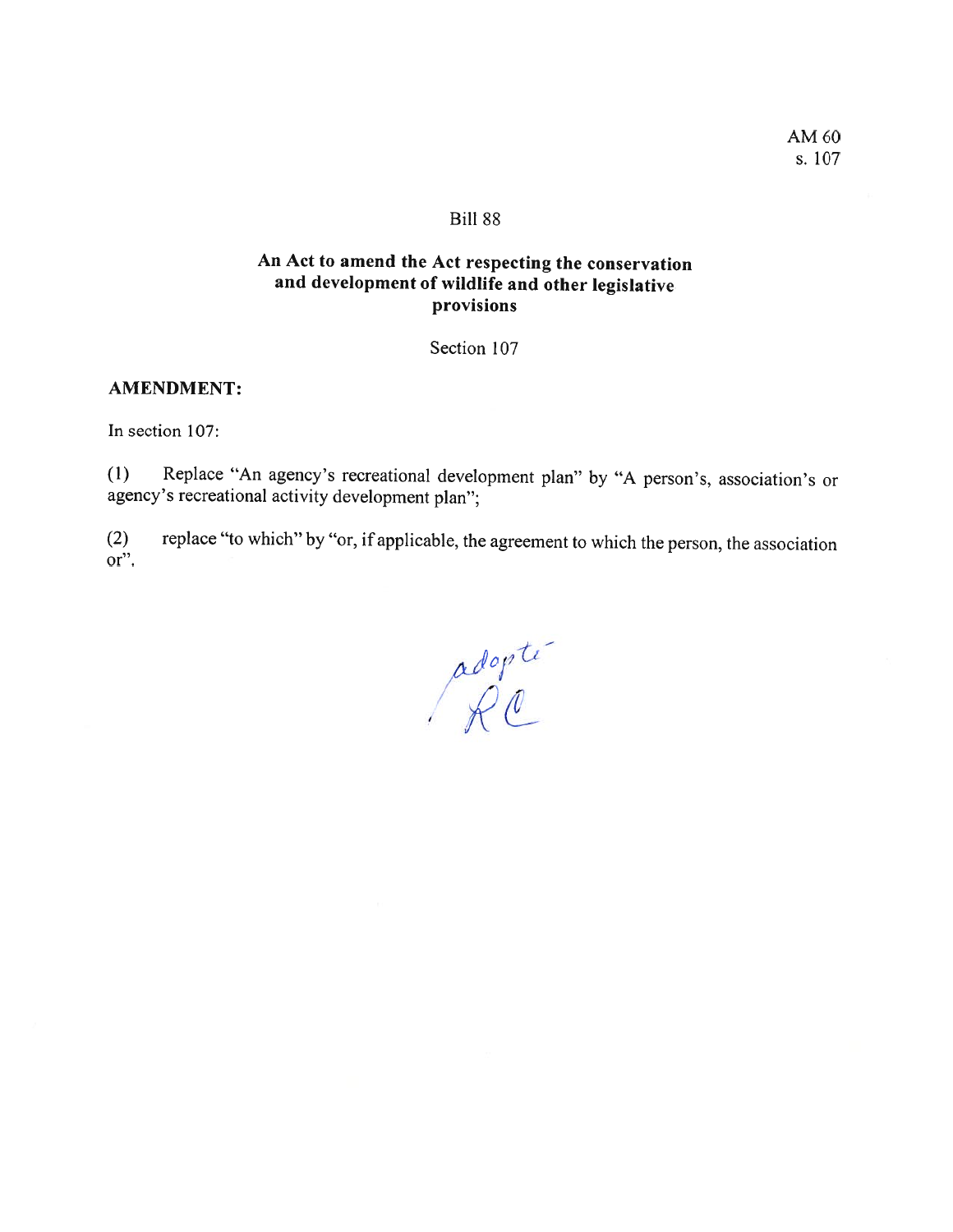AM 61 s. 24.1 $(35)$ 

### **Bill 88**

# An Act to amend the Act respecting the conservation and development of wildlife and other legislative provisions

Section 24.1

## **AMENDMENT:**

Insert after section 24:

24.1. Section 35 of the Act is amended by inserting "searching for" and "47.1, 61.1, 61.2," after "Killing," and "47," respectively.

adopte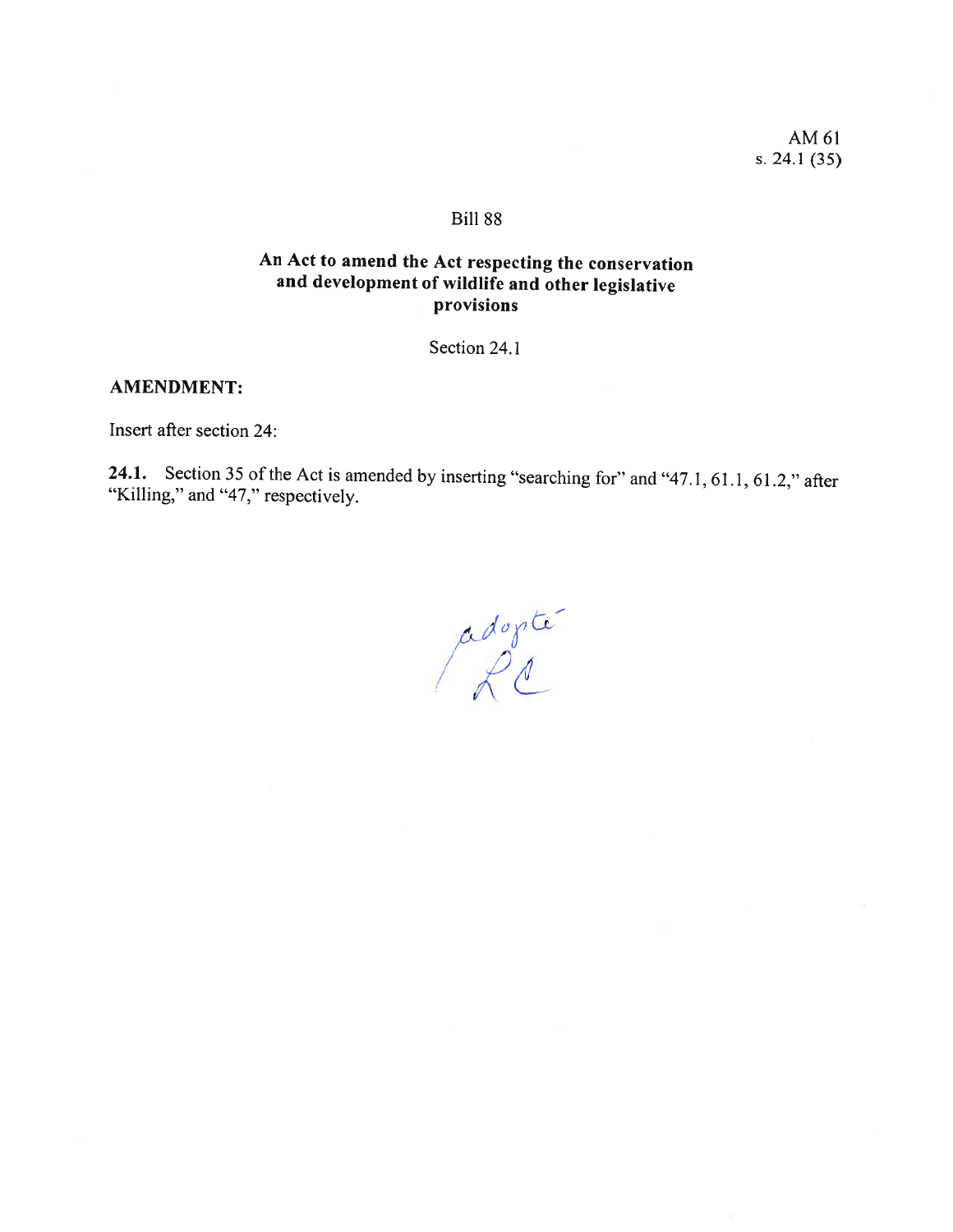AM62 s. 45 (106.0.0.2 to 106.0.0.12)

### **Bill 88**

## An Act to amend the Act respecting the conservation and development of wildlife and other legislative provisions

Section 45

### AMENDMENT:

Insert after proposed section  $106.0.0.1$ :

 $\mathcal{O}^{\mathcal{O}}$ /

"106.0.0.2. If the Minister is of the opinion that the agency responsible for managing a controlled zone is acting in such a way or tolerating a situation that constitutes a serious breach of the memorandum of agreement, policies, directives or principles referred to in section 106, the Minister may order the agency to cease such conduct and remedy the situation within the time period the Minister indicates.

The order issued by the Minister shall set forth the reasons on which it is based.

For the purposes of the first paragraph, repeated failure to comply with the memorandum of agreement, policies, directives or principles referred to in section <sup>106</sup> may, in particular, constitute <sup>a</sup> serious breach.

"106.0.0.3. If the agency fails to remedy the situation within the time period indicated in the order issued under section 106.0.0.2, the Minister may designate <sup>a</sup> person to assume the provisional administration of the agency for a period of not more than 90 days.

Before appointing <sup>a</sup> provisional administrator, the Minister must <sup>g</sup>ive the agency concerned the opportunity to submit its observations.

"106.0.0.4. If the agency is <sup>p</sup>laced under provisional administration. the powers of the members of the board of directors are suspended and the person designated by the Minister shall exercise ail the powers of the board of directors.

"106.0.0.5. Before the provisional administrator's term expires, the provisional administrator must file a report with the Minister, within the time period the latter determines, setting out findings and recommendations. The report must contain ail the information required by the Minister.

"106.0.0.6. On receiving the provisional administrator's report, the Minister must send a copy to the agency's board of directors and allow it at least 10 days to submit its observations.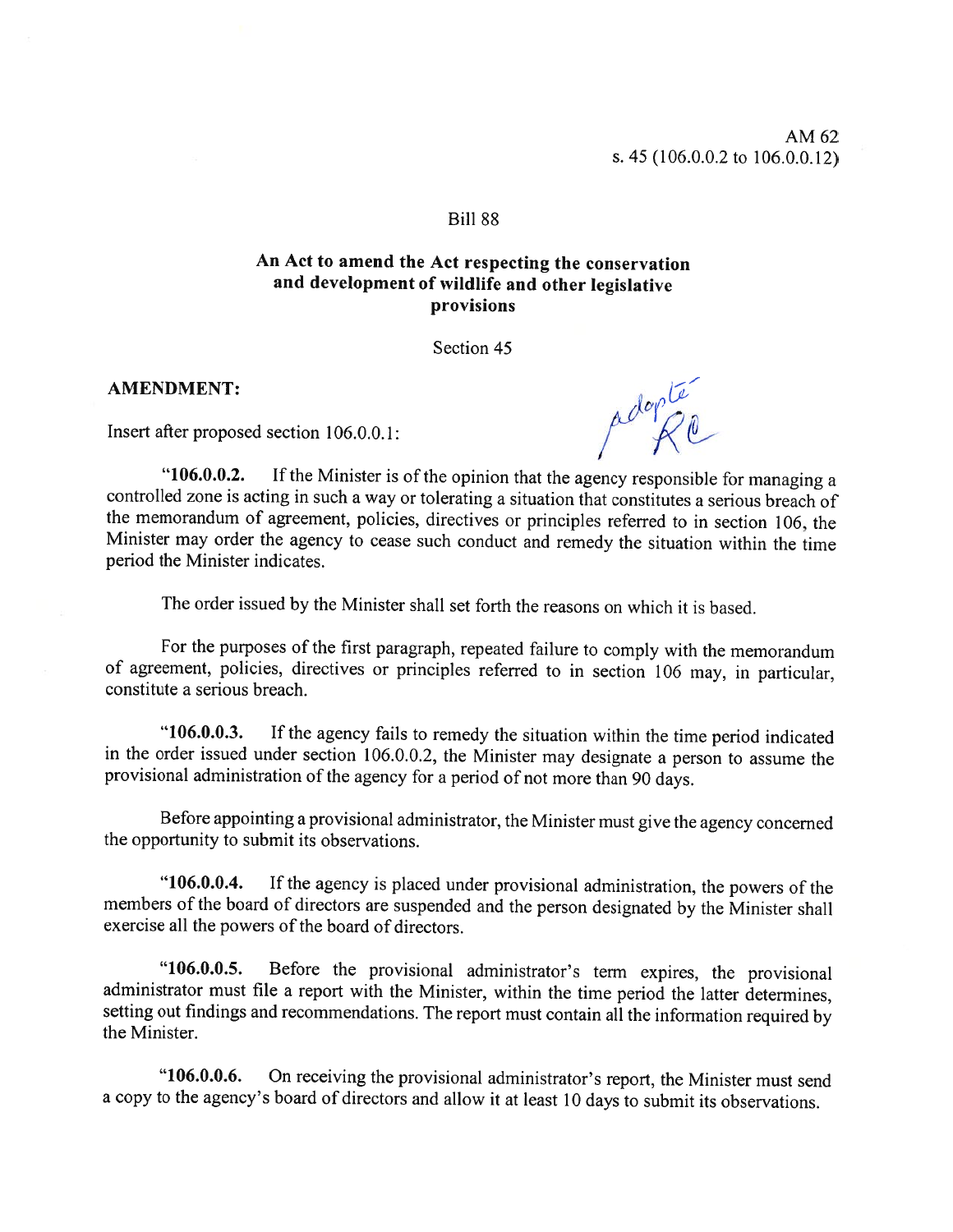"106.0.0.7. After examining the provisional administrator's report and the agency's observations, the Minister may, if the Minister considers it warranted in order to remedy a situation referred to in section 106.0.0.2 or

(1) extend the provisional administration for a period of not more than 90 days or terminate the provisional administration subject to conditions determined by the Minister; or

 $(2)$  remove the members of the board of directors from office.

Any extension of the provisional administration may be renewed by the Minister for the same reasons, provided eacb renewal does not exceed <sup>90</sup> days.

<sup>A</sup> director who bas been removed from office under subparagraph <sup>2</sup> of the first paragrap<sup>h</sup> may not sit as a board member of the agency for a period of five years following the Minister's declaration.

"106.0.0.8. If the provisional administrator's report does not confirm the existence of a situation referred to in section 106.0.0.2, the Minister must terminate the provisional administration without delay.

"106.0.0.9. Any decision of the Minister must give reasons and be forwarded promptly to the members of the board of directors.

"106.0.0.10. On termination of the provisional administration, the provisional administrator must render <sup>a</sup> final account to the Minister. The account must be sufficiently detailed to allow verification of its accuracy and be submitted with the related books and vouchers.

"106.0.0.11. The costs, fees and expenses of the provisional administration shall be borne by the agency, unless the Minister decides otherwise.

"106.0.0.12. A provisional administrator exercising the powers and duties conferred under sections 106.0.0.2 to 106.0.0.11 may not be prosecuted for an act performed or omitted in good faith in the exercise of those power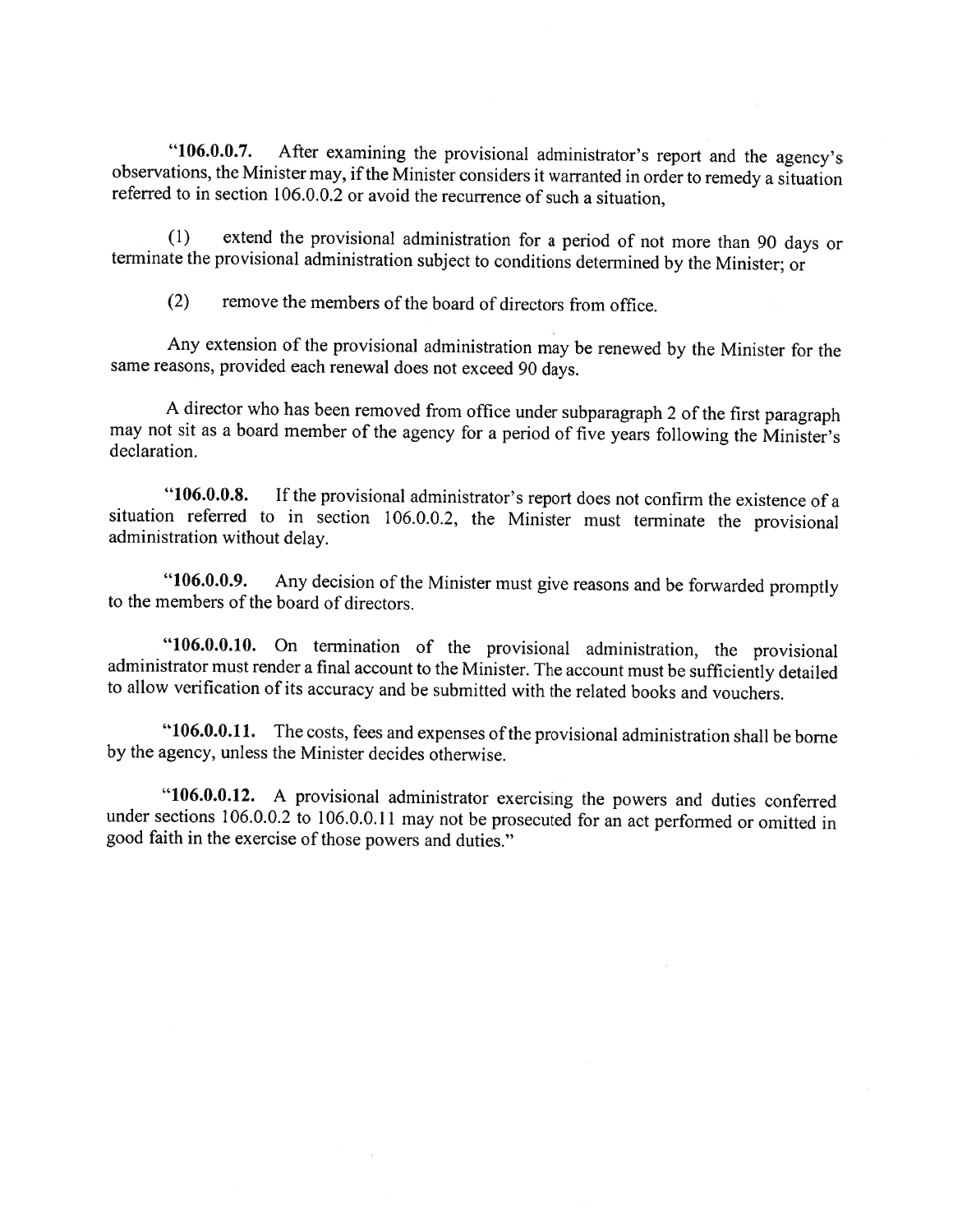### **Bill 88**

## An Act to amend the Act respecting the conservation and development of wildllife and other legislative provisions

Section 67

#### AMENDMENT:

Replace proposed section 128.8 by:

"128.8. The Minister may issue a general authorization, for such activities, on such conditions and for such time as he determines, to another minister, a public body or a municipality with regard to carrying on activities in wildlife habitats that cause limited damage to those habitats.<br>The Minister may, in particular, require financial compensation corresponding to the sums<br>necessary for the conservati habitat and established in accordance with the elements, scales and methods determined by regulation.

Before issuing a general authorization, the Minister shall take into account the elements set out in the third paragraph of section 128.7."

progres